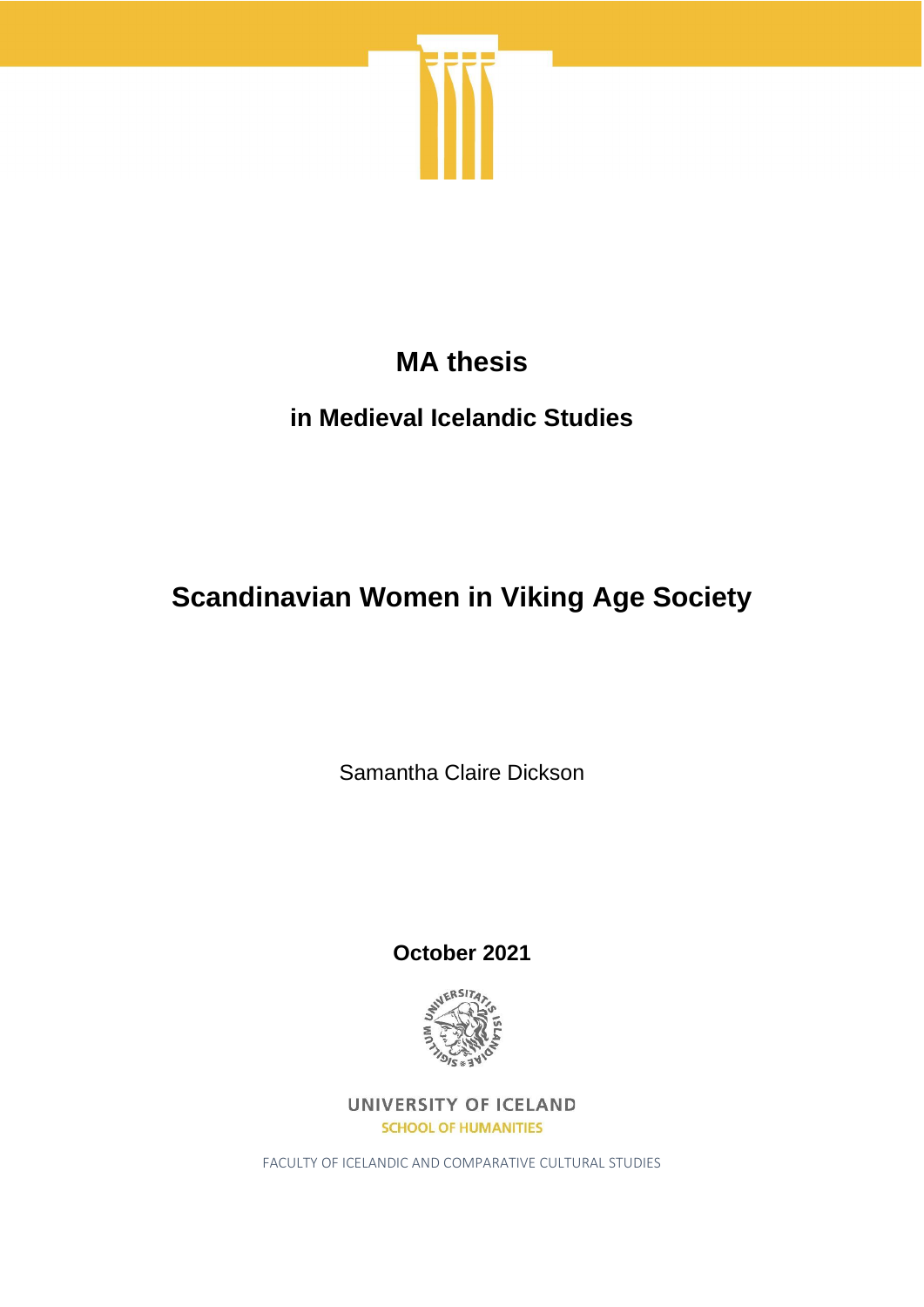**University of Iceland**

**School of Humanities | Medieval Icelandic Studies**

# **Scandinavian Women in Viking Age Society**

**Thesis for M.A. -degree 30 ECTS**

**Samantha Claire Dickson Ssn.: 0211954139**

**Supervisor: Anita Sauckel September 2021**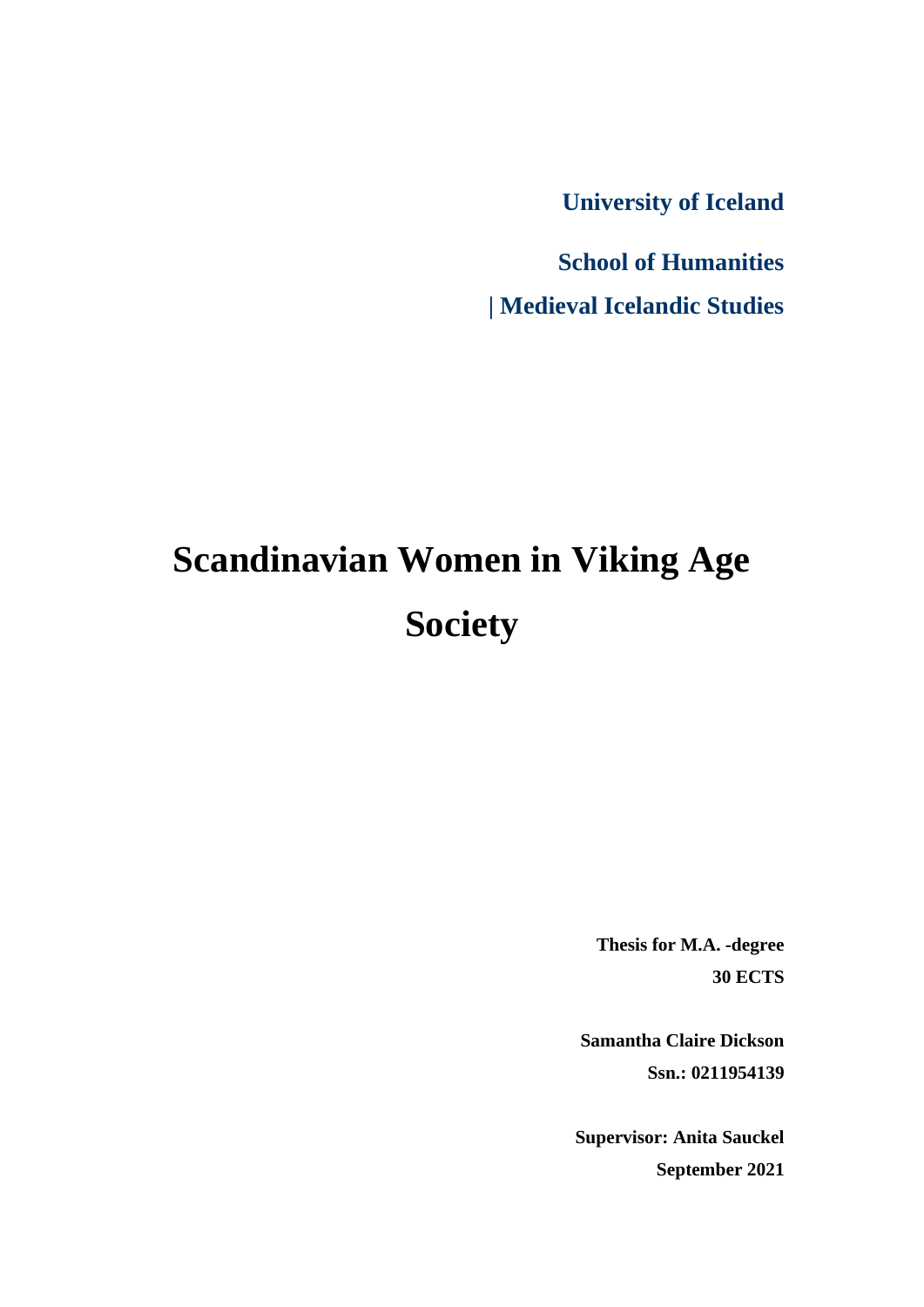## **Ágrip**

Þessi ritgerð rannsakar þau hlutverk sem voru í boði fyrir skandinavískar konur á víkingaöld. Skandinavískar konur voru lengi jaðarsettar í fræðiritum um víkingaöldina þar til tiltölulega nýlega. Vinsæla myndin sem oft er dregin fram af víkingaöldinni einkennist af stríðsmönnum**,** karlaveldi í ofbeldisfullum heimi sem samanstendur af árásum, eyðileggingu og þrælkun kristinnar Evrópu. Hins vegar, með nútíma fornleifauppgötvunum og áherslu á kynbundna rannsókn hafa flóknari og fjölbreyttari frásagnir komið fram. Víkingaöldin stækkaði norræna heiminn yfir ný landsvæði, árásir víkinga breyttust í langtímabyggðir og blómlegar þéttbýlisborgir urðu til sem urðu miðstöðvar fyrir viðskipti. Þessi stækkun náði til kvenna næstum strax og þessi ritgerð rannsakar kvenhlutverk brautryðjanda, ferðalanga og, í sumum viðskiptamiðstöðvum, viðskiptakonu. Þessi ritgerð mun einnig fjalla um hið umdeilda hlutverk stríðskvenna og vinsælu nútíma framsetningu kvenna á víkingaöld með því að greina fornleifafræðilegar heimildir og norrænar fornbókmenntir. Að auki mun þessi ritgerð skoða þá hugmynd að skandinavísku konur hafi haft meiri réttindi og frelsi en flestir, sérstaklega á þeim tíma, og til þess mun ég nota engilsaxneskar konur til samanburðar. Með notkun þessara aðferða er niðurstaða ritgerðinnar sú að þrátt fyrir að skandinavískar konur sinntu víðtækari og fjölbreyttari hlutverkum samanborið við samanburðarhópinn, þegar um er að ræða lagaleg mál og stöðu þeirra í samfélaginu voru þær ekki svo ólíkar og aðstæður þeirra svipaðar, þrátt fyrir mismunandi trúarskoðanir.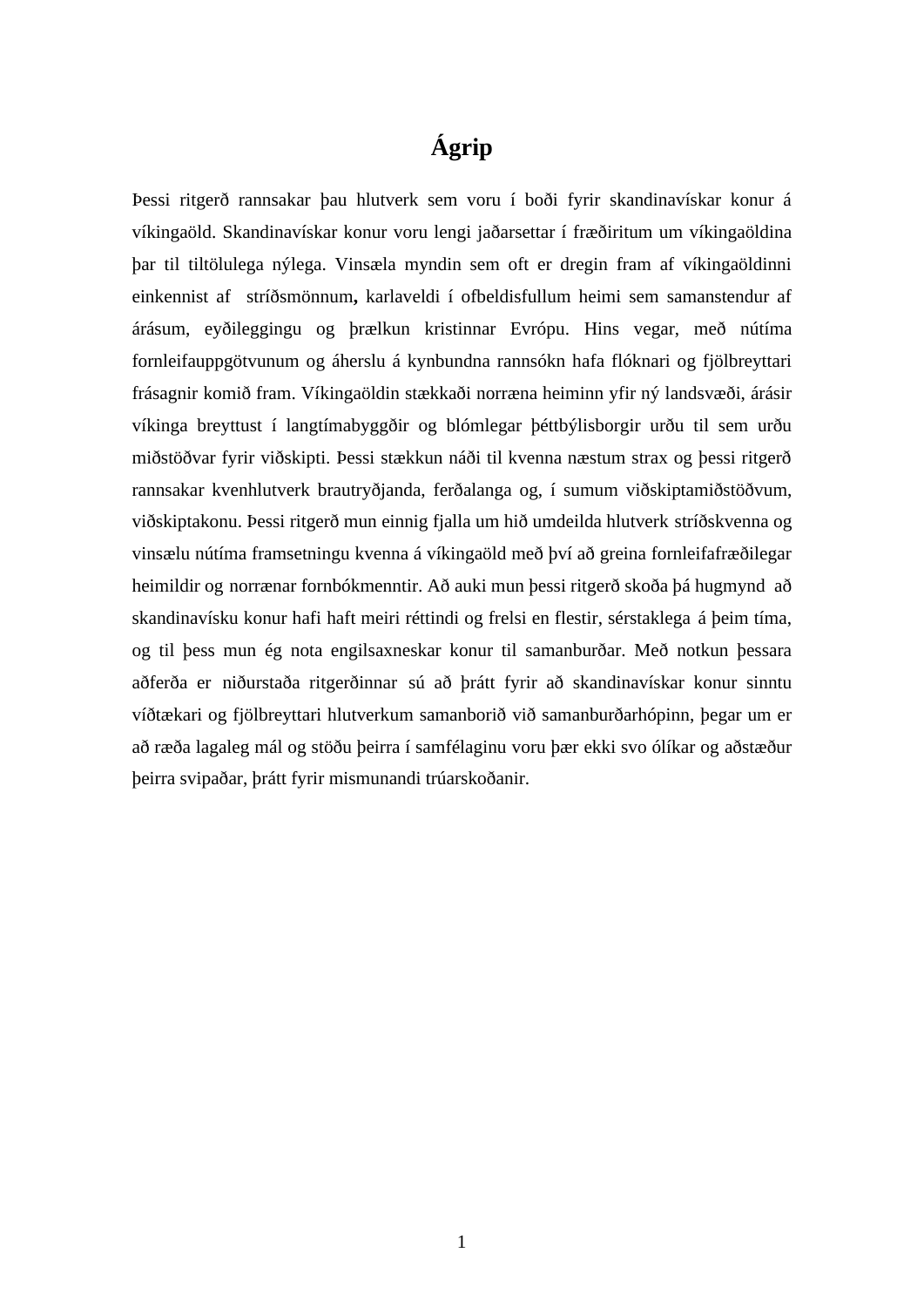#### **Abstract**

This thesis investigates the roles that were available for Scandinavian women during the Viking age. Scandinavian women have long been marginalised in Viking age scholarship until relatively recently. The popular picture so often conjured of the Viking age is one of male warriors in a violent world consisting of raids, destruction, and enslaving a Christian Europe. However, with modern archaeological discoveries and an emphasis on gender orientated studies, a more complex and diverse narrative has emerged. The Viking age saw the expansion of the Norse world into new territories, Viking raids turned into long term settlements and thriving urban cities emerged that became centres for trade and commerce. This expansion included women almost immediately and this thesis explores the female role of pioneer, traveller, and, in certain trading hubs, businesswoman. This thesis will also address the controversial role of the female warrior and popular modern representation of Viking age women by analysing archaeological sources and Old Norse literature. In addition, the idea that these Scandinavian women had more rights and liberties than most, especially for the era, is something this thesis will be examining, and I will be using Anglo-Saxon women as a means of comparison. Through these methods, this thesis has concluded that while Scandinavian women were able to have more wide reaching and varied roles than their counterparts, when it came to legal matters and their standing in society, they were not so different and there are many similarities in their circumstances, despite the differing religious beliefs.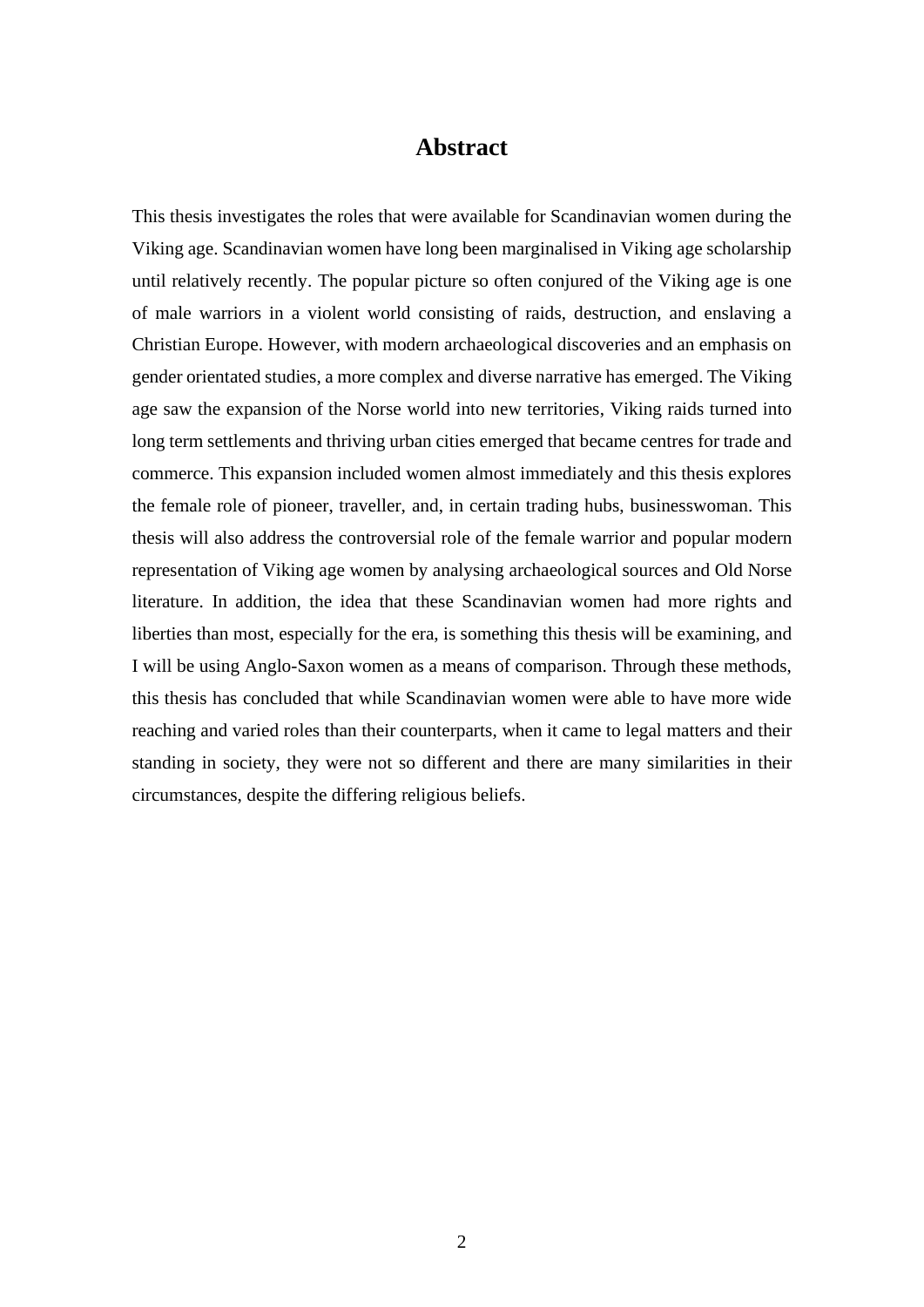### **Acknowledgements**

Firstly, I would like to thank my supervisor, Anita Sauckel, for her wisdom, discussions, and generous insight throughout the writing process. I am grateful for your helpful advice and support with this topic, it has been wonderful to work with you.

I would also like to thank Haraldur Bernharðsson for his initial support and advice, especially when at first it seemed I might be writing the entire thesis from England with limited access to sources due to Covid-19 circumstances. And I would like to thank both Anita and Haraldur for consistently and thoroughly preparing me throughout my studies to write this thesis.

Thirdly, I want to acknowledge the support and encouragement I received from my family and friends. Thanks for always checking in on me, reading drafts, and motivating me with your kind words. I especially want to thank my mother, Wendy Dickson, for fully supporting me and my decision to move to Iceland and study this degree, my life here in Reykjavik was made possible because of you. I would also like to thank my fellow classmate and thesis writer, Sophie Kass, for all your help, you have always come through for me when I needed you! I also wish to thank Guðrún Fríða Snorradóttir for her assistance translating the abstract into Icelandic, your time and efforts are greatly appreciated.

Finally, thank you to all the friends I have made in Iceland who have made my life here truly enjoyable, and I am grateful for the support and motivation you gave me during this difficult time!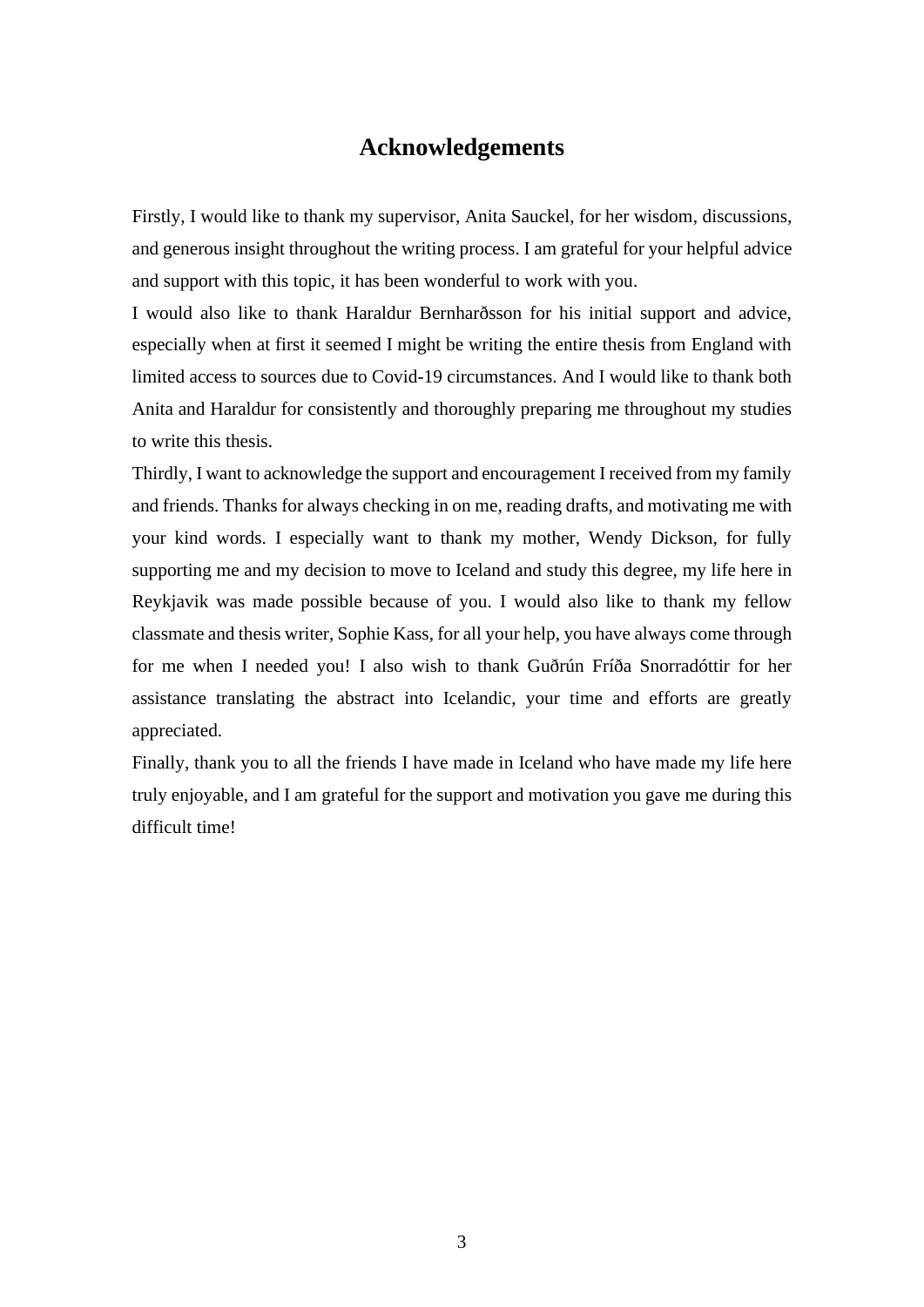# **Table of contents**

| 1              |                                                                  |  |  |
|----------------|------------------------------------------------------------------|--|--|
|                |                                                                  |  |  |
|                |                                                                  |  |  |
|                |                                                                  |  |  |
|                |                                                                  |  |  |
|                |                                                                  |  |  |
|                |                                                                  |  |  |
|                |                                                                  |  |  |
| $\overline{2}$ | Scandinavian women's roles in society according to archaeology13 |  |  |
|                |                                                                  |  |  |
|                |                                                                  |  |  |
| 3              | Perceptions of Scandinavian women in Old Norse Literature20      |  |  |
|                | 3.1 The Sagas of Icelanders and the Settlement of Iceland20      |  |  |
|                |                                                                  |  |  |
|                |                                                                  |  |  |
| $\overline{4}$ |                                                                  |  |  |
|                |                                                                  |  |  |
|                |                                                                  |  |  |
|                |                                                                  |  |  |
| 5              |                                                                  |  |  |
|                |                                                                  |  |  |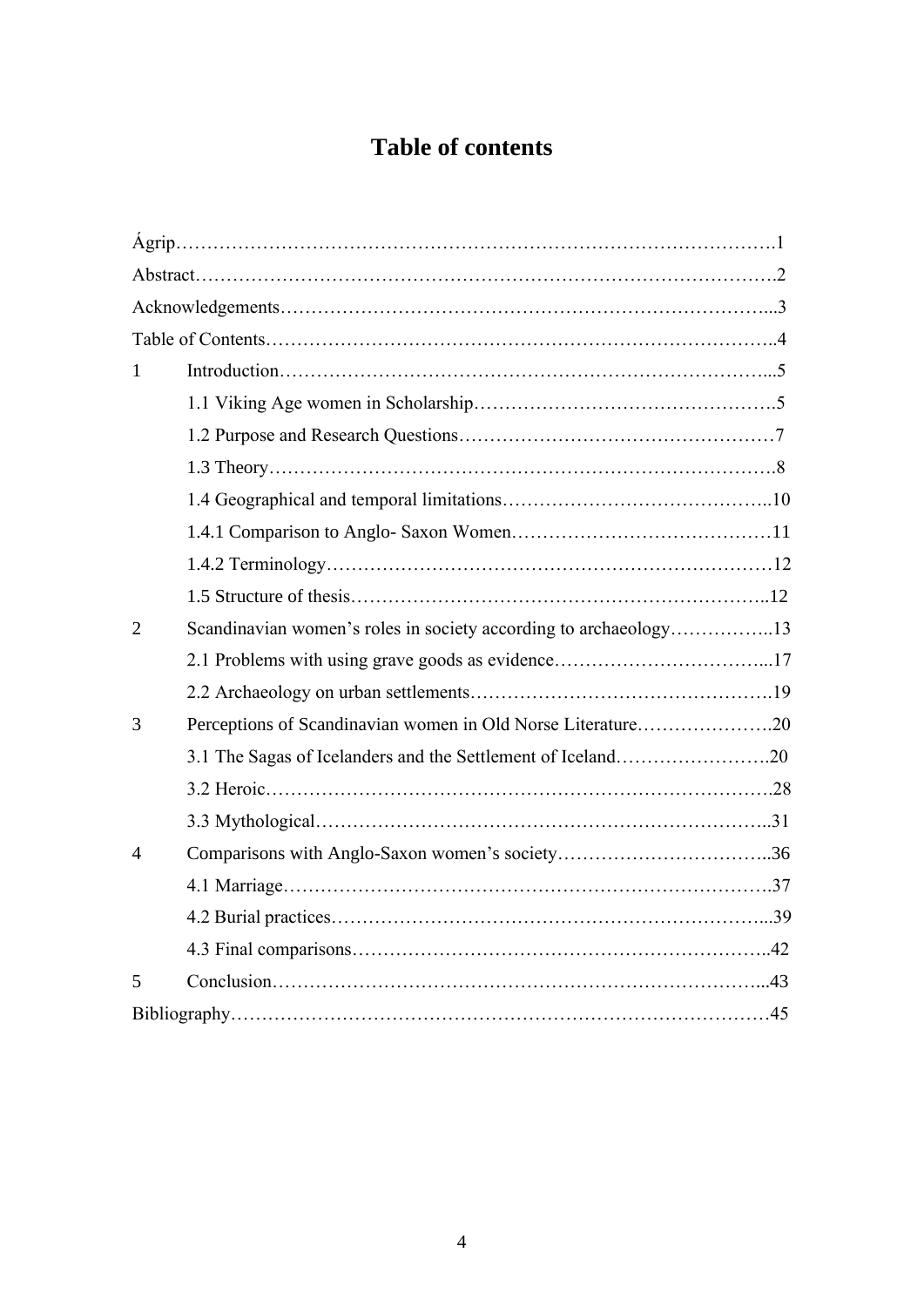#### **1 Introduction**

In my thesis I am going to discuss the roles Scandinavian women played within Viking Age society. I will be looking at how they are represented in literature and supplementing this with archaeological sources to demonstrate the wide and varied roles these women had. This will include the Scandinavian women that travelled and settled abroad as women contributed greatly to the expeditions aimed at colonial settlement. Thus, I will also be looking at female travellers playing the role of pioneer when assessing Scandinavian women in Viking age society. With such a wide geographical area to cover it is difficult to generalise about Scandinavian women's lives and experiences within society as each place would vary but as highlighted by my research, good assumptions can be made, and I will contribute to this area of Viking Age studies and shed some light on the women who are often marginalised or confined to household roles.

#### **1.1 Viking Age women in Scholarship**

The historical narrative of the Viking age has generally consisted of 'bloodthirsty Vikings', male warriors raiding, destroying, and enslaving Christian Europe, which has shaped our modern perception of the term "Vikings" (Jesch, 1991, p. 1). By focusing on this, traditional historiography and archaeology created a Viking world dominated by men with most of the studies concentrating on exploring the lives and material culture of the male half of society (Gardela, 2013, p. 273). This created the popular image of the bearded axe wielding male Viking warrior who became a 'hallmark of the Late Iron Age Scandinavian societies' (Gardela, 2013, p. 273). This emphasis on Vikings as warriors by scholars 'made invisible the women in the background' and despite all the works on the Viking age, 'there is little mention of these females who undoubtedly existed' despite the large role they played in society (Jesch, 1991, pp. 2- 3).

In general, over the many years of Viking Age scholarship, a great deal less attention has been devoted to the roles of women and children (Gardela, 2013, pp. 273- 274). However, Modern twentieth century archaeological discoveries, like in the 1970s and the 1980s, and especially gender orientated theoretical studies in the fields of history and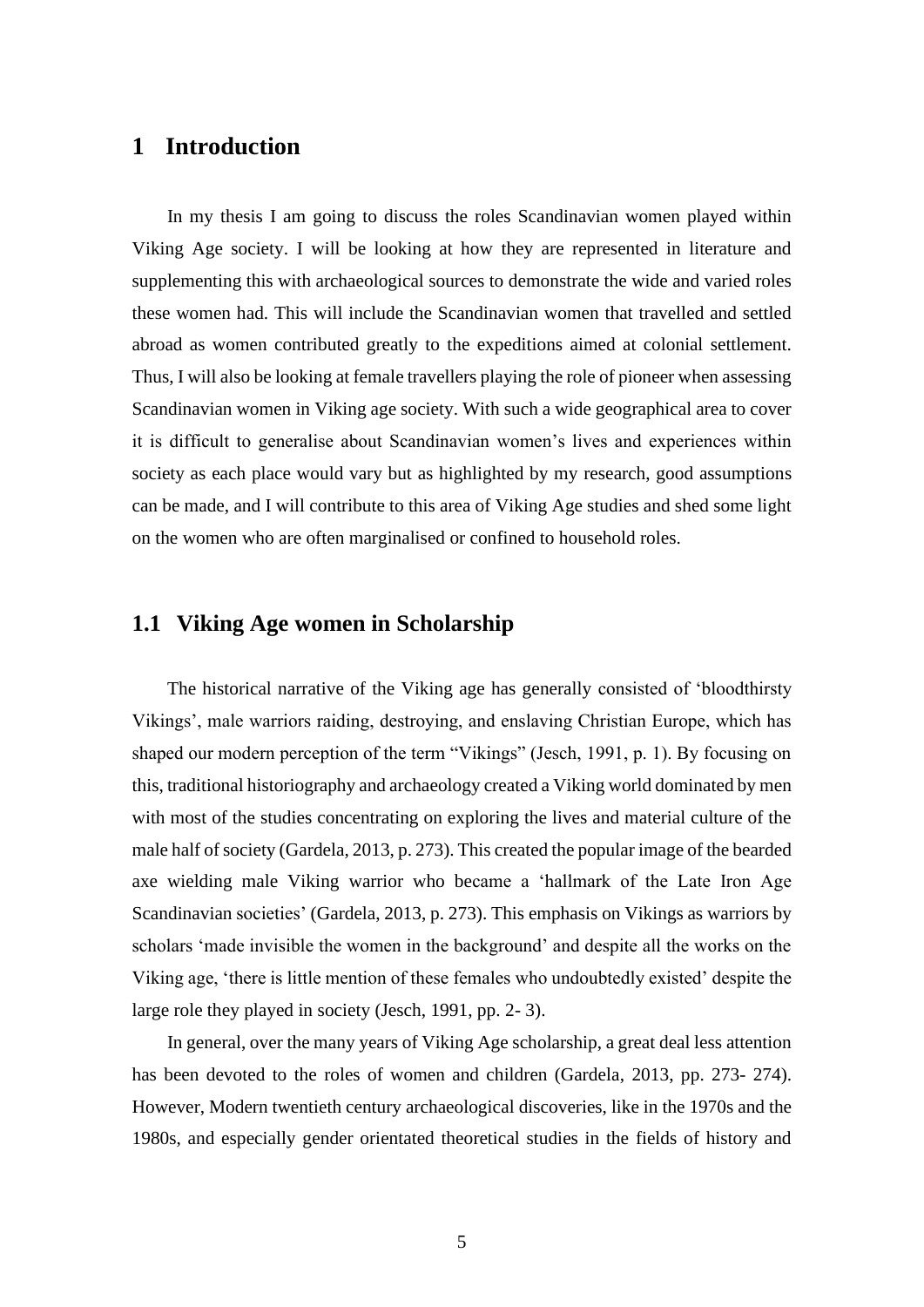cultural anthropology have helped change the historical narrative, presenting images of women as well as men, showing peaceful urban Viking settlements (Jesch, 1991, p. 2). Thus, the historical narrative is changing, and the term Vikings has developed to mean not just male warriors but people from Scandinavia during the Viking age, meaning it can now include women whereas before there was little room (Jesch, 1991, p. 1). These recent discoveries have led to Viking gender roles being more carefully studied and more diverse roles for women being considered, like their involvement with trade (Mierswa, 2017, p. 5). Despite this, Mierswa highlights how within the field of gender archaeology in the Viking Age there is much that 'remains to be explored concerning women's status and roles in Viking settlements and trade' which is what I hope to build on in my thesis (Mierswa, 2017, p. 5).

Women's roles in the Viking age can be identified by examining how they are represented in written sources and through archaeological evidence like the grave goods they are buried with. Thus, my work will mostly include literature from the Icelandic Sagas, the Poetic Edda, and *Landnámabók* as I believe these sources highlight the diverse and far-reaching roles women played, as well as examining burials and grave goods. The issues with these types of sources include the literature relating to the Viking age being compiled a few centuries after events took place as information and stories in the Viking age were transmitted orally through the centuries before being written down (Friðriksdottir, 2013 p. 2). Thus, the Icelandic Sagas for instance tend to reflect the medieval Christian attitude towards women rather than their Viking age forebearers which makes it difficult to know how truthful they are about the pagan past (Jesch, 1991, pp. 201- 206). Also, determining the sex of the dead purely by the grave goods present requires the use of preconceived notions of gender roles by the archaeologists themselves, influencing their decision, and this can be seen in the grave at Birka, Sweden, where a skeleton was found in the  $19<sup>th</sup>$  century honorably buried with weapons and thus was long assumed to be male until recently. Through DNA testing it was revealed that the skeleton buried with weapons and high-status objects was in fact female. Most grave goods can also be found in the graves of both sexes, with blacksmith tools being the only objects found exclusively in the graves of one sex, men (Jesch, 1991, p. 21). The gender confirmation at Birka in the form of an online publication in 2017 led to international fame with the article being covered by more than 130 international news agencies and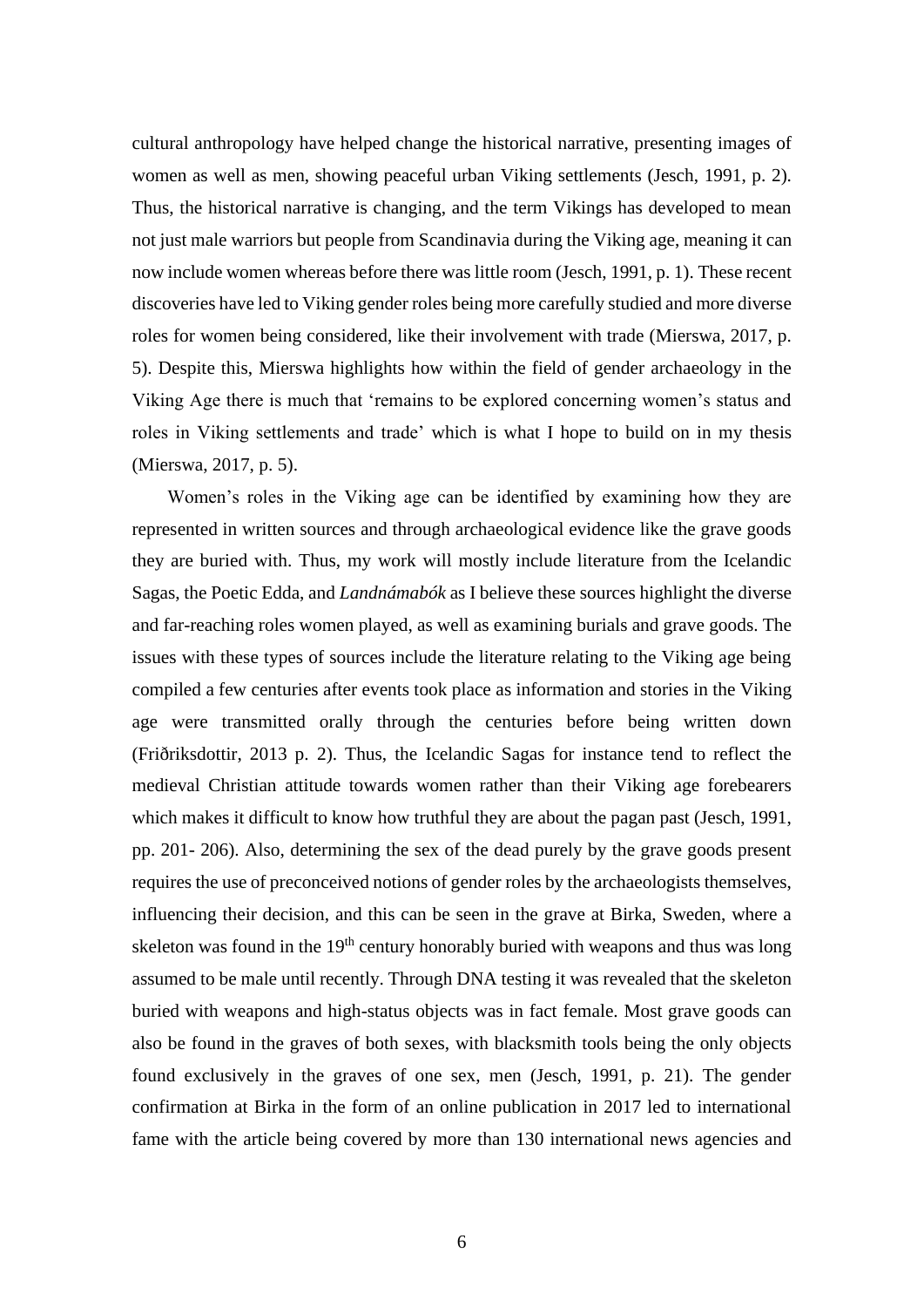featured by around 2200 individual online accounts, accessed by millions of followers (Price et all, 2019, p. 182). The article was ranked the forty-third most frequently accessed scientific paper of some 2.2 million published globally during 2017 by Altmetric which, as the original team who conducted the study point out, leads us to ask, 'why did this one single grave generate such global attention?' (Price et all, 2019, p. 182). The modern shift for research on the women in history and the desire to see female Vikings in more roles like that of a warrior could in part be due to television dramas like History's 'Vikings' that depicts shieldmaiden's like Lagertha and a 'strong belief in Viking women warriors is now rife in many quarters of cyberspace' (Jesch, 2019). This desire to see women in the role of warriors in the Viking age contributed to the viral reception of the paper 'A female Viking warrior confirmed by genomics' in 2017 which received a tremendous amount of attention in the media when it reevaluated the burial at Birka (Jesch, 2019).

#### **1.2 Purpose and Research Questions**

This popular modern perception of Viking women, that of an independent woman who enjoys more freedom than her counterparts, even participating in warfare as shieldmaidens, was around long before the show Vikings emerged. These views also originate from the written sources about the Viking age. For example, the Sagas of Icelanders often portray women as headstrong, outspoken, and even forceful when pursuing their goals and in Eddic poetry there are examples of shieldmaidens and numerous portrayals of the supernatural Valkyrie can be found in old Norse literature. The main purpose of this thesis is to demonstrate, however, that while it may be tempting to view Viking age women this way, the reality of their position in society was not as glorious. I seek to examine the realities of their situation and to do this I will also be drawing on Anglo- Saxon women's experiences in a Christian society as a comparison. When evaluating these comparisons, one is tempted to 'asses them as advantages or liabilities to the quality of feminine life' however, such evaluations can be dangerous as no one can ever be sure how medieval Scandinavian women themselves evaluated those factors, and 'one is prone to be influenced by personal evaluations' which is something I will keep in mind (Jochens, 2013, p. 162).

My main research questions are: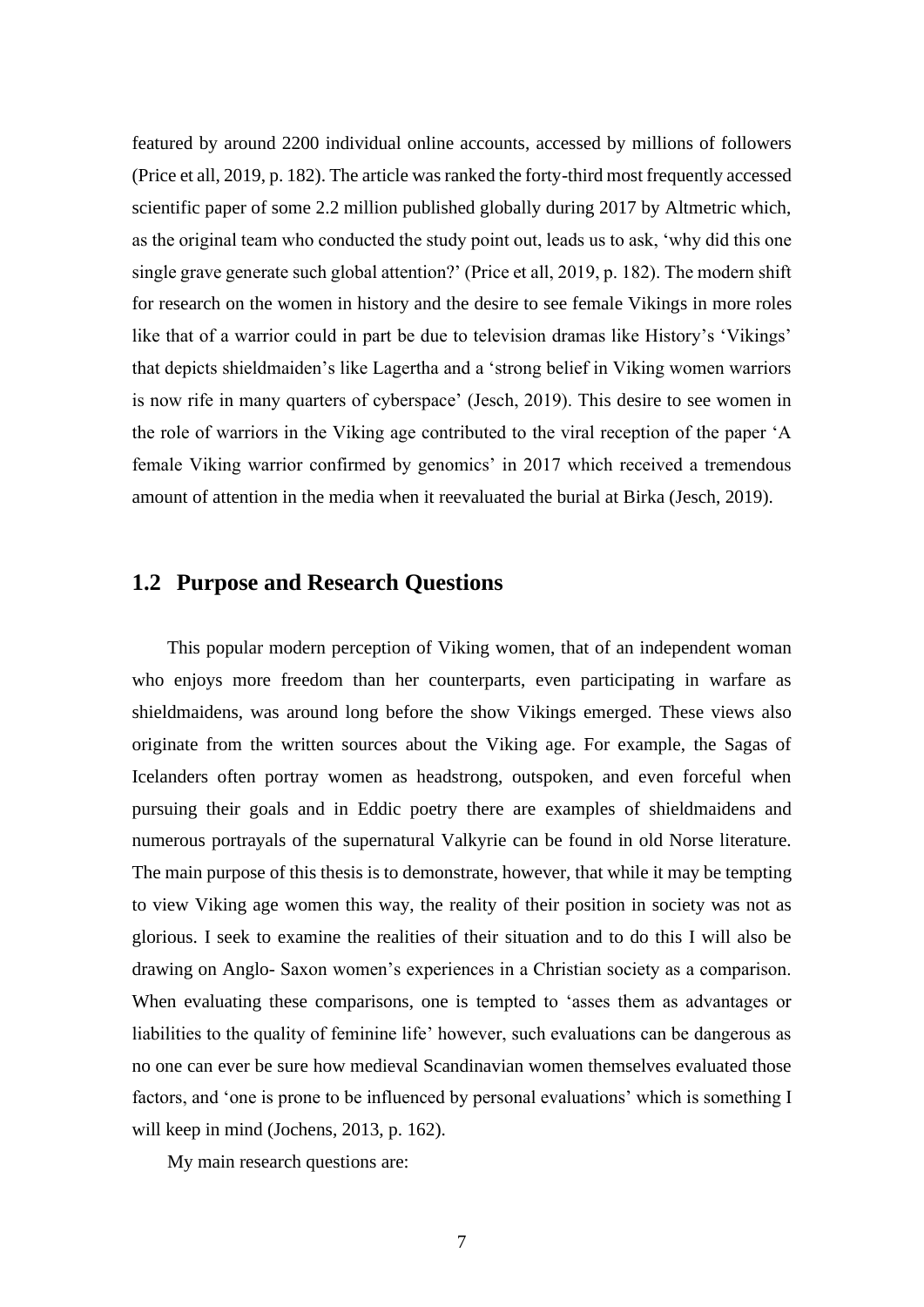1. What were Scandinavian women's roles within Viking age society?

2. Were pagan women in the Viking age as 'free' as modern perceptions imply?

3. How are Scandinavian women represented in the Literary sources and what can these representations tell us about their roles in society?

4. What does the archaeological evidence tell us about Scandinavian women?

5. How do Scandinavian women compare to Anglo-Saxon women with regards to their standing in society?

#### **1.3 Theory**

Since this thesis discusses the roles of women in the Viking age, I will be discussing aspects of gender identity so it is therefore important to include gender studies in my research. But while my approach is not based entirely on works of cultural theory there are definitely aspects I will employ.

For example, aspects of feminist theory will be applied when interpreting the archaeological and written material. Feminist theory has undergone various stages since its original conception in the late  $18<sup>th</sup>$  century as a social movement to achieve political equality for women (Hekman, 2013, p. 96). The approach I am most interested in and will primarily utilise is the 'radical, psychoanalytic and postmodern feminism which seeks to understand how women become 'women' in our society' (Hekman, 2013, p. 97). Feminism today focuses on offering a 'comprehensive analysis of the social meaning of gender' which applies to my research as while examining the evidence we must ask what roles were socially acceptable for each gender which may differ from today's views as, as feminist theory demonstrates, gender is a social construct (Hekman, 2013, p. 96). While gender is usually assigned on a biological basis, the roles each gender are expected to perform are socially constructed and thus can vary from culture to culture (Johnson, 2010, p. 160). Therefore, when analysing the past, we should be aware of this and avoid assumptions based on our own time, such as distinguishing roles based on 'commonsense', like modern views on domestic and public, hunting and gathering, the household and the wider world as well as assuming that women and men behaved the same in all societies and time periods which has often been done and I will demonstrate this in my chapter on archaeological evidence and grave goods (Johnson, 2010, p. 160). It is even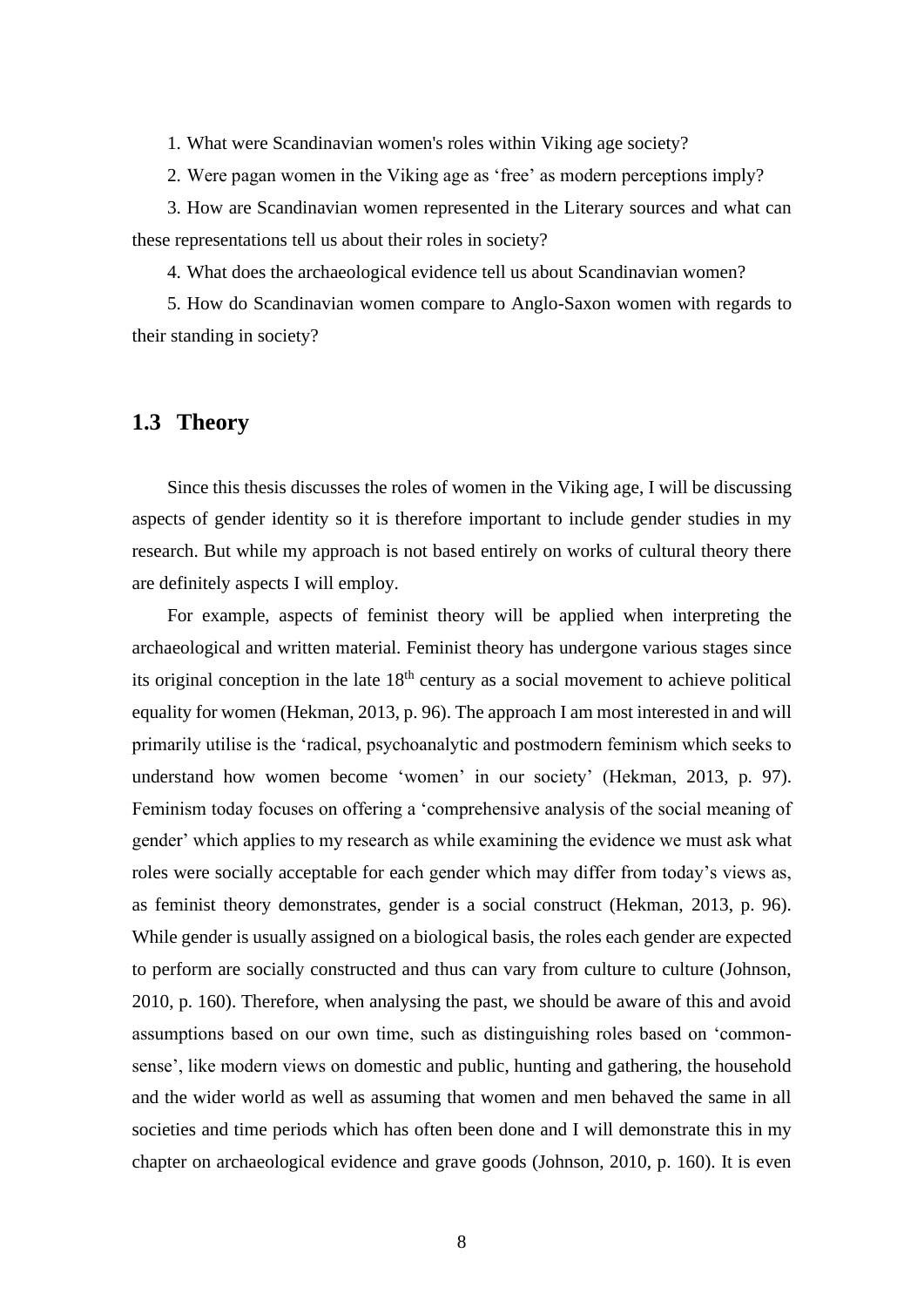worth considering that perhaps the assumption that 'a rigid binary division of labour', with regards to gender, is false (Johnson, 2010, p. 160).

The third wave of feminism in the late 1990s addressed the issues of masculinity, femininity, strict gender binaries and Western stereotypes and when more information became available, such as social classes, religion, and age, archaeologists made extensive use of gender theories that were laid out as a part of this feminist movement and began to bring complexity to their inferences about how past societies functioned (Mierswa, 2017, p. 2). Women were not considered to be influential nor important members of society in the Viking age until significant gender archaeological theorizing was done in the 1990s (Mierswa, 2017, p. 2). Thus, today gender archaeologists can view women's roles in far more complex terms that consider factors like male roles, status, and age (Mierswa, 2017, p. 5).

Therefore, gender theory will be applied to my archaeological findings as gender in archaeology has made a huge impact as of late and this affects how archaeological findings like burials have been interpreted and subsequently challenged which is something I will uncover in my thesis. In more recent years feminist theory combined with gender theory to combat male bias in archaeology and examine gender in the 'archaeological record' which is what I will be looking at especially with regards to reevaluating burial sites like the one previously mentioned at Birka, Bj 581 (Johnson, 2010, p. 155). This relates to the androcentric assumptions which sparked initial interest in the archaeology of gender as 'androcentrism is the belief that men are at the centre of things, either making up society exclusively or with women on the margins', an example of this is the use of language like "Man" for human, or "he" when "she or he" is meant (Johnson, 2010, p. 155). Therefore, attempting to put women back into the discourse in archaeology involves 'a lot of work: a complete rewriting of established common-sense terms and turns of phrase' such as 'public display', 'power', and 'authority' (Mierswa, 2017, p. 2). Thus, with the heightened awareness of female underrepresentation in the archaeological record that came with feminism, 'a general "add-women-and-stir" trend emerged in excavations' (Mierswa, 2017, p. 2). Thus, as Johnson points out, it 'becomes very difficult to place women back into the picture' and thus we are 'disinclined to make the effort, particularly as the passage is written so apparently lucidly and smoothly' but as the evidence has shown this can lead to problems as these types of assumptions led to errors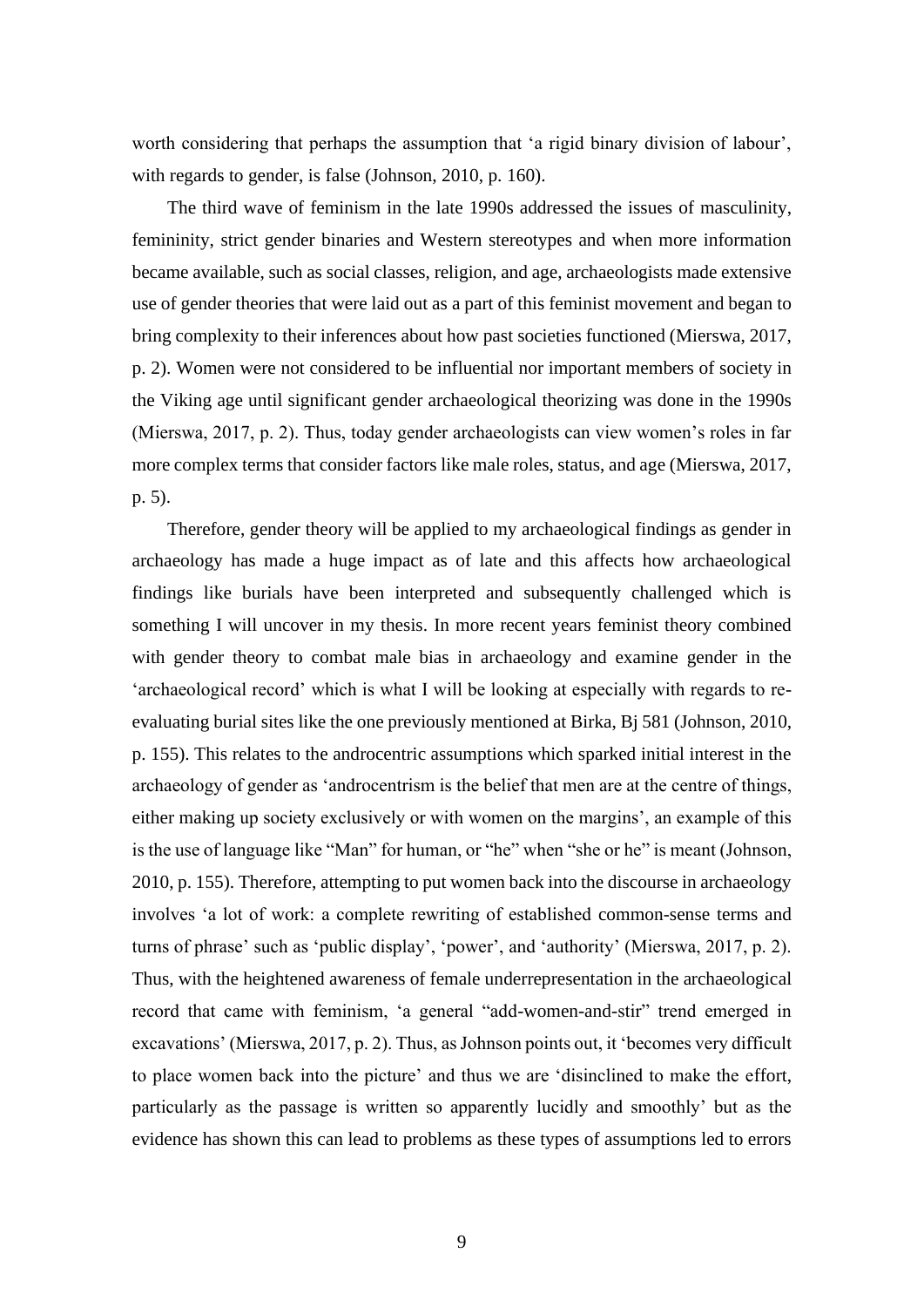like when determining the sex of the grave Bj 581, thought to be a male warrior and then later, using DNA testing, revealed to be female (Johnson, 2010, p. 157). This discovery not only challenged our perceptions on past societies but also puts into perspective how we cannot assume how past societies viewed gender roles and that there is a possibility of there being more misinterpreted graves like this, but the work involved to uncover them all would be too difficult. As Johnson points out, 'all archaeology makes assumptions about gender', and there is no rule that implies a feminist perspective needs to be applied when looking at gender in the past (Johnson, 2010, p. 165).

#### **1.4 Geographical and Temporal limitations**

My thesis will cover the era known as the Viking age which is typically characterised as between the late  $8<sup>th</sup>$  century and early  $11<sup>th</sup>$  century, when Christianity started to become the dominant religion in Scandinavia. My focus is on women from Norway, Denmark, Sweden and Iceland, a region uninhabited before settlers arrived from Norway, while also including areas of western Europe subject to Norse expansion as women contributed greatly to the expeditions aimed at colonial settlement. They left Scandinavia with fathers, brothers, and husbands to settle in England, Ireland, the Orkneys, Iceland, Greenland, and even North America and expeditions to such uninhabited areas like Iceland and Greenland included women almost immediately (Jochens, 1996, p. 103).

Due to the vast geographical area of Scandinavia itself paired with areas heavily influenced by the Vikings, it would be too large of an undertaking to examine in this thesis so, despite the wealth of information eastern Europe has to offer on the Viking age, I have chosen to focus on western Europe. Within western Europe I have also limited myself to areas of greater importance due to their Scandinavian presence, such as Britain which had a high Scandinavian presence in places like York. Archaeological discoveries in York present thriving urban populations and through the Coppergate dig we see a popular trading city undergoing an economic boom with a high population number that increased with Viking involvement. The archaeology demonstrates York's trading links with Scandinavia and a high Scandinavian presence represented by new styles of objects becoming fashionable, such as shoes in a Scandinavian style being manufactured in York in the  $10^{th}$  century (Williams, 2017, p. 296). Later documents from the  $12^{th}$  and  $13^{th}$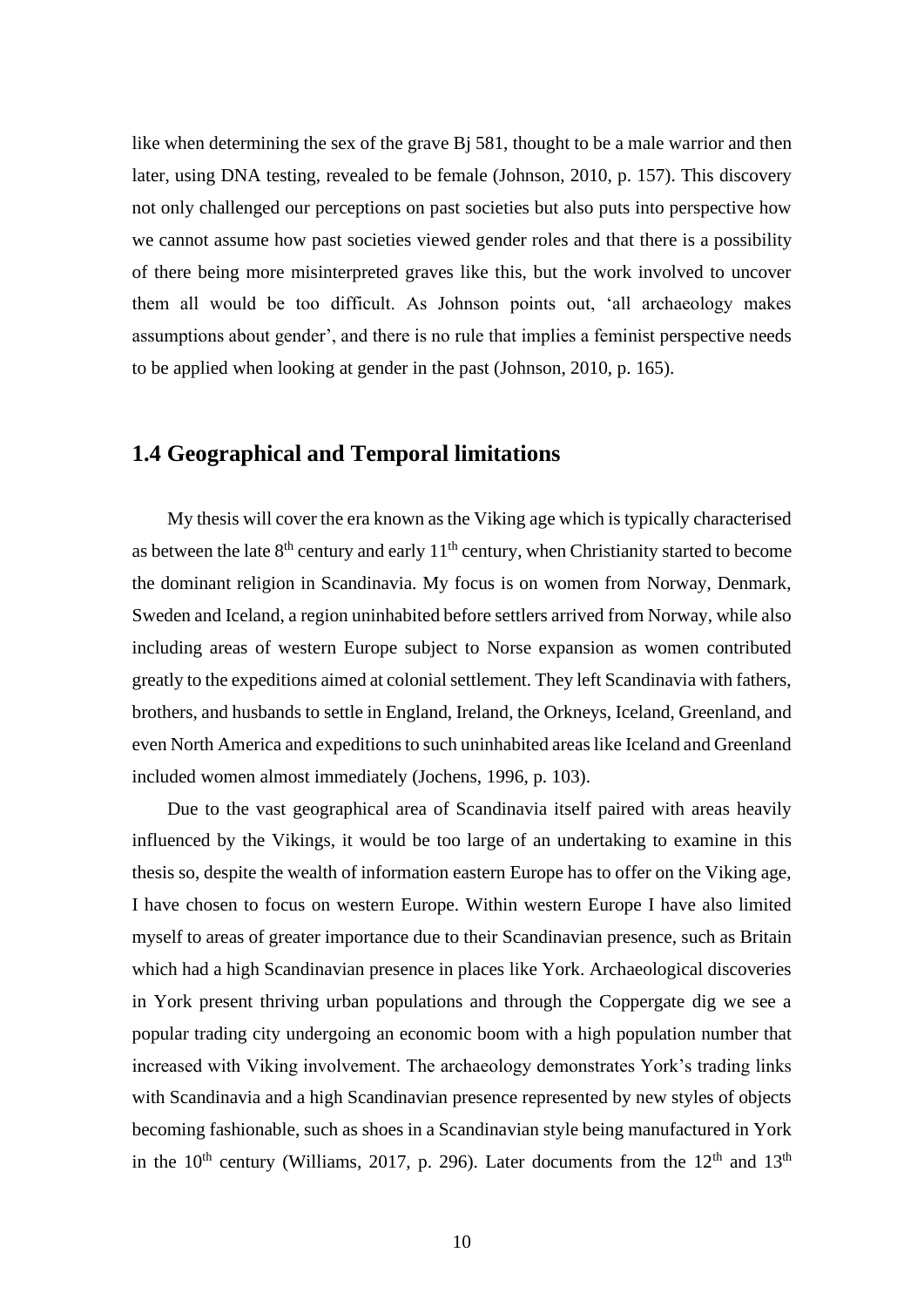century show a range of Scandinavian names, both male and female, still in use in Yorkshire and Lincolnshire. Thus, the persistence of Scandinavian names shows how deep Scandinavian influence went (Jesch, 1991, p. 77). While it is possible some male Viking settlers married Anglo-Saxon women and gave their daughters Scandinavian names, the preponderance of Scandinavian women's names suggests a reasonably high number of women emigrating with their families and the Anglo-Saxon chronicle confirms this by detailing how when early Danish raiders moved around southern England they were accompanied by their families (Fell, 1984, p. 134). However, populations of towns like York 'could never have been entirely Scandinavian' and it is 'impossible to determine to what extent that urbanity included Scandinavian women' but York was in an area of England with a significant Scandinavian presence (Jesch, 1991, p. 39). With regards to the archaeological evidence, I have chosen specific cases that I feel offer a varied and valuable insight into women's roles from various regions and times to make more accurate assumptions about the lives of Scandinavian women.

#### **1.4.1 Comparison to Anglo-Saxon women**

As previously stated, part of the purpose for this thesis is to address the popular modern perceptions of Viking age women and determine the truth about them. By doing so, this thesis will unearth the differences and similarities concerning these women's lives within their respective societies. To do this, my work will focus on certain aspects of Anglo-Saxon women's lives that I feel offers the best comparisons. These will include marriage laws and customs, burial practices, and the influence religion had on their roles and gender constructions within society. I will be utilising archaeological evidence, law codes, and other Christian texts. By offering a comparison with their counterparts, this thesis aims to address the research questions: "How do Scandinavian women compare to Anglo-Saxon women with regards to their standing in society?" And "Were pagan women in the Viking age as 'free' as modern perceptions imply?"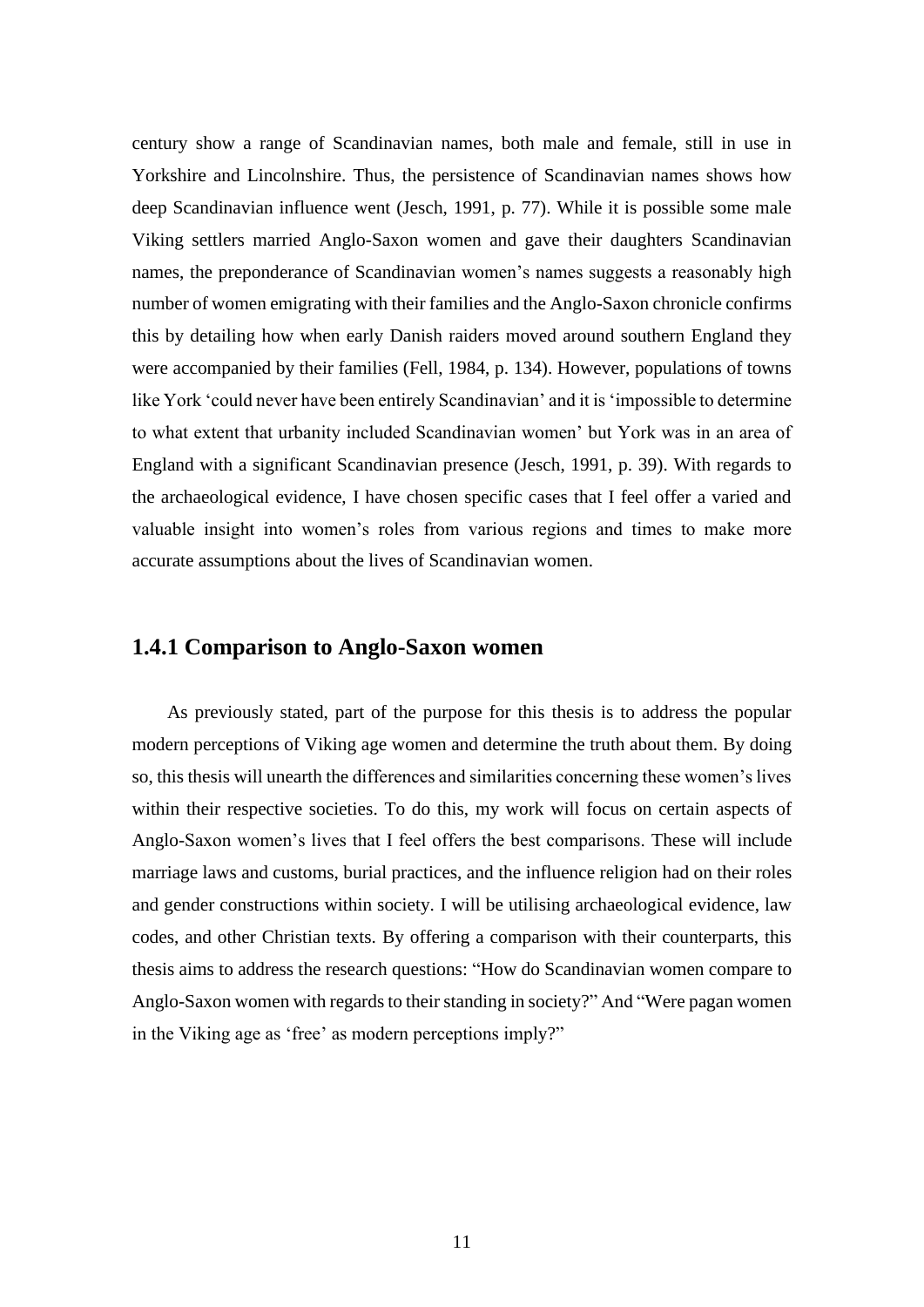#### **1.4.2 Terminology**

In this thesis I will refer to place names, people, and gods in their English versions. I have chosen to do this to maintain consistency and simplicity as the original Old Norse language has changed and evolved over time which means there are different versions of the same names.

There is much debate surrounding the usage of the terms Viking and Viking age. The term "Viking" has come to mean an entire society of people during the period, with raiding and warfare the primary activity to define them (Williams, 2008, p. 193). So, this term is not wholly accurate for the general population of Scandinavia which is why some scholars find it misleading. Therefore, I am utilising the term Scandinavian when referring to the general population and the women known as Vikings, but I will use the term "Viking age" when referring to the period as it is the most commonly used term and therefore the most recognisable and understandable.

The terms "Shieldmaiden" and "Valkyrie" are often used to mean the same thing in the written sources, with Valkyrie referring mostly to the female deities that, at Odin's behest, selected the men destined to fall in battle and brought them to Odin's Hall, Valhalla, where they served drink (Jochens, 1996 pp. 38- 39). Because of this, I will only be using these terms when referencing the written sources otherwise I will be using the term "female warrior" when discussing women in these types of roles.

#### **1.5 Structure of Thesis**

My thesis will be divided into 5 chapters. The upcoming chapter will discuss the roles available to Scandinavian women in the Viking age using the archaeological evidence available while Chapter 3 will focus on the textual evidence. Chapter 4 will offer a comparison with Anglo- Saxon women and address the concept of religion and how far this affected women's lives and if this limited or changed the roles they could play within society. Chapter 5 will seek to conclude this thesis, summarising my findings and answering my main research questions.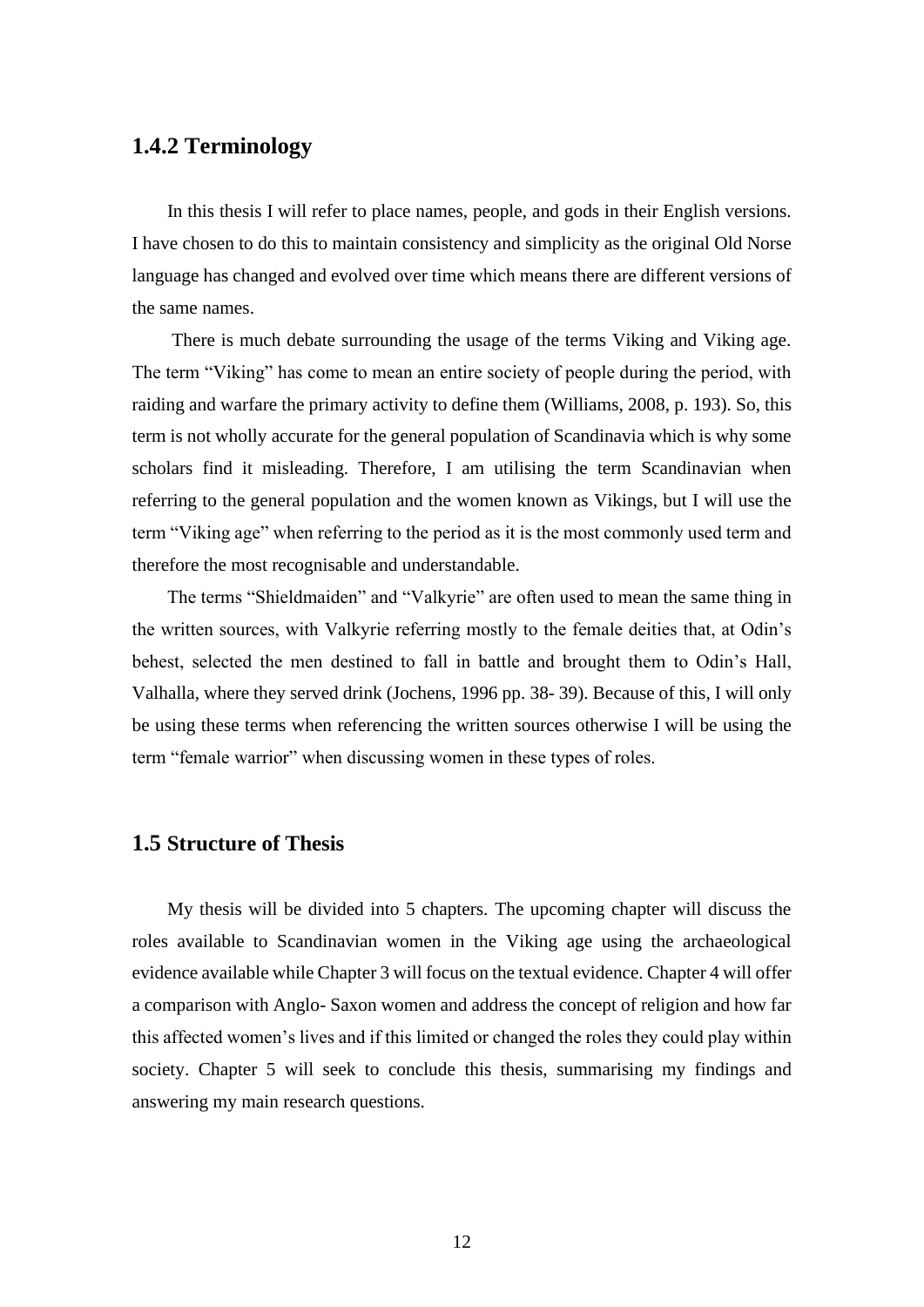## **2 Scandinavian women's roles in society according to archaeology**

In this chapter I will be examining what the archaeological evidence can tell us about Scandinavian women's roles within society. To fully understand the role of women in Viking age society, women first needed to be recognised as a part of the archaeological past (Mierswa, 2017, p. 2). As previously highlighted in my introduction, most work up until quite recently has focused on the male members of society, so the new archaeological approach of "finding women" and putting them back into the picture involves 'identifying the traces left by women within material culture' (Mierswa, 2017, p. 2). This emerged from gender archaeology, along with the first wave of anthropological feminist literature in the 1970s and early parts of the second wave of feminism (Mierswa, 2017, p. 2). Despite regional differences between the areas of Scandinavia, Viking colonies, and rural and urban areas, there is enough in common to identify many Scandinavian graves in places as far apart as Greenland and Russia (Jesch, 1991, p. 12) and there are female Scandinavian burials in 'almost all areas of the world in which we know that the Scandinavians were active' (Jesch, 1991, p. 35). Thus, evidently Scandinavian women travelled widely and played a large role in Viking expansion, indicating they could also play the role of pioneer (Jesch, 1991, p. 35). Studies focusing on burial sites in Scandinavia, Russia, Ireland, and Northern Europe thus uncover significant evidence of women's roles at Viking age trading hubs (Mierswa, 2017, p. 3). Scandinavians applied the same customs to the areas they settled thus it is possible to identify these Viking women as 'sharing a common culture' and therefore Scandinavian (Mierswa, 2017, p. 3). In particular, the Viking age Scandinavian traditions of ornamentation makes their goods easily recognizable and making them gender specific aids in identifying evidence of female burials. These gendered goods include oval brooches, disc brooches, trefoil buckles, arm rings, necklaces, caskets, and spindle whorls (Jesch, 1991, 14).

Scandinavians bury their dead fully dressed, with jewellery and personal belongings that represent the implements of daily life and sometimes the dead were also accompanied by their horses or dogs and there is some evidence that slaves were also sacrificed to attend their masters or mistresses in the next life (Jesch, 1991, p. 12). The most common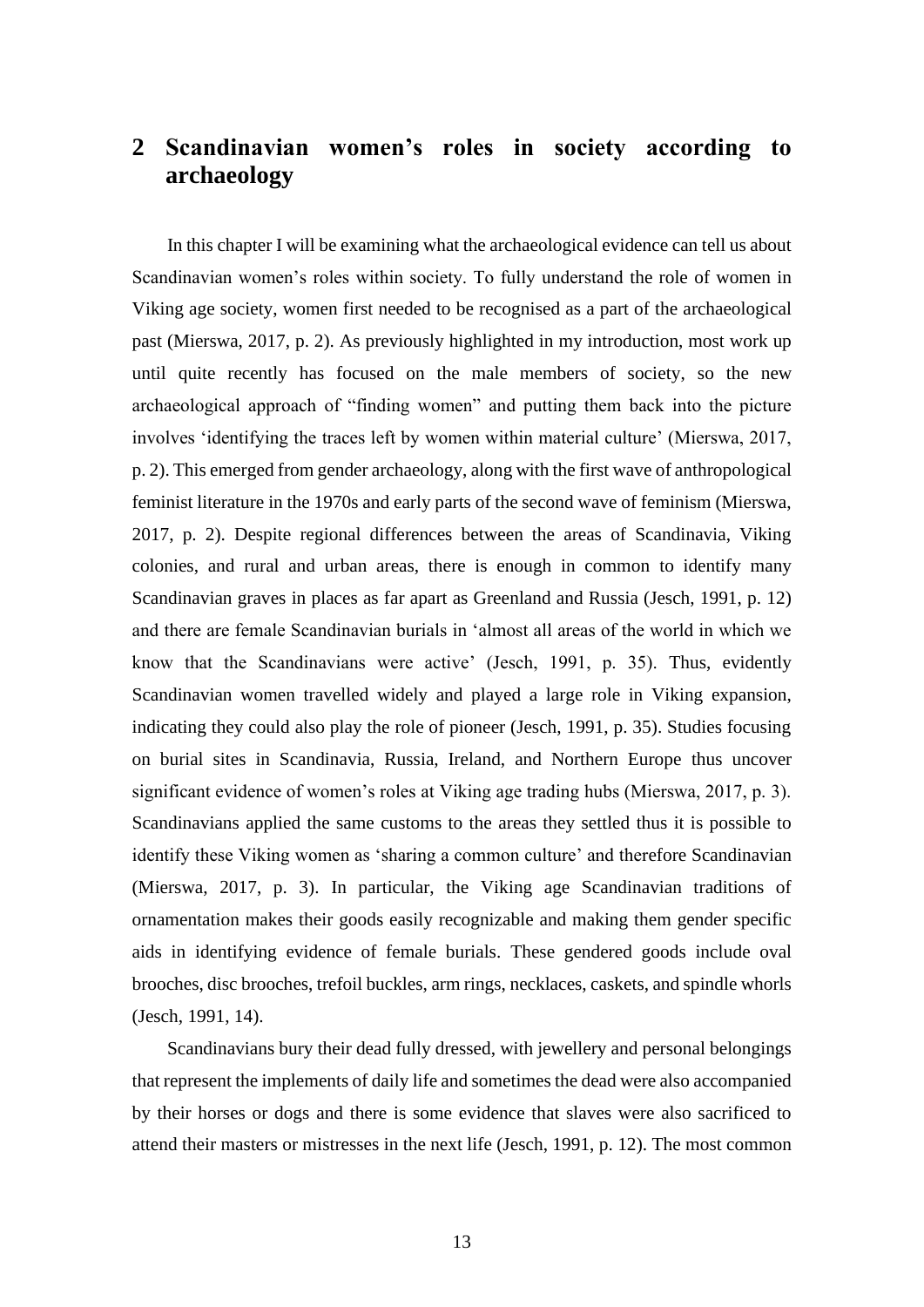objects found in most female graves are oval brooches. They were developed and in use between 800 and 1000 AD (Mierswa, 2017, pp. 3- 4) and are also detailed in contemporary poetry as a normal wear for a free born woman (Jesch, 1991, p. 9). They were not only for decoration but held a function in her dress as one brooch was placed on each shoulder to hold together the straps of her dress and they were then attached to each other with metal-linked chains or ornate sets of beads strung together. Box brooches were also used in a similar fashion, attached at the centre of a woman's dress, possibly to attach outwear, therefore it is unsurprising that they are found in most female graves (Mierswa, 2017, p. 4). Thus, they are therefore a distinctive factor in identifying female graves.

Where the dead were more commonly buried with objects of everyday use, it is possible to detect a distinction between the sexes and make assumptions on their roles in daily life. The implements most characteristic of women's graves are those used in the production of textiles, such as spindle whorls, wool combs, and weaving battens (Jesch, 1991, p. 14). Thus, it is possible to determine through the objects buried with women not only her rank and status but also the tasks she had undertaken in life and thus was expected to perform in the afterlife (Jesch, 1991, p. 19). So, through grave goods we can get some idea of the roles women performed within society. The Westness burial, for example, on the island of Rousay in Orkney contained a skeleton of a young woman and child with wool combs, weaving batten, bronze basin, knife, pair of shears, and outdoor work was represented by a sickle. She was also adorned with fashionable jewellery like a pair of bronze oval brooches, a string of about 40 beads, mostly glass, and a silver ringed pin inset with gold panels of wire, filigree patterns, amber studs, and red glass (Jesch, 1991, p. 9). The extensive grave goods are characteristic of a heathen burial, and the oval brooches mark her as a Norse woman (Jesch, 1991, p. 9). A typical female grave in 9th century Bjørke also contained a mix of jewellery and practical items such as: bronze brooches, glass beads and an iron weaving batten (Jesch, 1991, p. 10). Thus, the Westness burial not only demonstrates some of the roles women appear to have been expected to perform but also that they travelled far to make new homes for themselves and their families (Jesch, 1991, p. 10).

As stated above, the implements most characteristic of women's graves are those used in the production of textiles but also work tools like knives, cooking equipment, agricultural tools, and even weapons can be found. The only objects found exclusively in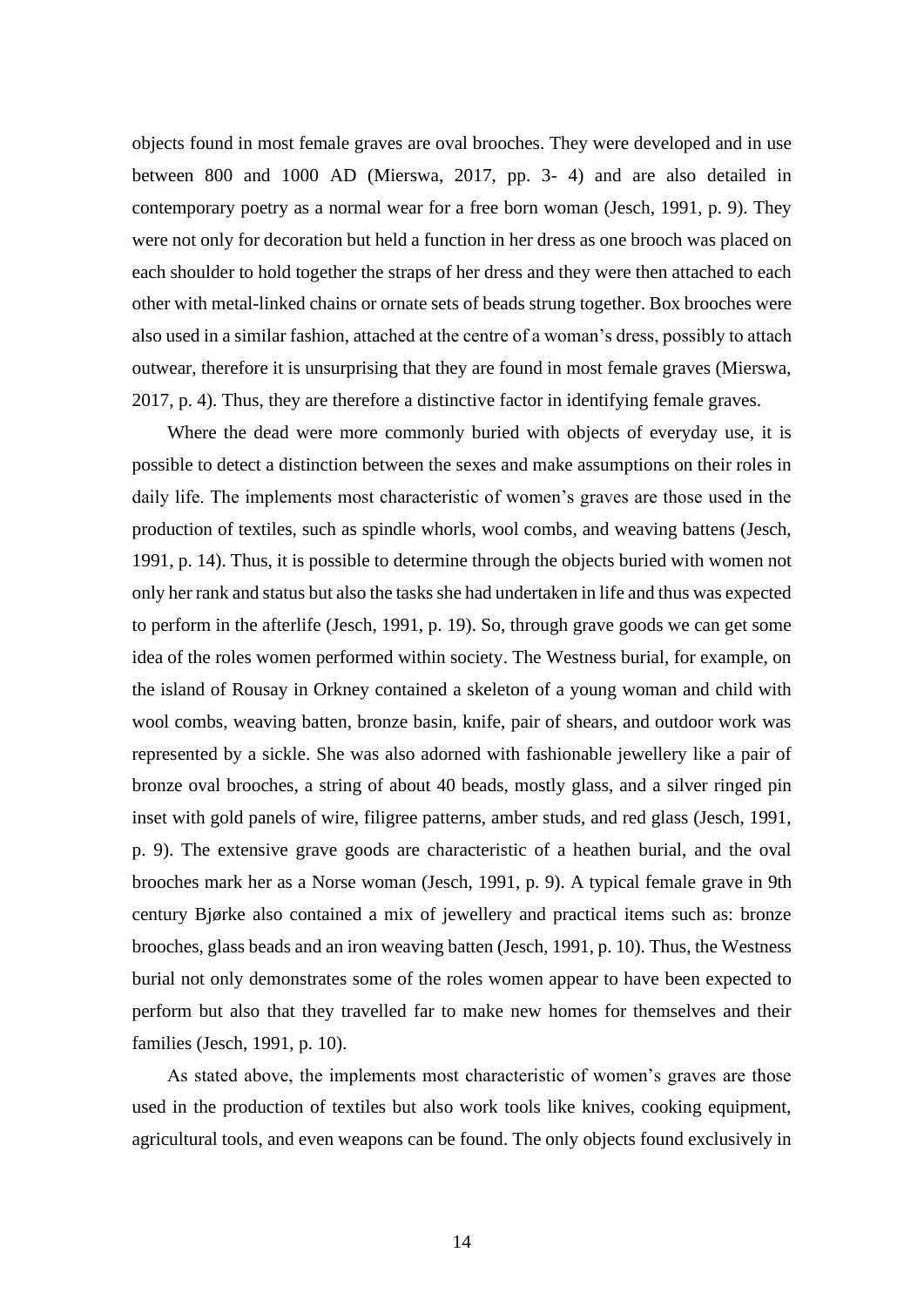the graves of one sex are blacksmith tools in male graves. Even weapons, hunting equipment, and carpentry tools can be found in odd female graves and in Birka weights and balances found suggest women could engage in trade (Jesch, 1991, p. 21). Interestingly, despite narratives about female Viking age warriors fighting alongside men appearing in the early Middle Ages and 'continuously reoccurring in art as well as in poetry', this role for women has generally been dismissed as 'mythological phenomena' (Hedenstierna-Jonson et all, 2017, p. 853). But the revaluated grave at Birka, Bj 581, may show there is some truth to the narrative and reveal this role as a genuine possibility for women. Birka, Sweden, was a prominent centre for trade from the 8th to late 10th century and linked to a 'social, cultural and economic network that reached beyond the Ural Mountains' and into the east and south to the Byzantine Empire (Hedenstierna-Jonson et all, 2017, p. 853). With over 3,000 graves identified and approximately 1,100 excavated, Birka holds one of the largest known congregations of burials in the Viking world (Hedenstierna-Jonson et all, 2017, pp. 853- 854). The grave Bj 581 is especially distinctive as it was a richly furnished and complete warriors' burial, located in a place of importance on an elevated terrace between the town and a hillfort, in direct contact with Birka's garrison (Hedenstierna-Jonson et all, 2017, p. 854). The grave goods: a sword, axe, spear, armour piercing arrows, two shields, and two horses, demonstrate that whoever was buried there was a 'professional warrior' and a highly respected one at that (Hedenstierna-Jonson et all, 2017, p. 854). A full set of gaming pieces was also found which Charlotte Hedenstierna-Jonson and her team believe indicates knowledge of tactics and strategy (Hedenstierna-Jonson et all, 2017, p. 854) as a full set with iron-bound boards is rare and are commonly found with military leaders, such as in the large ship burials where they are employed 'symbolically', with the boards laid out with pieces in play, and they believe that the placement, being in direct proximity to the body, suggests she held a command role in addition to the high status she is honoured with the quality of the military equipment she is buried with (Price et all, 2019, p. 184). As previously mentioned, grave goods have been used to determine the sex of the dead and the male sex has been associated with that of the warrior identity (Hedenstierna-Jonson et all, 2017, p. 855). Thus, the individual in Bj 581 was considered to be male with the sex only questioned after a full osteological and contextual analysis was undergone that revealed the individual was a woman and then genomic confirmation of the biological sex was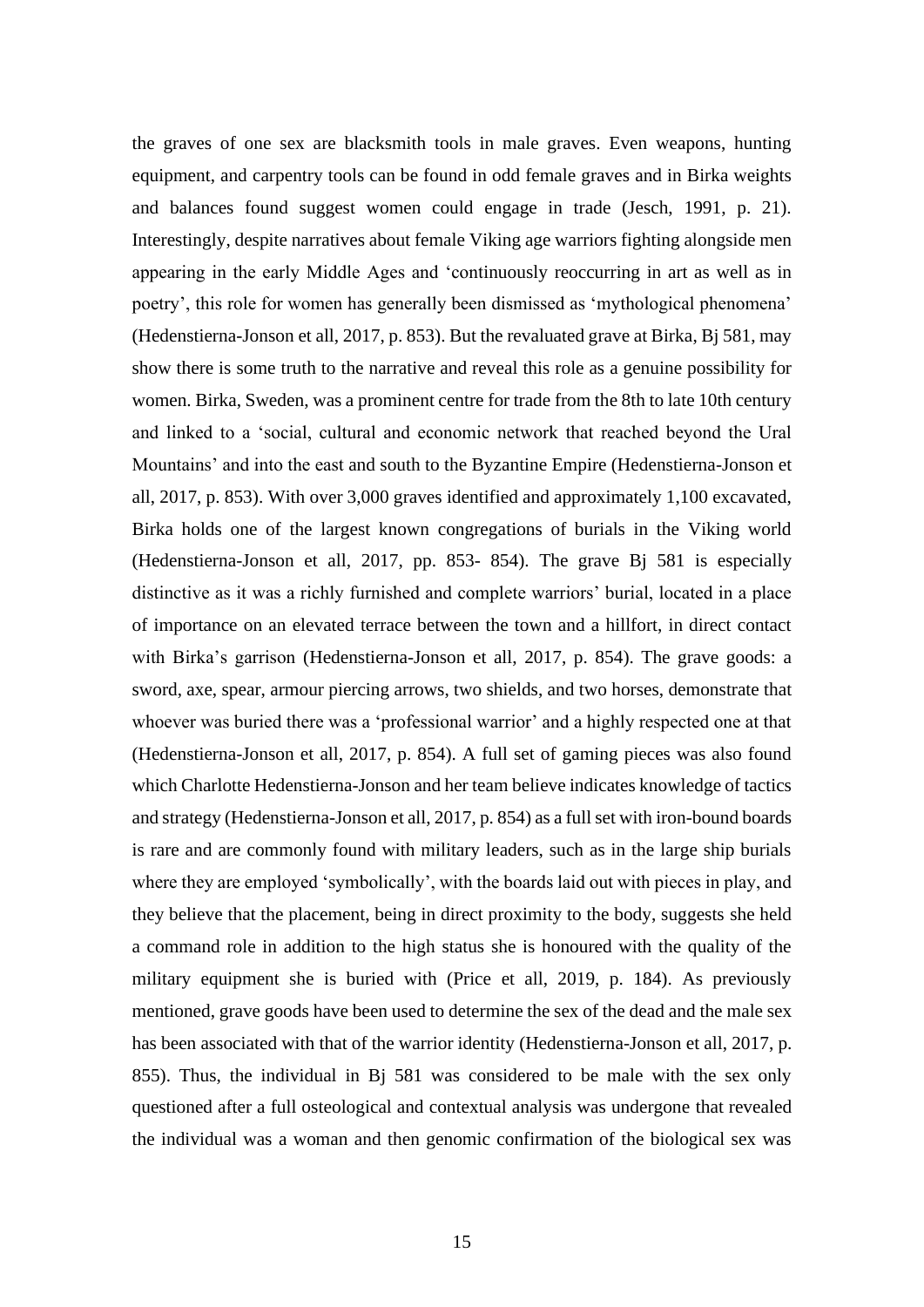carried out by Hedenstierna-Jonson and her team to confirm this undeniably since 'a female warrior of this importance has never been determined and Viking scholars have been reluctant to acknowledge the agency of women with weapons' (Hedenstierna-Jonson et all, 2017, p. 855). The osteological analysis raised important questions concerning 'sex, gender and identity among Viking warriors' which is why further investigating into the biological sex was required (Hedenstierna-Jonson et all, 2017, p. 855). Two samples were taken from the left canine and the left humerus and used for DNA analyses and to confirm the biological sex and support skeletal integrity and to investigate the 'genetic relationship of the individual to ancient individuals and modern day groups', genome wide sequence data was generated (Hedenstierna-Jonson et all, 2017, pp. 855- 857). According to results made by Hedenstierna-Jonson and her team, the DNA sequences demonstrated all the characteristics of authentic and ancient DNA and when corrected for clonality, the number of reads mapping to X and Y chromosomes proved that Bj 581 was a female (Hedenstierna-Jonson et all, 2017, p. 857). Therefore, Bj 581 can be considered the first confirmed female high-ranking Viking warrior and proof of this role women could play and thus revealing a new 'understanding of the Viking society, the social constructions and also norms in the Viking Age' (Hedenstierna-Jonson et all, 2017, pp. 857).

Grave goods not only tell us about the roles women could play but also their rank within society. Viking age societies had three distinct social groups: the upper class, middle, and lower class (Mierswa, 2017, p. 3). The royal mound of Oseberg, Norway, contained an entire ship and wagon buried with two women, a suspected queen and her servant, and its extensive grave goods is evidence of the high status some woman could achieve (Jesch, 1991, pp. 30-32) Inhumation was the most common form of burial but cremation was also practiced in the Viking age (Jesch, 1991, p. 12) and the practice of burials with grave goods generally declined in the latter part of the 10th century with the growing influence of Christianity (Jesch, 1991, p. 19). Therefore, it is hard to deduce religious practices from the variations in burial practices during this period, but the sacrifice of animals like horses and dogs is common, and particularly popular in Iceland (Jesch, 1991, pp. 22- 24). Memorial stones also give an indication into women's status within society. In Denmark, the stones were generally erected by rich and powerful families and in such families, women could play a prominent role and some women even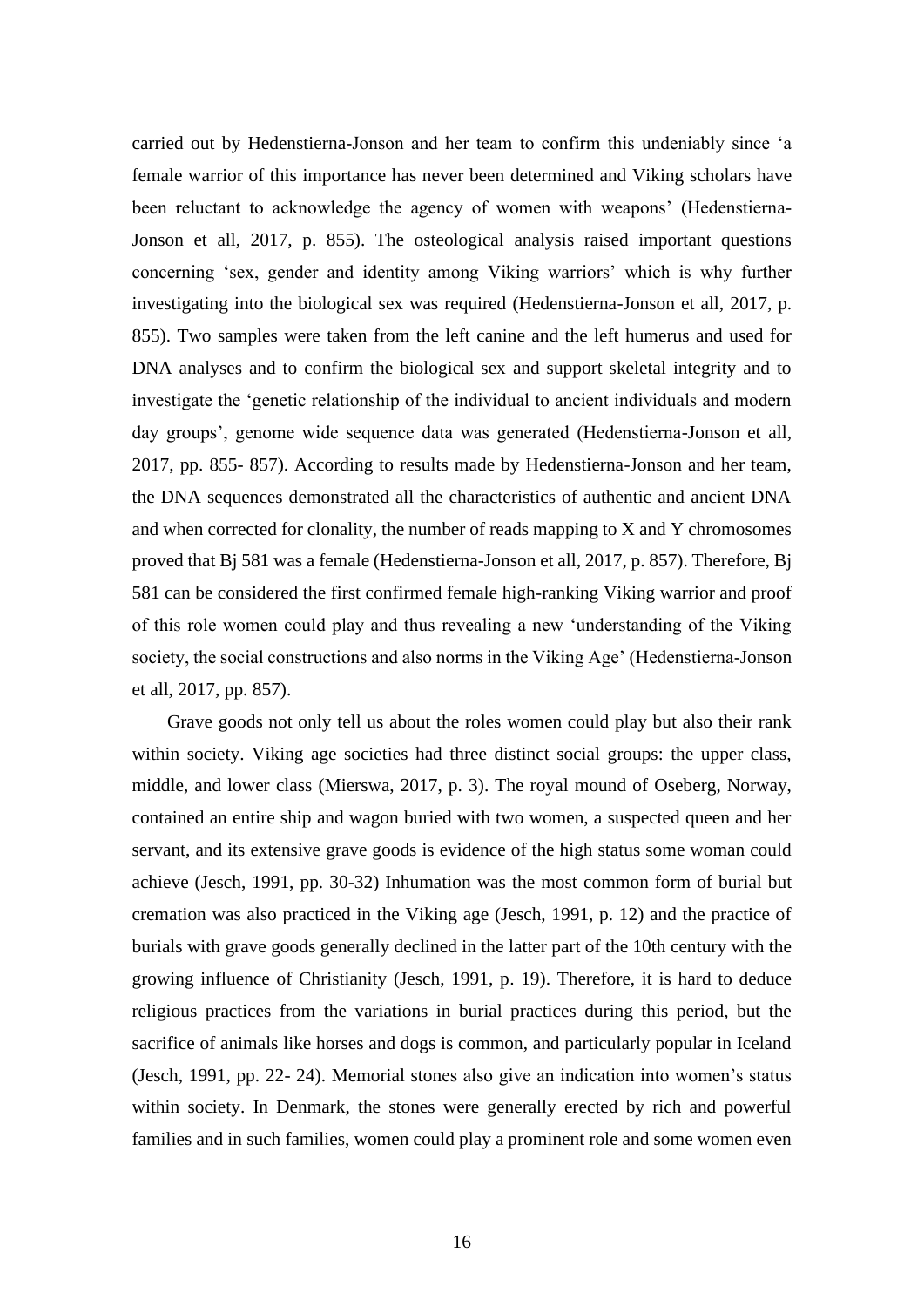commissioned them, like the monument Ragnhild commissioned for her husband (Jesch, 1991, pp. 49- 50). Ingas stones in Sweden tell the story of how two women become wealthy property owners through marriage and death (Jesch, 1991, pp. 54- 55). Overall, the stones mostly refer to men travelling, fighting, and dying abroad and we cannot tell whether women ever went on such expeditions from this (Jesch, 1991, p. 59).

#### **2.1 Problems with using grave goods as evidence**

In order to discuss the construction of gender within a society we must be able to discuss which activities were performed by which gender, or even which activities were not 'gendered' (Johnson, 2010, p. 166). A common way to do this is to look at which type of artefacts are buried with which gender in burials 'and then extend this argument outwards, to look at the same classes of artefacts in domestic contexts' (Johnson, 2010, p. 166). Another way is to 'rely on a limited essentialism' with the obvious example being that the 'necessities of childrearing do involve an association of women with domestic and household contexts' (Johnson, 2010, p. 166). Focusing on grave goods means that there is a stress on 'the importance of material culture' and the focus is on 'material settings' like, for example, the inside of houses, and ideas about gender frequently occur in relation to material objects, such as dress and jewellery which may be misleading or unable to show the whole picture (Johnson, 2010, p. 172).

For example, grave goods may also have been symbolic rather than representing the literal roles women were performing in life. This can be seen with burials that include ships, wagons or horses as they represent the journey to the next life (Jesch, 1991, p. 12). At Scar on Orkney a woman in her seventies was found buried in a boat twenty-five feet long with a man in his mid-thirties and a child. A whalebone plaque object was set at the woman's feet. While it is unclear what these objects were used for, they were not possessions every woman in society was buried with, so it is possible they were emblems of status and symbols of a magical and religious nature (Williams, 2017, pp. 261- 262). Other objects that were found in the grave were weaving spindle whorls and a weaving sword, a needle-case and some shears, which are typical of women's graves, but paired with the whalebone plaque these items could also be symbolic as these tools provide the imagery for 'hidden and terrible powers', like the loom used by the Valkyries in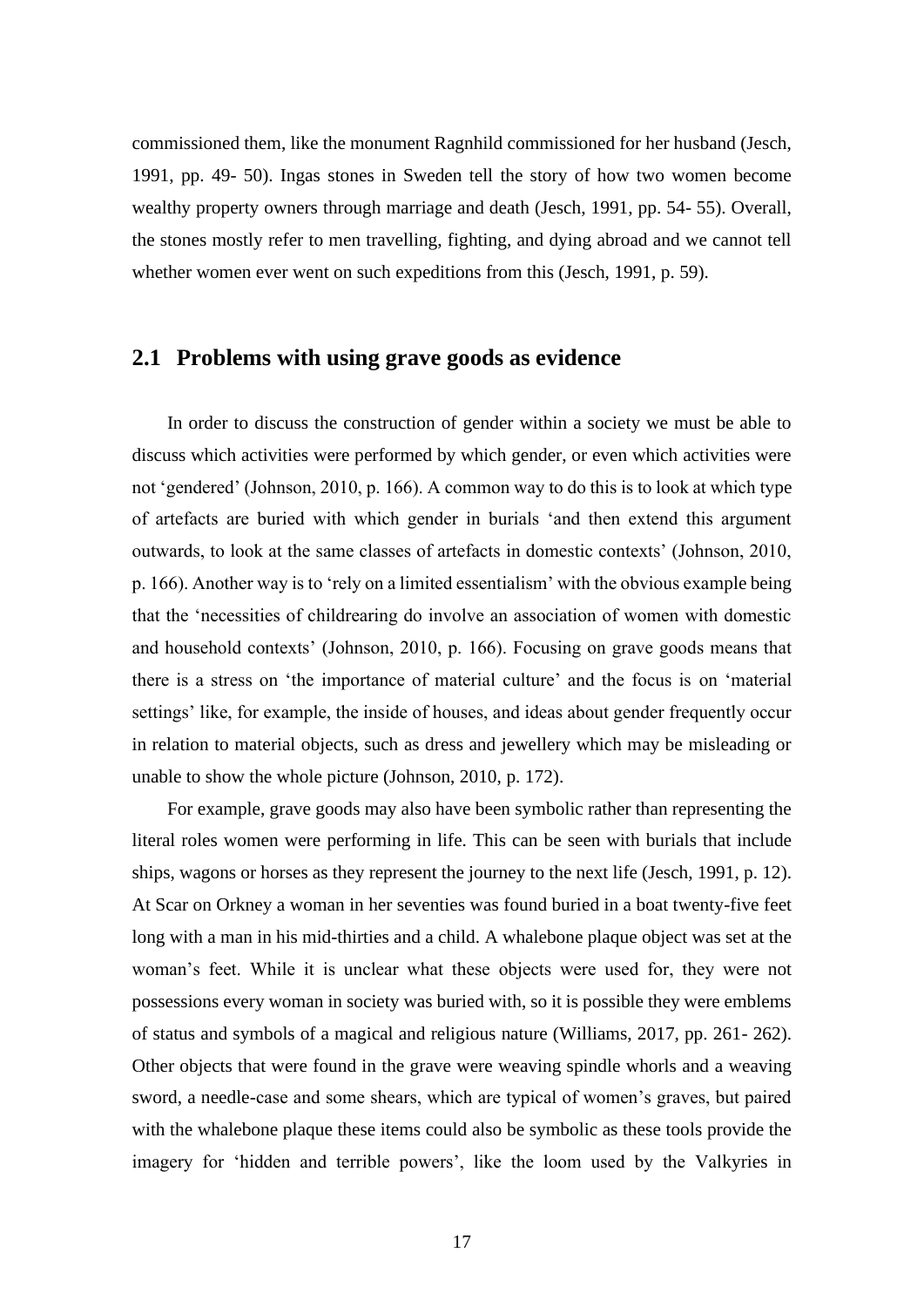*Darraðarljóð* in *Njals saga* to determine the fate of the battle (Williams, 2017, p. 262). While none of the names of the Valkyries indicate weaving, they are presented to do just that in *Darraðarljóð*: 'vindum, vindum vef Darraðar' (weaving, weaving, cloth of battle) is repeated throughout the poem, as they decide the fate of the battle, thus the loom is closely associated with fate and magical properties (Finnur, 1967, pp. 419- 421).

Thus, identifying the sex of graves and determining their roles based on grave goods is problematic and has led to some confusion, especially since female graves have been found with weapons. There are two approaches to determining the sex of a body in a grave, either by analysing the human remains or the grave goods themselves. While there are 'strong indications' of the sex when examining a set of bones, like men being larger or more robust and the scale of the pelvis, even with a complete set of bones there are no definitive traits that 'unequivocally determine its sex' (Jesch, 1991, p. 13). Osteological analysis is also used to indicate roughly the age at time of death and demonstrate the presence of certain diseases and injuries (Jesch, 1991, p. 13). Thus, in the absence of adequate skeletal remains it is common to determine the sex of the dead based of their grave goods so, skeletons buried with weapons and certain tools are assumed to be male and those with jewellery and domestic implements, female, but, as we have seen, this is not always the case (Jesch, 1991, p. 13). The jewellery worn by women is thus an important diagnostic feature in identifying their graves (Jesch, 1991, p. 14). The presence of jewellery in the female graves of the Viking age can be explained by the fact that women were normally buried fully dressed with a complete set of accessories and that the jewellery had a function in their costume, holding the material together (Jesch, 1991, pp. 18- 19). Archaeological finds like the one in Santon Downham, England, in 1867 of a female skeleton buried with an iron sword and two oval brooches originally led archaeologist to believe there could have been a double burial of a man and a woman with the second body not being noticed in 1867 (Jesch, 1991, p. 21). But more recent finds, such as in Gerdrup, Denmark, of a female skeleton buried with a needle case and a spear (Jesch, 1991, p. 21) and Bj 581 suggests that the possibility of a woman being buried with weapons should not be ruled out. However, just because these women are buried with weapons does not necessarily mean they used them in real life, as previously mentioned some grave goods could hold a more symbolic function (Jesch, 1991, p. 22). Despite this, the Gerdrup grave is 'immensely important in changing the pattern of assumptions that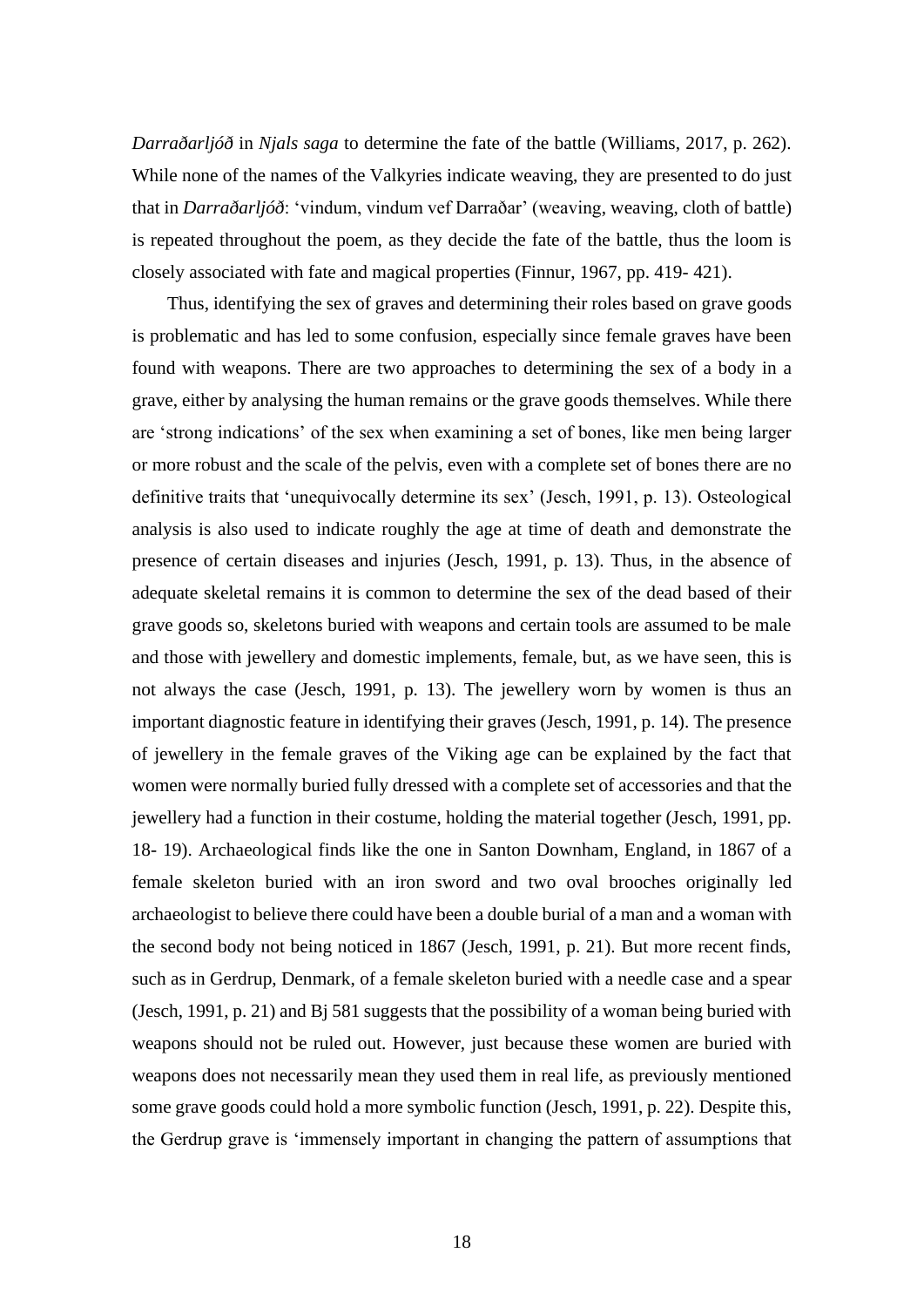can be made from archaeological evidence about the status of women' (Fell, 1984, p. 131). Though there are many ways to interpret this find, Gerdrup, along with Bj 581, is at least good reason to take the many accounts that survive in old Norse literature detailing female warriors more seriously (Fell, 1984, p. 131).

#### **2.2 Archaeology on Urban Settlements**

Archaeological discoveries in York, England, present thriving urban populations. Through the Coppergate dig we see a city undergoing an economic boom, a popular trading city with a high population number that increased with Viking involvement. Archaeology demonstrates York's trading links with Scandinavia and new styles of objects becoming fashionable, like shoes in a Scandinavian style, started to be manufactured in York in the  $10<sup>th</sup>$  century (Williams, 2017, p. 296). Thus, through archaeology we can see the importance of towns like York, as manufacturing centres and trading links, attracting specialist craftspeople 'mass-producing a variety of items on a scale and intensity not seen since the Roman era' (Hall, 2008, p. 382). The finds reveal there were skilled industries including the working of iron, copper-alloys, lead, silver, gold, and the making of glass and jewellery like the making of amber and jet jewellery as well as bone and antler working, particularly the production of combs, with most textile work being carried out in a domestic environment, so at people's homes, which brings women into the place of business (Hall, 2008, p. 382). Thus, the nature of the type of work in such trading and manufacturing towns like York meant that dwelling houses also doubled as businesses which meant that it is highly likely that 'most merchants and craftsmen ran small family businesses in which their wives played an active part' (Jesch, 1991, p. 39). Women are well represented in archaeology in settlements like Birka, Kaupang, and Hedeby which were prosperous centres for trade and manufacture (Jesch, 1991, p. 205). This demonstrates the economic roles women were performing in society as traders and manufactures during the Viking age. However, populations of towns like York were not entirely Scandinavian and it is 'impossible to determine to what extent that urbanity included Scandinavian women' but York was in an area of England with a significant Scandinavian presence (Jesch, 1991, p. 39).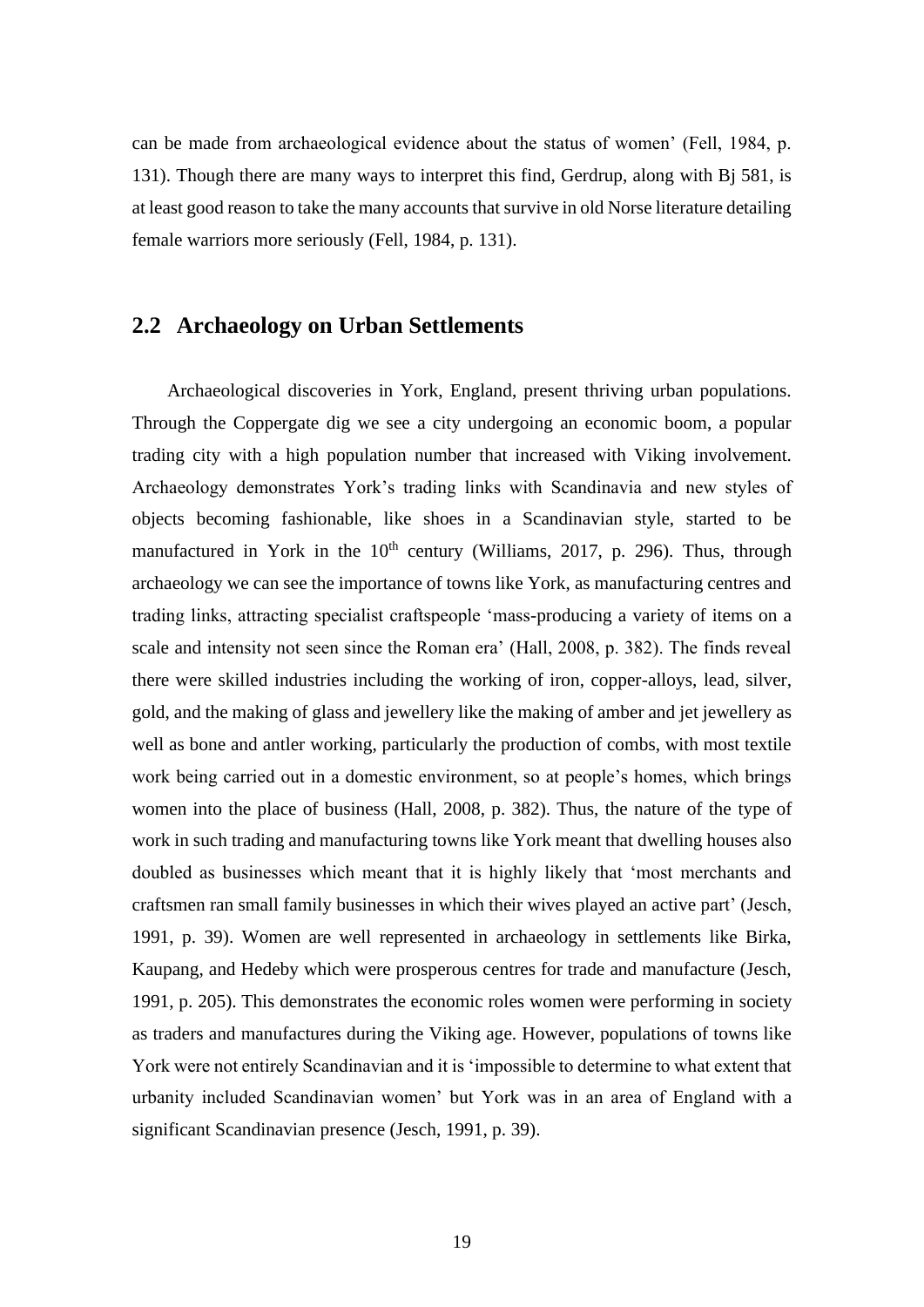## **3 Perceptions of Scandinavian women in Old Norse Literature**

The role of women in Norse literature of various genres is significant. Female characters are often explicitly valued for wisdom, sound council, and support, in both private and public matters, and this is further accentuated through *Havamal's* praise for female confidants (Clark and Friðriksdottir, 2016, p. 336). Ultimately, the text itself creates a community that excludes women, determining them to be both dangerous and desirable, fickle and unreliable, deceitful and capable of altering and distorting 'men's perception of reality' (Swenson, 2002, p. 276). Throughout the text in *Havamal* they are either the desired object or the means to gain one and that is the extent of their role (Swenson, 2002, p. 276). In addition, in the Sagas of Icelanders we see that many of the female characters are 'thoroughly unpleasant' (Jesch, 1991, p. 182). For example, Hallgerðr and Bergþora are the cause of constant feud in *Njals saga* where they goad men into violence (Jesch, 1991, pp. 185- 190). Men are seen consistently blaming women for the violence and disruption to the peace with the phrase "eru kold kvenna ráð" (cold are the counsels of women) (Finnur, 1908, p. 265) being used, most notably in *Njals saga* but the proverb resurfaces elsewhere like in *Gísla saga Súrssonar* when Bork questions the truth of Thordis' words and is suspicious of her (Anderson, 2002, pp. xi- xiii). The sagas of Icelanders also demonstrate how women have restricted opportunities to participate in the socio-political and legal structures that affect their lives and 'they occasionally express dissatisfaction and frustration with their lot, or subversively circumvent these structures in order to take control of events' and in this context the primary tool available to women is words and their other resource is magic (Friðriksdottir, 2013, p. 10). In this chapter I will be looking at these contrasting perceptions of women and what this might tell us about their place in society.

#### **3.1 The Sagas of Icelanders and the Settlement of Iceland**

The Sagas of Icelanders resonate with its audience more than the 'dry bones of archaeology or the terse statements on runestones' (Jesch, 1991, p. 5). This is in part due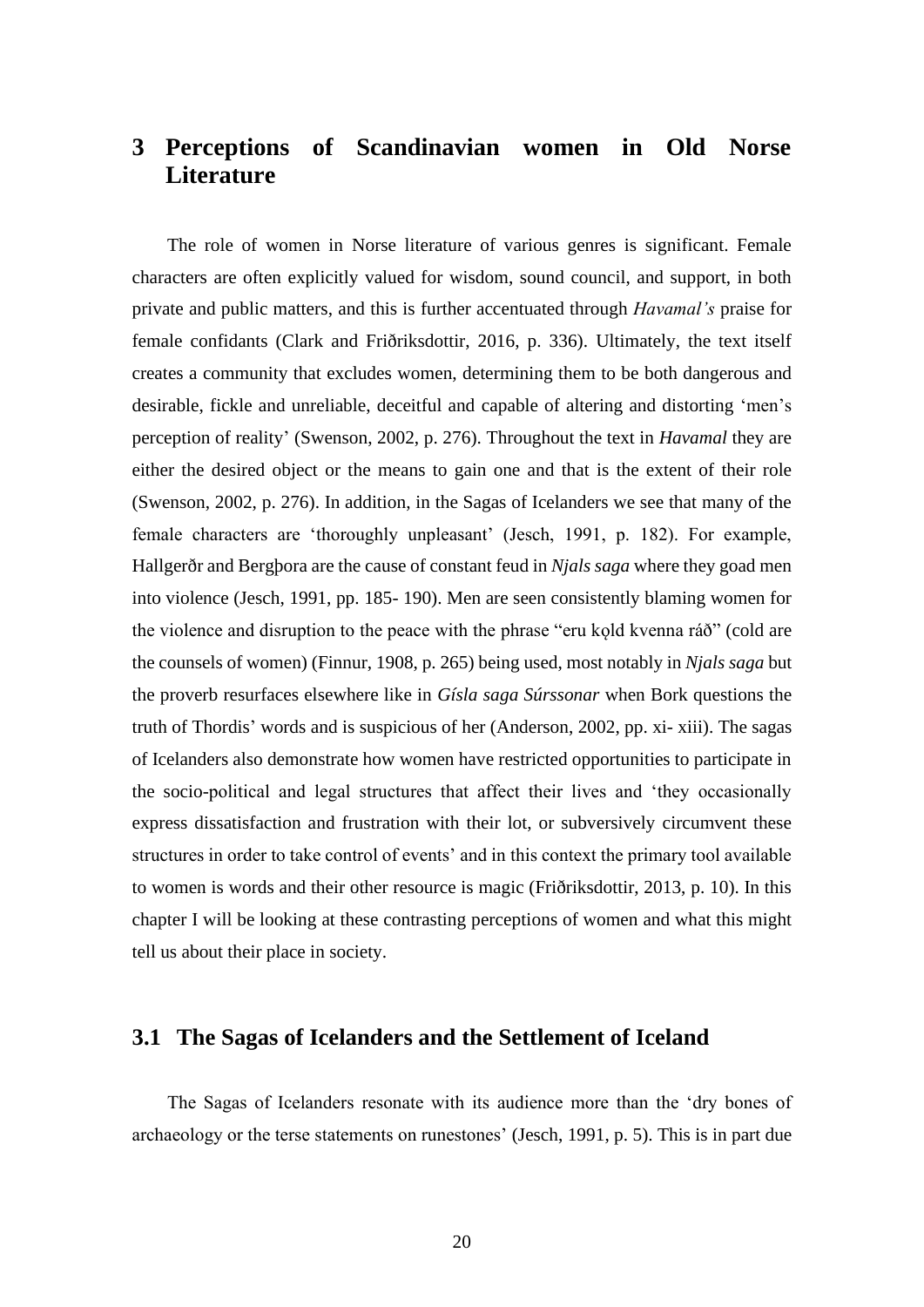to their detail and focus on everyday occurrences making them believable, personal, and therefore more interesting accounts of the past. The sagas are credited for portraying a realistic vision of society and a 'remarkably consistent picture of real historical events and topography', depicting 'disputes in scarcely populated, agrarian communities', however it is important to remember that it is still an 'imagined space', a literary creation of a pagan society written from a Christian perspective (Friðriksdottir, 2013, p. 3). This significantly impacts their views on past events and characters in the stories, including women (Friðriksdottir, 2013, p. 3). The Icelandic sagas are also largely responsible for the widespread view that women in the Viking age were 'forceful, independent and powerful, and for the efforts of modern scholars to demonstrate this in the other sources' (Jesch, 1991, p. 5). Thus, the Sagas of Icelanders are significant sources as they have influenced modern views on the Viking age, especially regarding women's roles (Jesch, 1991, p. 182). For example, the development of Icelandic womanhood in the Viking age is one of the themes addressed in *Laxdaela* saga (Jesch, 1991, p. 193). There are various types of roles women perform in this saga including the pioneer settler, wife, and object of desire as well as the story of Melkorka, a slave revealed to be a princess and overall the women in the saga are perceived as 'strong and dominant' (Jesch, 1991, pp. 193- 199).

In Norse literature, especially in the Sagas of Icelanders, Scandinavian women are often portrayed as the inciter to violence. The whetting and inciting woman is removed from physical violence and relies on her words to obtain her goal of revenge (Jochens, 1996, p. 133). The whetting woman is the most striking female activity in the sagas that describe Norwegian and Icelandic society during paganism and the early Christian period and to goad men became the leading female role in the sagas (Jochens, 1996, p. 114). Jochens believes that men understood the devastation that their feuds produced, but, unable to control these and prone to further violent solutions, male storytellers and authors revived, amplified, and multiplied the ancient figure of the inciting woman to deflect the blame for men's unreasoning behaviour (1996, pp. 174-175). She was vilified and turned into a scapegoat for men's failures in establishing a peaceful society (Jochens, 1996, p. 175). Tactics employed by the whetter included physical tokens to incite revenge, like bloody clothing in *Njals saga* (Jochens, 1996, p. 184). It is interesting to note, however, that considering the amount of times this happens in the sagas there are little cases of it recorded in legal texts, even though they do highlight the effect of harmful language and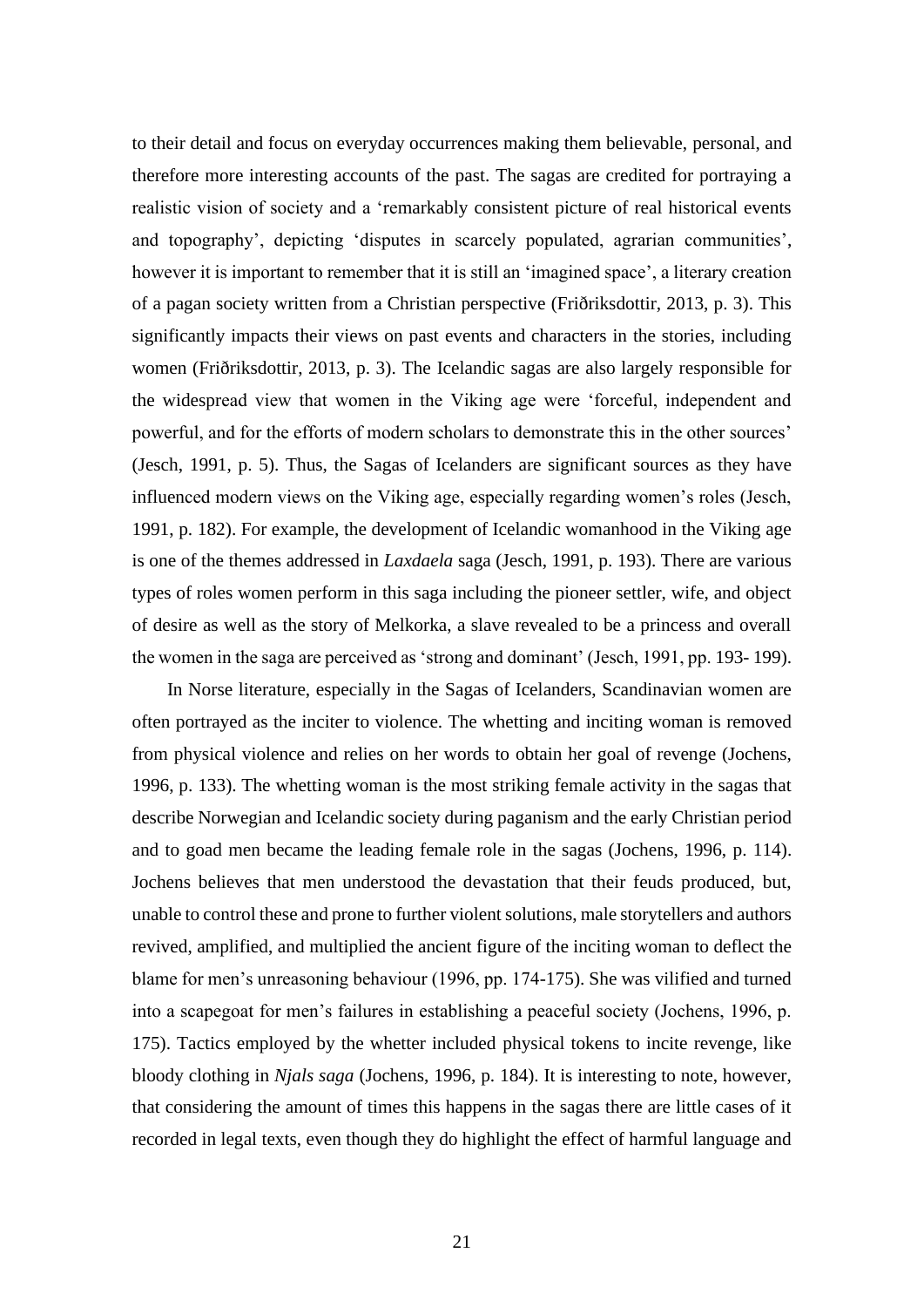its consequences, suggesting the bloody token did not carry as much legal weight and was perhaps not as common as made out to be (Jochens, 1996, p. 187). Absence of the whetting woman in law codes even though lawmakers in Iceland and Norway were aware of the 'deadly force of language' and had rules against dangerous words and verbal accusations that excited people to violence (Jochens, 1996, pp. 197- 198). However, the inciting female was nevertheless clearly meaningful to the  $13<sup>th</sup>$  century saga audience (Jochens, 1996, p. 187) and was overall 'strikingly successful' in goading men into action (Jochens, 1996, p.195). Friðriksdottir believes power is something achieved not just in women's active involvement in disputes, but in every case where a woman is portrayed as influencing a situation to her own will (2013, p. 9). In this regard, goading others into violence and revenge is a way women can participate in the male sphere and play an active role in their feuding. The incitement speech can therefore be seen as woman's primary device of involving themselves in men's affairs (Friðriksdottir, 2013, p. 15). By using incitement speeches, a woman can use her words to compel action, a double-edged sword as it usually led to the loss of the inciters own kinsmen and the woman often used as a scapegoat for their death (Friðriksdottir, 2013, p. 19). The most elaborate and famous goading scene is in *Njals saga* between Hildigunnr and Flosi, who she successfully urges to avenge her husband, Hoskuldr Njalsson (Friðriksdottir, 2013, p. 17). The scene begins with Hildigunnr mocking Flosi's chosen method of dealing with the situation and goads him:

"Hvert eptirmæli ska lek af þér hafa," segir hon, "eða liðveizlu?"

("what vengeance shall I have from you," she said, "or assistance?")

(Finnur, 1908, p. 264).

When Flosi replied that he would persecute her husband's killer to the full extent of the law she is displeased and replies with:

"Hefna myndi Höskuldr þín, ef hann ætti eptir þik at mæla."

("Hoskuld would avenge you, if he had the blood-feud after you.")

(Finnur, 1908, p. 264).

Expressing her desire for a more violent outcome. The scene continues when she then unlocks a chest containing the bloody cloak that her husband was slain in and that Flosi gave to him as a gift, 'hafði hon þar varðveitt í blóðit allt' (where she had kept it blood and all) (Finnur, 1908, p. 265). This symbolic item she presents to Flosi is accompanied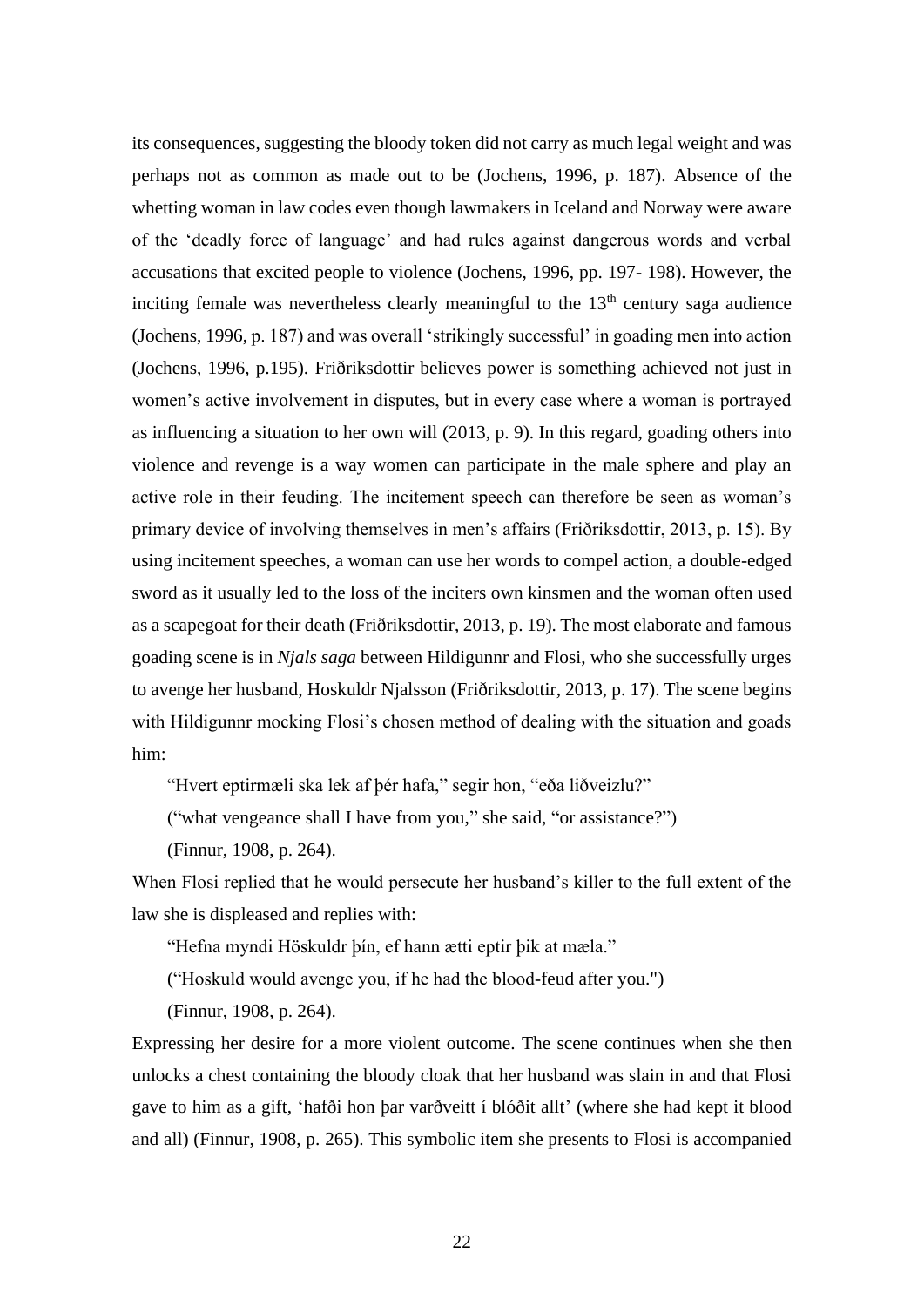by a speech to incite him into action. Flosi is not happy about this and says 'eru köld kvenna ráð' (cold are the counsels of women) but is ultimately convinced (Finnur, 1908, p. 265). This is a typical example of the female whetter in Old Norse literature using a symbolic token and speech to incite her male kin to violent action. Friðriksdottir tells us that at least fifty-one women have been identified as whetters in the Sagas of Icelanders, indicating they are a frequent occurrence (Friðriksdottir, 2013, p. 17).

There are two opposite schools of thought as to how much the female inciter is a reflection of medieval reality. On one side, scholars consider the female inciter purely a literary construct with no historical basis, imaginative creations by misogynous medieval authors who made her a scapegoat of men's violence, while on the other, scholars believe a real, historical role for women, approved by the hegemonic social order (Friðriksdottir, 2013, p. 20). Those who believe her to be an imagined creation argue that the authors created her in an effort to understand the past failings when attempting to create a new society when settling Iceland (Jochens, 1996, p. 201). It is also possible that some of the authors and audiences of the sagas of Icelanders considered whetting an appropriate female role, which is in stark contrast to the legendary sagas, or *fornaldarsogur*, where women are mainly depicted as wise, trustful, and advocating for peace (Friðriksdottir, 2013, p. 7). Ultimately, the image of the whetting woman is a powerful one. She acts as a catalyst in the story and plays an active role in society and her speech functions as 'an event' demanding a response if the recipient 'intends to keep his honour intact' (Friðriksdottir, 2013, p. 21). Thus, when performing the role of the whetter women are not 'passive victims of fate' and, urging their husbands or male kin to perform actions they are not physically able to in the confines of their society, allows them to insert themselves within men's feuding and power struggles in a socially appropriate way (Friðriksdottir, 2013, pp. 21- 25). Thus, the female whetter employs words that function as speech acts to empower herself to participate in the male sphere (Friðriksdottir, 2013, pp. 24- 25).

The Sagas of Icelanders also depict the everyday aspects of women's lives like marriage, childbirth, and work (Jochens, 2013, p. 3). In the sagas when men had leisure time they were 'bored or lazy' and are seen sleeping while others work or playing sports and games, telling stories, relaxing, or drinking and having fun and they also had the opportunity to participate in politics (Jochens, 1996, p. 100). Women on the other hand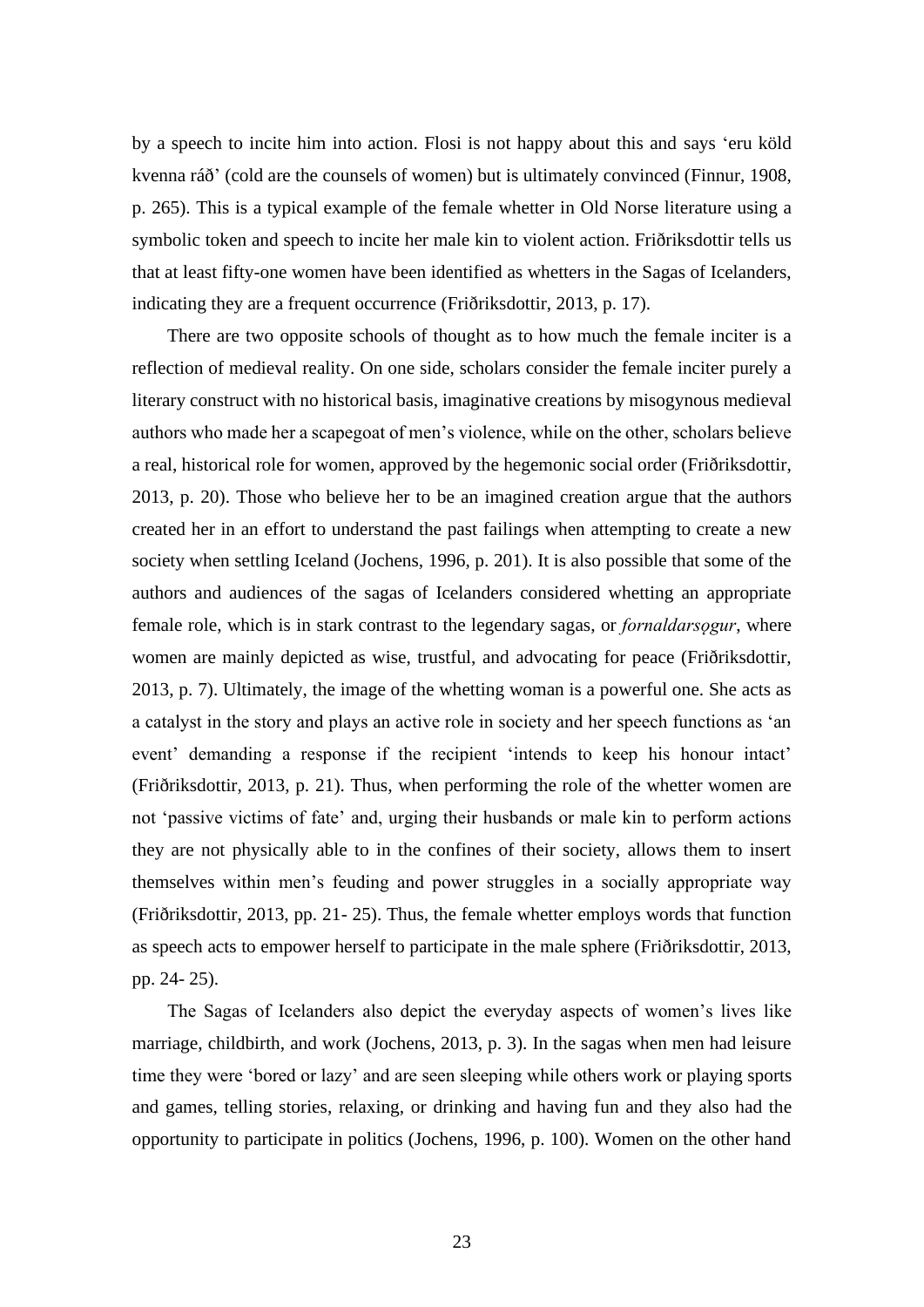did not seem to have as many ways to spend their leisure time or in fact have much time for it to begin with. Women in the sagas are much more often seen working and are rarely depicted as socialising amongst themselves 'without working at the same time' and numerous examples throughout the text show that women regularly went to bed later than men and arose earlier and these differences illuminate the gender distribution of work (Jochens, 1996, pp. 100- 101). In some roles women are made invisible in the sagas, for example with the preparation and serving of food and drink (Jochens, 1996, p. 126) and the sagas often note 'that a man was married and had a son or daughter' and then fail to provide further information, not even their names, just 'her husband's reproductive use of her' (Jochens, 2013, p. 30). As the Sagas of Icelanders suggest, 'most marriages of Icelandic women were arranged by fathers' and his place was only set back if the women had a son or a son in law (Jochens, 2013, p. 26). As Jochens highlights, the male in-laws involvement is surprising as they 'shared responsibility for her marital and sexual fate' and, along with her husband, 'this group was also charged with prosecuting sexual crimes committed against her' (Jochens, 2013, p. 26). The sagas also demonstrate how marriages were arranged with political and economic issues in society in mind as men used marriage to create alliances, using the women like pawns (Jochens, 2013, pp. 27- 28). Women were not asked for their approval in the arrangement and were often told of their engagement after it had happened, not meeting their husbands again until the wedding which, according to the sagas, usually occurred at the brides house (Jochens, 2013, pp. 29- 30). If the bride was not delivered on the appointed day the groom had the right to appear and demand admittance to the house sheltering her, able to demand access to her and her dowery and her guardian and anyone else who sheltered her would be outlawed (Jochens, 2013, p. 29). The sagas of Icelanders also contain few examples of concubinage and extramarital intercourse which may demonstrate Christian authors adjusting past stories to Christian program (Jochens, 2013, p. 33- 36). The men of the sagas of Icelanders appear mostly faithful and occasional mentioning of mistresses and illegitimate children is unusual considering the impression gathered from past laws and contemporary sagas, but 'a more careful reading of the sagas of Icelanders will reveal, however, that the impression of marital bliss is deceptive' (Jochens, 2013, p. 33).

Marriage during pagan times was first and foremost about safeguarding inheritance and acquiring status and wealth and this can be seen in the laws as well as the Icelandic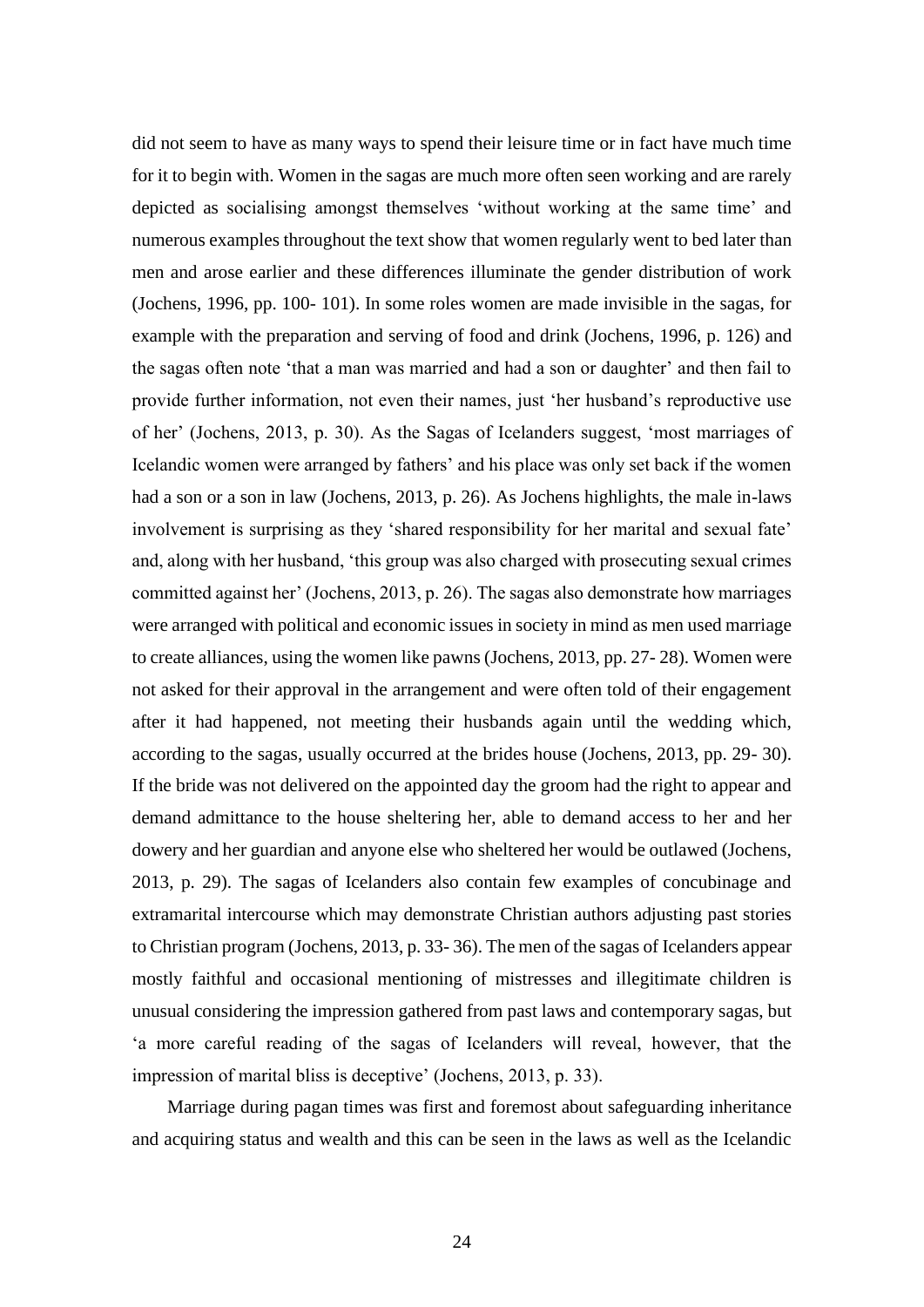sagas (Jochens, 1996, p. 24). Pagan marriage was thus arranged to ensure the 'orderly passing of property from one generation to the next' (Jochens, 1996, p. 21). In Iceland a child born to a free woman and an unfree man could not inherit even if the woman had freed the man to marry him and the same was true in reverse but a man could free a slave woman for the purpose of marriage (Jochens, 2013, p. 21). Furthermore, a man could bequeath his wife, as part of his property, to another man before his death (Jochens, 2013, p. 30). So, rules restricting marriage and sexual activity were prompted more by a practical concern to safeguarding property from reproductive despoliation than by social considerations (Jochens, 2013, p. 22). Viking age marriage contracts required certain steps, firstly the engagement which was when the father or other relative of the man, often the suiter himself, visited the father or male guardian of the woman he intended to marry in the company of kinsmen and friends. Time was then taken for the father to decide if the suitor was acceptable and this was usually based on wealth and social class, then negotiations took place between spokesmen for the groom and the person who had the right to arrange the girls marriage, a male relative, and only if none was available could the mother do it and this was the only condition in the law that allowed a woman to 'take charge' of another woman's marital affairs (Jochens, 2013, p. 25). The connection between marriage and property is further accentuated during the negotiations between groom and guardian, for example with the bride price, girls dowery, and when an agreement is reached the two men repeat the conditions with witnesses' present (Jochens, 2013, p. 26). Although the woman had the greatest interest in the arrangement, she was totally absent from the negotiations and the law does not imply that a woman in pagan times was asked for her approval, a few cases in the Sagas of Icelanders do appear that suggest a pagan notion of consent but the majority of marriages in the sagas were arranged without the woman's knowledge (Jochens, 2013, p. 27). Children were also considered to belong to the male parent, which is revealed by *nomenclature* (Jochens, 2013, p. 30). Women did however retain their economic independence both in marriage and after. She also received portions in an eventual divorce if the husband was at fault and if she was the cause she received her dowry (Jochens, 2013, pp. 59- 60). Viking age marriage contracts did allow for divorce, and this continued even after Christian influence (Jochens, 2013, p. 31). In fact, divorce was easy to obtain and common in the Viking age society described in the Sagas of Icelanders, ecclesiastical leaders therefore compromised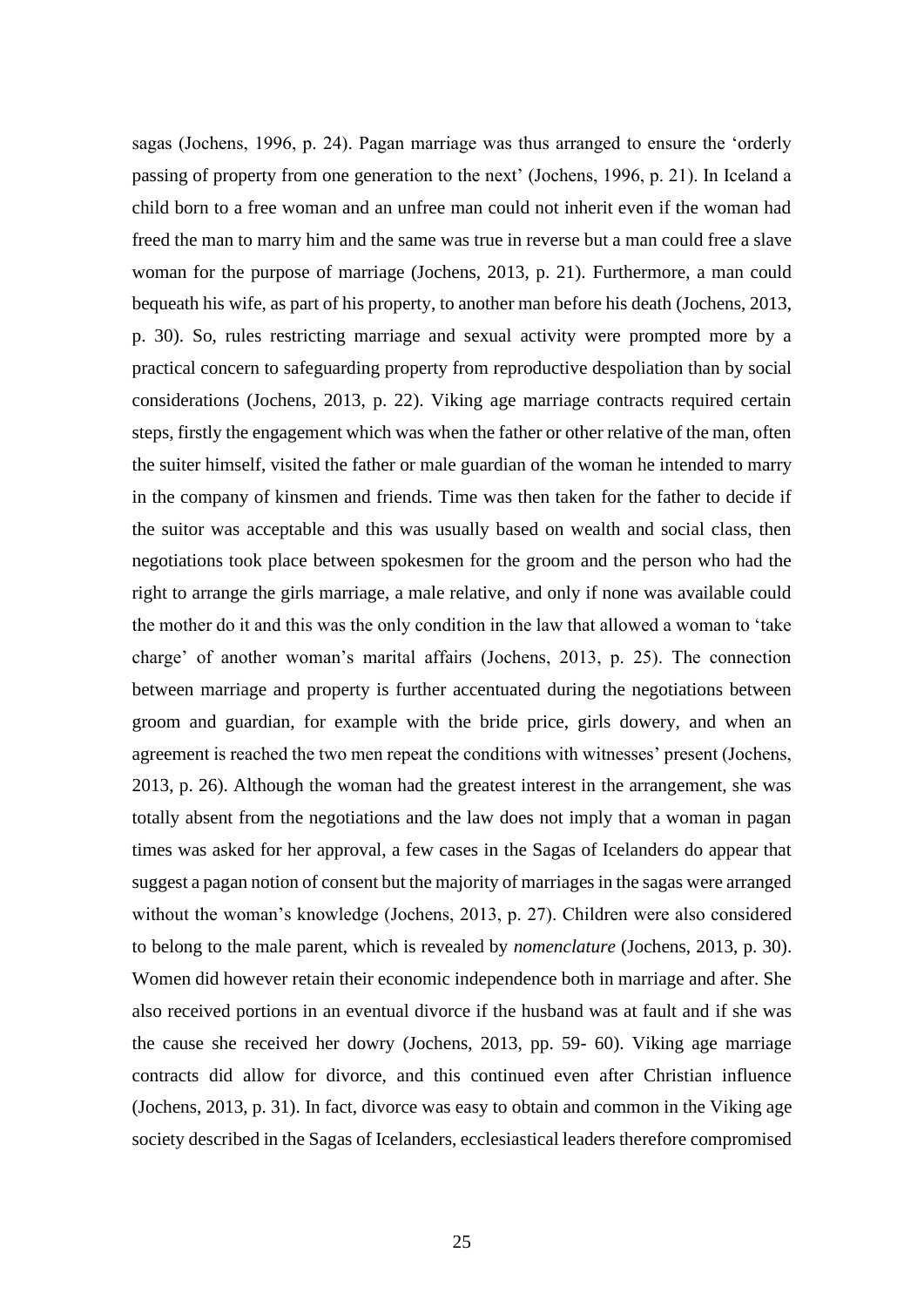with native tradition by allowing exceptions (Jochens, 2013, p. 55). The laws enumerated four conditions that granted divorce automatically, two of which concerned property. For example, if a husband wanted to take his wife's property out of the country against her will, she could call in witnesses and declare herself divorced (Jochens, 2013, p. 56). Another would be if violence was committed by one spouse against the other, where one partner had to inflict on the other injuries of great value (Jochens, 2013, p. 56). Marriages within the prohibited degrees of kinship was also grounds for a divorce (Jochens, 2013, p. 56). These laws suggest a society in which divorce was easily obtained and a longstanding tradition and this is reiterated in the sagas (Jochens, 2013, p. 57).

So, despite women's apparent lack of choice in the matter when it comes to choosing a husband, the legal freedom women had to leave an unsatisfactory marriage is well noted in the sources (Jesch, 1991, p. 95). Consent is also occasionally found in the sagas of Icelanders 'which has persuaded some scholars that pagan women also had the right to accept or refuse a suitor' (Jochens, 2013, pp. 47-48). However, most marriages in the sagas are without female consent, as allowed by secular law, and the few cases of female consent were a result of ecclesiastical propaganda (Jochens, 2013, pp. 48- 49). Marriages involving consent appear in the late  $10<sup>th</sup>$  century when Christianity first became known in the Nordic world but the idea is used anachronistically by saga authors, they introduce consent into the north at a time when it had not yet been incorporated into Christian laws elsewhere (Jochens, 2013, pp. 48- 49). Ultimately, the narratives agree that acquiring a divorce in ancient Iceland was a relatively easy thing to do and in the sagas of Icelanders divorce is frequent (Jochens, 2013, pp. 54- 55). Male violence is the most frequent reason for divorce in the sagas and women also used the threat of divorce to incite men into action. Women can also be seen taking the initiative of divorce twice as often as men (Jochens, 2013, pp. 58- 59). Interestingly, the validity of the divorce only required witnesses at the initial declaration, not the spouse (Jochens, 2013, pp. 58- 59).

Aside from the Sagas of Icelanders, there are two extremely important texts, *Íslendingabók* and *Landnámabók*. Both are incredibly influential works written in medieval Iceland that describe the settlement of Iceland and reveal some of the important roles women could play, such as pioneer and traveller (Jesch, 1991, p. 79). *Landnámabók* is essentially a catalogue of all the first settlers, and while hugely detailed and believable, 'the complicated textual history… makes it very difficult to use as a historical source'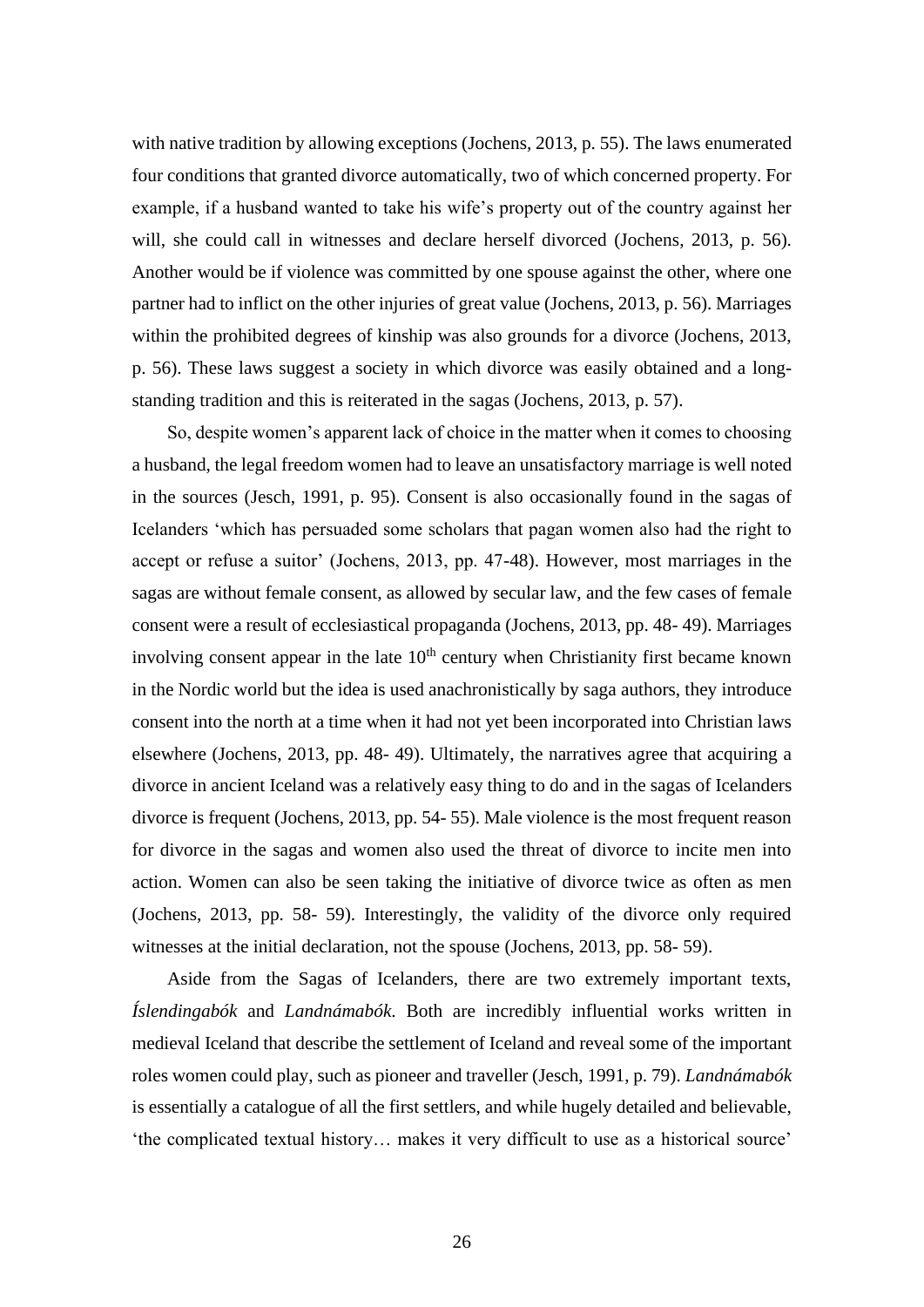(Jesch, 1991 p. 80- 81). Ari Thorgilsson, the author of *Íslendingabók*, appears to have also written Landnámabók, or at least part of the original version, which is now lost, as only five extant versions exist now, but references to the version by Hawk Erlendsson confirm its existence (Edwards and Hermann Pálsson, 1972, p. 3). *Landnámabók* tells us that many women were among the first settlers, demonstrating how they could be 'primary settlers and not just a part of a man's bag and baggage, along with the children, slaves and cattle' (Jesch, 1991, p. 81). *Landnámabók* also records husband and wife 'emigrating to Iceland in partnership' (Jesch, 1991, p. 81). There are thirteen recorded instances where the first settler was a woman, some emigrating with their male kin like their brothers, but unlike other examples of sibling settlers, they are listed separately as the first settlers in a particular place, which often bears their name (Jesch, 1991, pp. 81- 82). The detailed description of Unnr's settlement in Iceland 'elaborates its picture of her as an important and powerful woman' (Jesch, 1991, p. 195). Other women became settlers by default, such as þorgerðr, whose husband died at sea. She arrived in Iceland with her sons and claimed land in southern Iceland (Jesch, 1991, p. 82). Women could also take the initiative in emigrating to Iceland as Åsgerðr Asksdottir seems to have done (Jesch, 1991, p. 82) and Aud whose story is detailed in *Landnámabók* as well as being mentioned in multiple texts and 'shows the maximum a woman could achieve in the socially turbulent times of the Viking age' (Jesch, 1991, pp. 82- 83). *Landnámabók* details how Aud travelled first to the Faroes then the Orkneys and then Iceland, where her brothers were, accompanied by many free men (Edwards and Hermann Pálsson,1972, pp. 51-52).

'Eptir það fór Auðr at leita Íslands; hon hafði á skipi með sér tuttugu karla frjálsa'

(After that Aud went to Iceland; she had on a ship with her 20 free men)

(Benediktsson, 1986, p. 138).

*Landnámabók* also details how she looked for land in Breidafjord in the spring with her companions, eventually taking possession of the entire Dales district at the head of the Fjord (Edwards and Hermann Pálsson, 1972, p. 52).

'Eptir um várit fór Auðr í landaleit inn í Breiðafjorð ok lagsmenn hennar... Auðr nam oll Dalalond í innanverðum firðinum frá Dogurðará til Skraumuhlaupsár.'

(After that Aud went in search of land in *Breiðafjǫrð* with her companions… Aud claimed all the land in the Dales in the inner fjord from *Dǫgurðará* to *Skraumuhlaupsár*.

(Benediktsson, 1986, p. 139).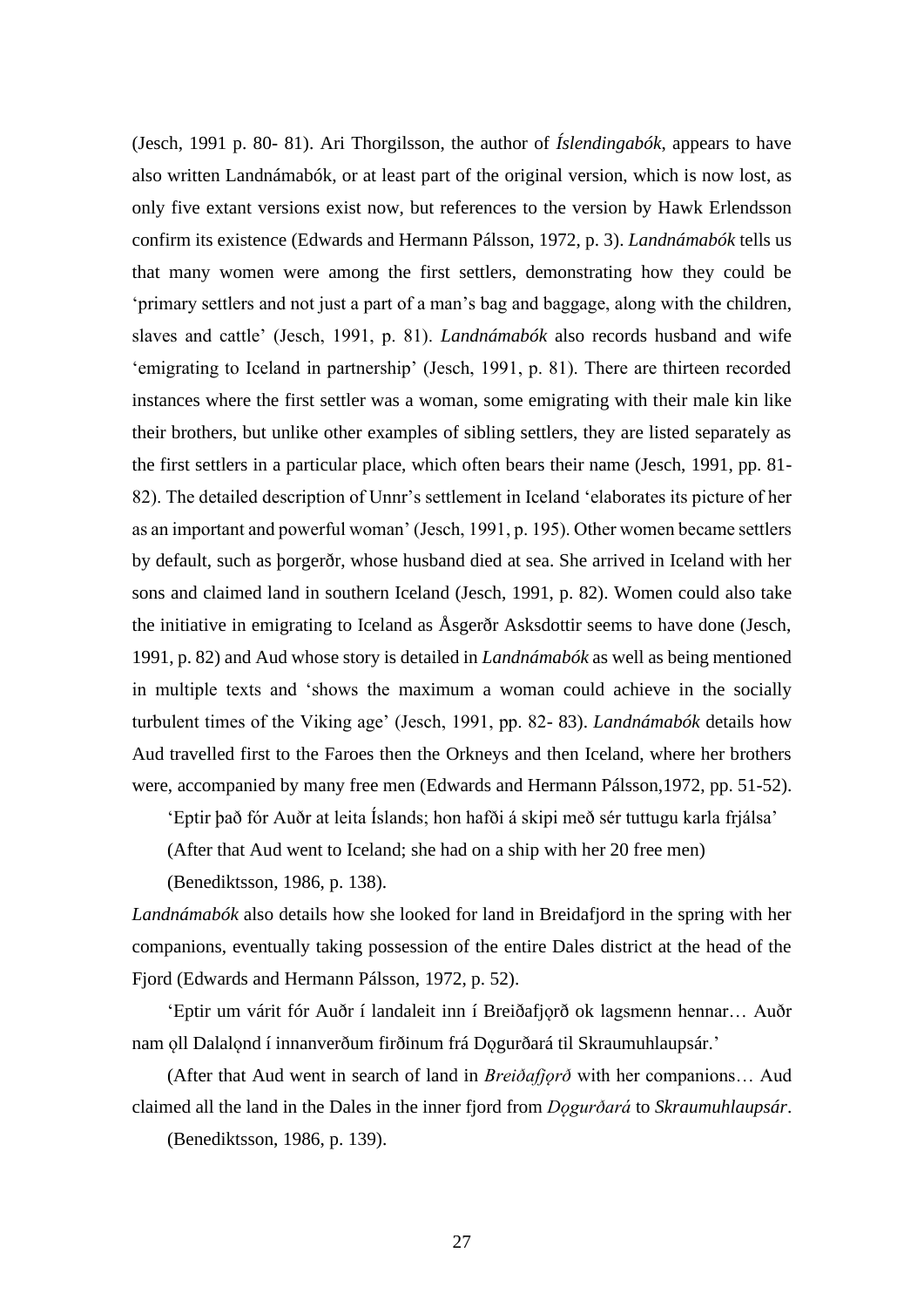Thus, her story shows a 'true picture of the possibilities opened for women in the upheaval of the Viking movements' (Jesch, 1991, p. 83).

#### **3.2 Heroic**

Interestingly, one could argue that the heroic women portrayed in poetry are far grander and more impressive than their male counterparts. This can be seen by the fact that images of these women from heroic poetry continue for centuries and are recalled in modern popular interpretations of Viking women, exerting an 'extraordinary fascination' on writers and their audiences (Jochens, 1996, p. 8). One such example of this is in the Helgi and Sigrun poems which include Valkyrie and shield maiden representation, a good example of women with weapons in Old Norse literature, a role we have seen made possible through archaeology (Jesch, 1991, pp. 169- 174). In *Helgaviða Hundingsbana I*, the first lay of Helgi Hundingsbane, the Valkyries are presented as 'hóvar und hjolmum á himinvanga, brynjur váru þeira blóði stoknar, en af geirum geislar stóðu' (high under helms on heavens field, their byrnies all with blood were red and from their spears, the sparks flew forth) (Finnur, 1932, p. 185). Later in the poem, during another battle the following scene is described:

| Kómu ór himni hjalmvitr ofan,                                    | From heaven there came,                         |  |  |
|------------------------------------------------------------------|-------------------------------------------------|--|--|
| óx geira gnýr,                                                   | the maidens helmed,                             |  |  |
| bærs grami hlífðu;                                               | the weapon-clang grew; who watched o'er the     |  |  |
| þá kvað þat Sigrún,                                              | king, Sagun fair,                               |  |  |
| sárvitr fluga,                                                   | the wound-givers flew,                          |  |  |
| át holu skær af hugins barri:                                    | and the horse of the giantess raven's food had: |  |  |
| <i>(Helgaviða Hundingsbana I, Finnur Jonsson, 1932, p. 194).</i> |                                                 |  |  |

and Sigrun, a Valkyrie, is presented as protecting Helgi during the battle and thereby granting him victory. Valkyries are the youngest group of supernatural female beings, probably because of their close association with the chief god Odin, who arrived late (Jochens, 2013, p. 38). Names of the Valkyries are synonyms or implements for battle, demonstrating their close association with war and they, at Odin's bidding, select the men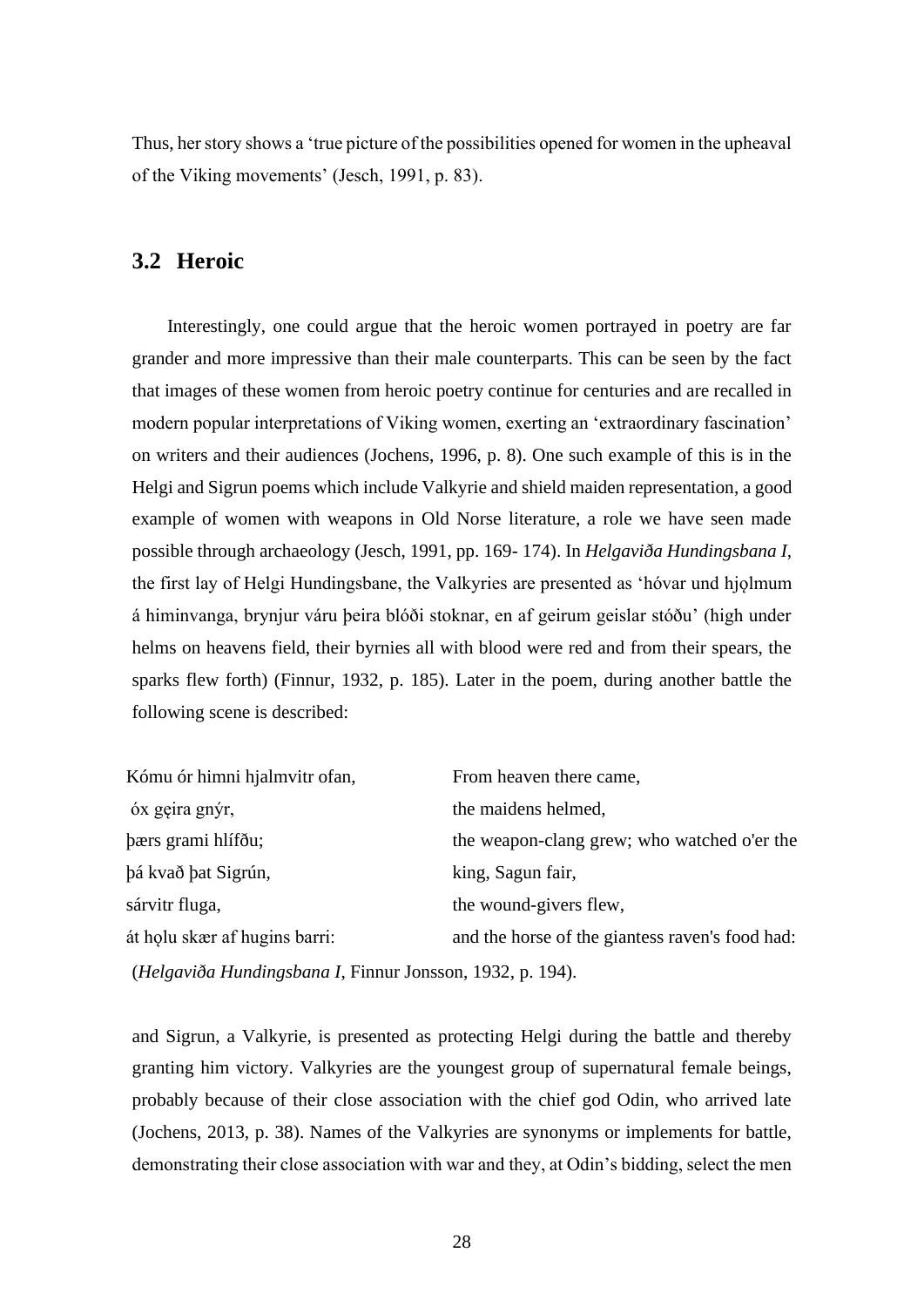destined to fall in battle and reward victory to the survivors, forming an important link between the divine and the human world, they continue to look after them in death, serving drink in Valhalla (Jochens, 1996 pp. 38- 39). The Helgi Lays do however feature shield maidens more prominently who are involved in battle like the Valkyries, but more actively participate in the actual fighting. Often traveling in groups of nine, these shield maidens are portrayed as wearing armour, carrying weapons, and hovering on horseback over the warriors during the battle, thus these women were supernatural beings closely associated with warfare, an activity in which men were most vulnerable (Jochens, 1996, pp. 95- 96). They were even described as having 'manlike strength', as when Helgi was disguised as a female slave and almost broke a mill while working he used the excuse of being a former shield maiden to explain his strength and this was accepted (Jochens, 1996, p. 96). Shield maidens also provided men with powerful weapons, helped them in storms, inspired them to action, and encouraged them to greater efforts. Like Sigrdrifa, they were endowed with knowledge about future events, a subject inaccessible to all males, including gods, and recognised heroes before meeting them (Jochens, 1996, p. 96). Despite their close similarities, shield maidens, unlike the mythological Valkyries, could and did have relationships with mortal men. For example, they had fathers, who also arranged marriages for them just as they did for ordinary women, suitors, husbands, and lovers (Jochens, 1996, p. 96). This association with women, weapons and war might lend some creditability to the archaeological findings of women buried with weapons suggesting that women could indeed participate in warfare. However, to enforce the gender norms of the time of composing these heroic poems, these shield maidens gave up their warrior like ways after marriage in favour of children, as seen when Sigrun married Helgi and has children she is then not present when he is killed in battle (Jochens, 1996, p. 96). As with the Sagas of Icelanders, the heroic sagas suggest how consent was perceived in Scandinavia's distant past. Almost 100 marriage arrangements can be identified in the approximately two dozen heroic sagas, two thirds of which being negotiated by male relatives who 'paid no attention to the woman's wishes' and in the remaining cases, some familiarity with consent emerges (Jochens, 2013, p. 50). Overall, while it appears that Scandinavian pagan fathers in the distant past were mostly unwilling to allow their daughters to have a say in the matter, clearly Icelandic authors writing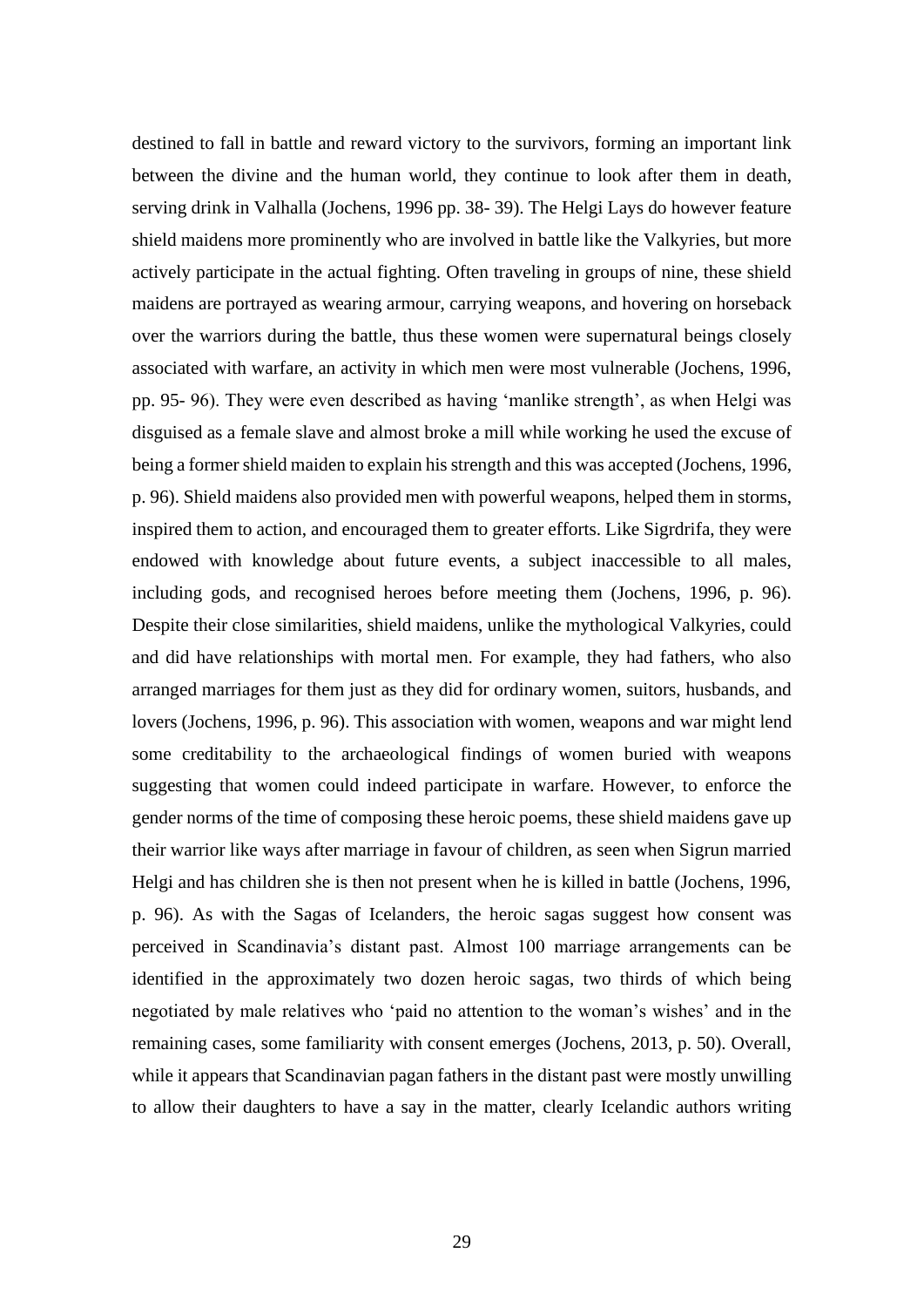between the  $12<sup>th</sup>$  and  $15<sup>th</sup>$  century certainly believed they did not (Jochens, 1991, 2013, p. 51).

As discussed earlier when analysing the Sagas of Icelanders, the avenger and the whetter are two popular ways in which women are represented in Old Norse literature and the Heroic sagas are no exception. In the minds of ancient writers, single acts of physical aggression and continuous verbal egging became the two most female characteristics as they required less brute endurance than extended warfare but 'more cerebral and emotional stamina' thus, such acts 'admirably suited female performers' and in eddic poetry these features became hallmarks of the avenging woman who used her bodily energy in single acts of aggression for personal revenge but obtained better results when she verbally urged male family members to pursue her quest (Jochens, 1996, p. 133). These roles can be personified into two heroines: Guðrun and Brynhildr. Their actions are not aimed at the greater good for society but their own personal objectives: revenge (Jochens, 2013, p. 132). The character of Guðrun Gjukadottir reveals that many of the attributes we today might associate with, or exclude from, ideas of femininity and womanhood are not essential. Guðrun is not traditionally maternal nor is she passive or soft. In fact, she is a successful warrior and avenger in *Atlakviða* and can be seen subverting gender stereotypes by adopting masculine attributes such as martial prowess and ruthlessness. Eddic poetry presents a varied view of mothers. There are those who conform to traditional ideas about maternity, such as Figg and even Guðrun in her affection for her daughter but she also slits the throats of her own sons in her pursuit for revenge. The image of motherhood therefore becomes multi- dimensional, bouncing between a protecting, nurturing, and loving figure, to an ambitious, self- centred, and ruthless person. Beyond these transgressive mothers, femininity is strongly associated with wisdom, foresight, sound advice and consequently protection (Friðriksdóttir 2013, p. 344). Consequently, if whetting also functions as a type of advice, then women do have an important part to play in this aspect of heroic life. In the heroic sagas the incitement speech has tended to be foregrounded by scholars in preference to women's peaceful advice, and women's advocacy for caution is both common and vital and men who do not pay heed to their advice generally fare badly (Friðriksdóttir, 2013, p. 344). Overall, eddic poets often explicitly describe women as wise and depict them as giving sound advice, attributes that contribute to a positive image of femininity. In these poets' minds, there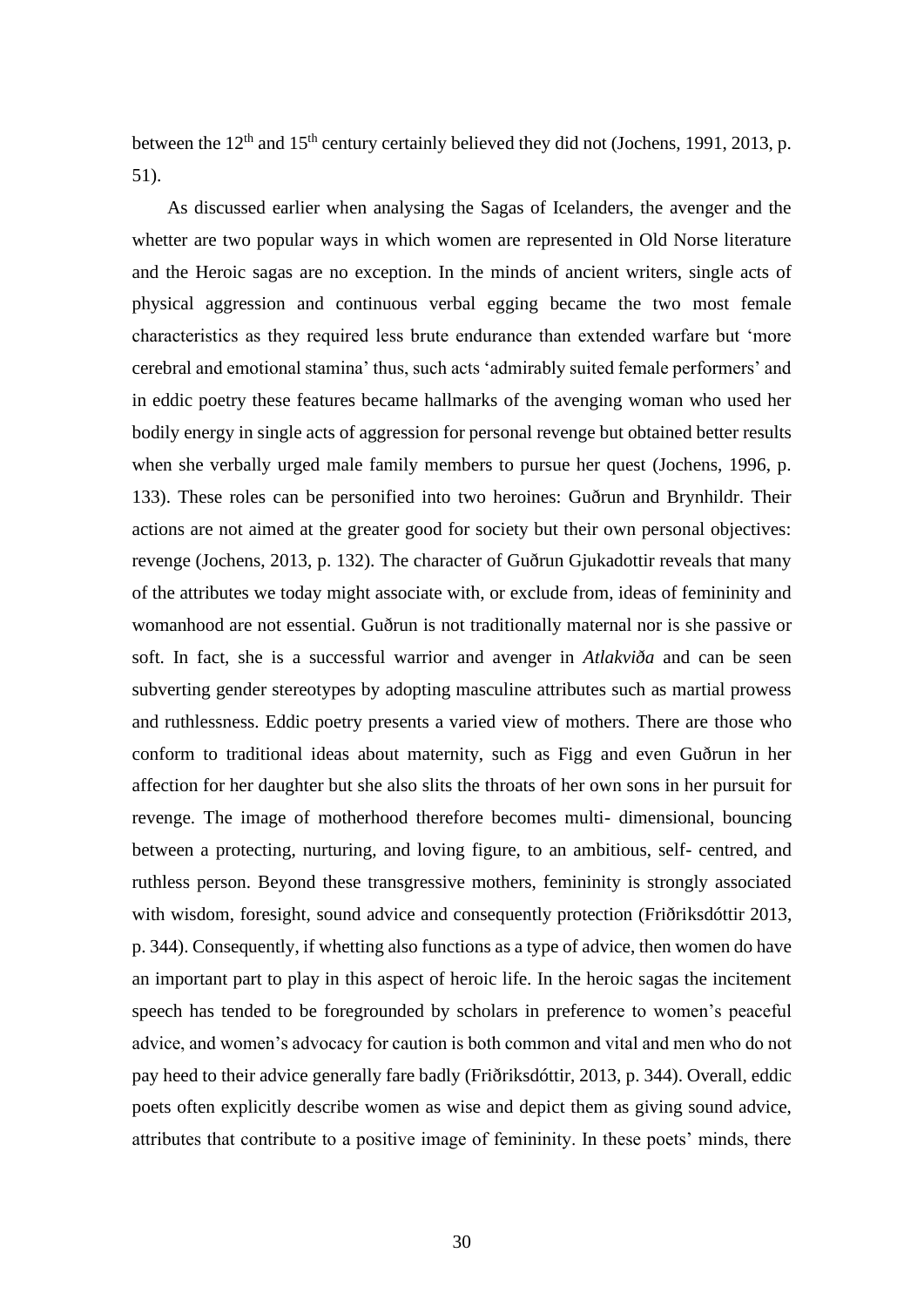are roles for women that are supportive, helpful, and highly valued by the men who depend on them (Friðriksdóttir, 2013, p. 344).

#### **3.3 Mythological**

Unlike Christianity, the old Norse religion had female deities and allowed for women to play an active role in the ritual spaces as priestesses or magic users (Jochens, 1996, p. 8). Goddesses are, however, portrayed as less powerful than their male counterparts and 'in many respects the divine cosmos mirrors the patriarchal society that produced it' (Jochens, 1996, p. 8). Therefore, it is likely that gender divisions ascribed to gods and goddesses in a constructed cosmos and expressed in myth are in some way a reflection of societal perceptions (Jochens, 1996, p. 33). The Goddesses of Norse mythology, with the exception of Freyja, were limited in their activities, they neither travelled nor participated regularly in divine creative and recreative endeavours (Jochens, 1991, p. 68). Goddesses share domestic chores with Valkyries, as they serve drinks to the gods (Jochens, 1996, p. 71). Most of the information available on the hierarchy of the gods comes from roughly one dozen poems dealing with cosmology and divinities found in the first half of the poetic Edda in codex regius and from Snorri Sturluson's use of these and other poems now lost in his rendition on the prose Edda and in *Ynglinga saga* (Jochens, 1996, p. 49). The older deities, overwhelmingly female, are found primarily in skaldic poetry whereas the poetic Edda preserves the memory of goddesses from the classical pantheon. If one moves from skaldic to eddic poetry, a decline can be found in the representation of female deities, and where women are concerned, there is a clear neglect in Snorri's work (Jochens, 1996, pp. 81- 82). Also, the 'association between evil and femaleness' is not only present in Christianity but can be seen in the Old Norse religion as well, for example women starting the first war and the underworld being governed by a queen named Hel (Jochens, 1996, pp. 75- 76).

Some of the different roles of Scandinavian women can be seen in portrayals of Freyja (Jesch, pp. 135- 136). Freyja is associated with love and sexuality, death and magic (Snorri, 1987, p. 24). Her husband is always gone, she is beautiful, rich, and free to travel (Snorri, 1987, p. 30). She excited the fantasy of male giants, was greatly desired by all, but what she meant to women is less evident, and in her hall she shares the warriors fallen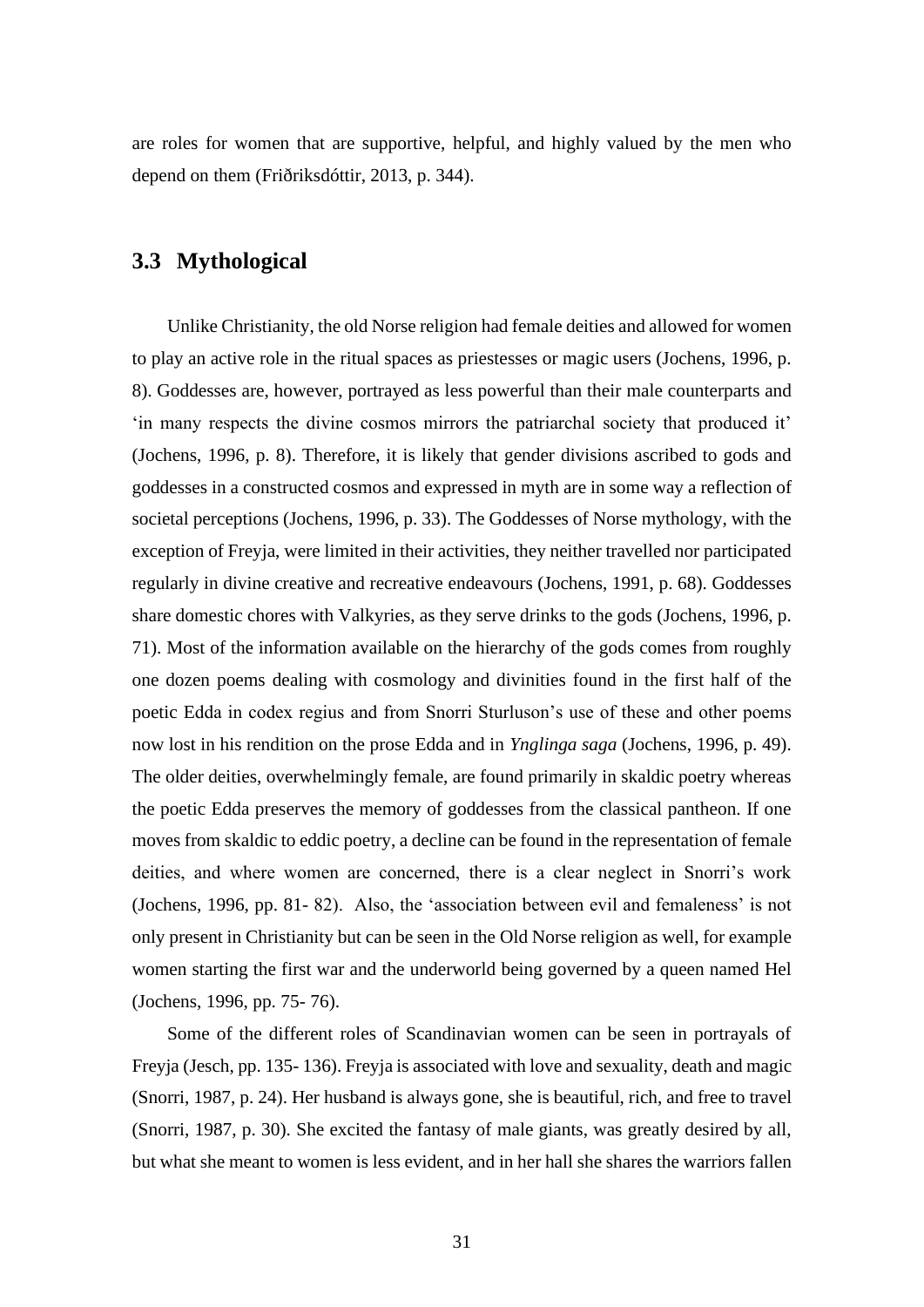in battle with Odin (Jochens, 1996, p. 67). The gods use Freyja and her eligibility for marriage freely in the myths as well as Frigg (Jochens, 1996, p. 69). In the mythological poems, women are mostly seen as beautiful and objects of desire (Jesch, pp. 136- 137). Some exceptions do exist, like with the shield maidens and the Valkyries, the goddess Skaði is also depicted in full armour and takes matters into her own hands when avenging her father (Jesch, pp. 138- 139). The match between Skaði and Njorðr is interesting and is well documented by Snorri and several Eddic poems, as well as by Saxo Grammaticus, and is also one of few cases in the entire old Norse literary corpus where a woman takes initiative not only regarding revenge but her own marital affairs as well (Jochens, 1996, p. 62). As stated in Snorri's Edda: 'En Skaþi, dottir Þiaza iotvns, toc hialm ok bryniv ok a hervapn ok ferr til Asgarpz, at hefna fæpvr s(ins)' (Finnur. 1898, *Edda: Snorra Sturlusonar*, pp. 80- 81) (But Skaði, daughter of giant Thiassi, took helmet and mail-coat and all weapons of war and went to Asgard to avenge her father) (Snorri, 1987, p. 61) and 'en esir bvpv henni sætt ok yfirbætr, ok hit fyrsta, at hon skal kiosa ser man af asvm ok kiosa at fotvm1 ok sia ecki fleira af' (Finnur. 1898, *Edda: Snorra Sturlusonar*, p. 81). (but the Æsir offered her atonement and compensation, the first item of which was that she was to choose herself a husband out of the Æsir and choose by the feet and see nothing else of them) (Snorri, 1987, p. 61).

Norns also share dísir role as goddesses of fate but are considered to be far more powerful and Snorri associates them with the Valkyries by placing the youngest, Skuld, among them (Snorri, 1987, p. 18, 31). In the Nordic poem *Volupsa* they are said to have made laws, allotted life for mankind and decide fate (Jochens, 1996, p. 39). In her work, Davidson also links the Valkyries to the spirit wives of the shamans in northern Eurasia and to the Norns (Davidson, 2000, p. 96). This is also mentioned in *Volupsa*, 'Sá hon valkyrjur vítt of komnar… Skuld helt skildi', indicating Skuld is also a Valkyrie name (Finnur, 1932, 10). While none of the names of the Valkyrie indicate weaving, they are presented to do just that in *Darraðarljóð* and 'Vindum, vindum vef Darraðar' is repeated throughout the poem, as they decide the fate of the battle, thus the loom is closely associated with fate (Finnur, 1967, pp. 389- 391), which is something strongly associated with the Norns. The Norns are thought of as agents of fate and they are depicted as the weavers of destiny and fortune, the image of the Norns weaving symbolises how individual destinies are invariably entwined (Raudvere, 2008, p. 238). As Raudvere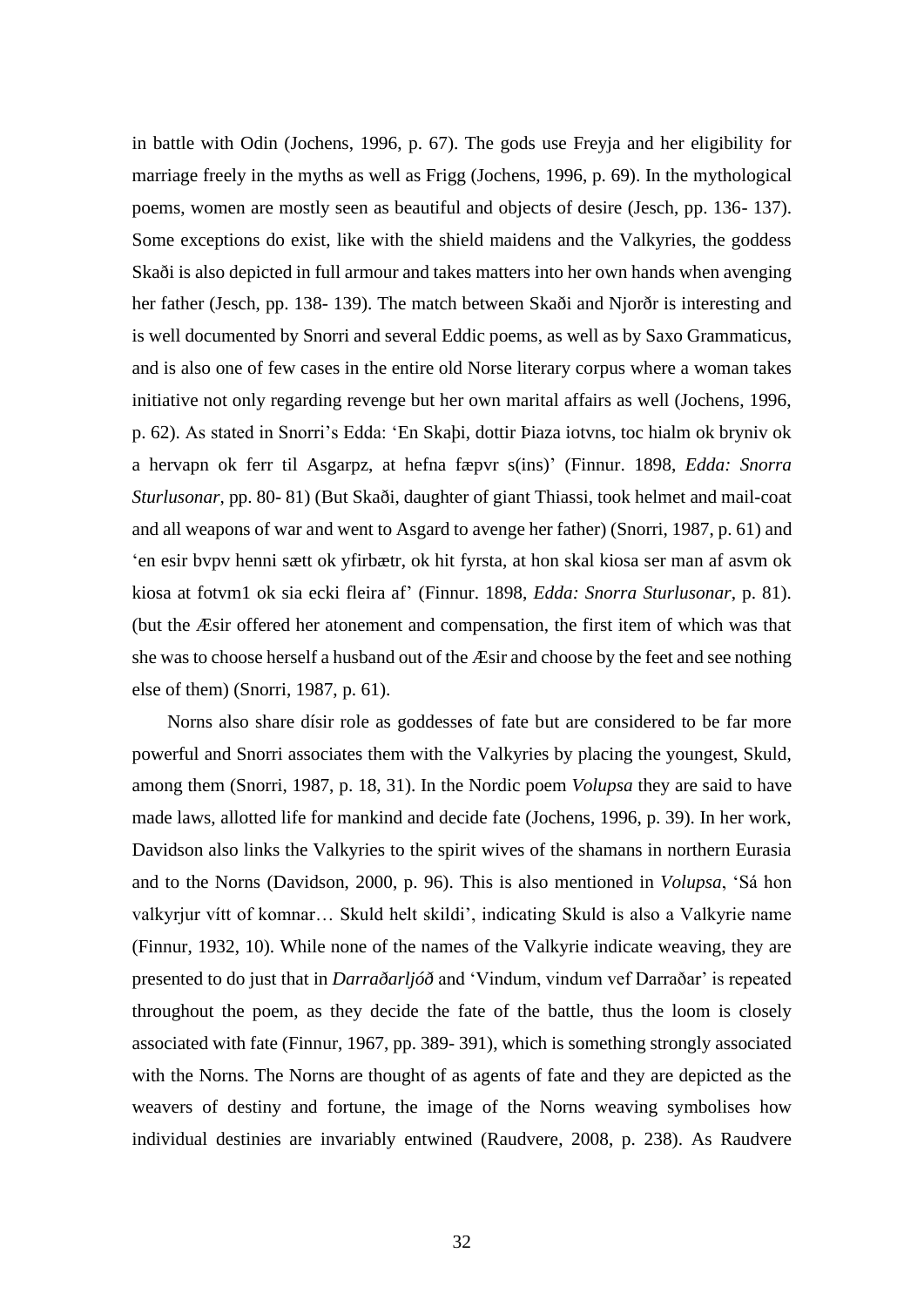observes in Volupsa, the Norns who appear in the text are given individual symbolic names, Urðr, Verðandi and Skuld, popularly understood as 'Past', 'Present' and 'Future', and they appear to control the destiny of the whole universe, which is doomed to inevitable destruction (Raudvere, 2008, p. 238). Thus, they have a strong connection to fate, usually pictured in the form of weaving, as in *Helgakviða Hundingsbana* the Norns are represented as setting up a huge loom whose threads stretch across the sky, during the birth of a prince and hero (Davidson, 2001, pp. 119- 120). Thus, clearly these Norns, like the Valkyrie in *Darraðarljóð*, are setting up their loom, this time across the heavens, stretching over the lands which Helgi is to rule, to decide his fate (Davidson, 2001, pp. 119- 120). Davidson believes that it is possible that the references to fate in *Darraðarljóð* as something woven might be due to Christian influence, and she highlights that similar expressions in Anglo-Saxon Christian poetry exist (Davidson, 2001, pp. 119- 120). Ultimately, there is not much known about the Norns, but in the literature they are mainly referenced by their actions concerning the fates of kingdoms and individuals (Davidson, 2001, pp. 119- 120), much like the dísir and the Valkyrie. Thus, it would appear the roles of female deities overlap considerably. Despite these seemingly important roles as deciding the fates of men, however, the rather passive and decorative goddess in Norse mythology suggest that females did not count for very much in the Viking age. They could only exercise power if they had wisdom or strength of character and there was admiration for women who could behave like men, like Skaði and Guðrun (Jesch, 1991, p. 148).

Similar to the Heroic, in the mythological poems women are also expected to impart some of their wisdom to male recipients. *Hávamál* refers to a woman as a man's 'eyrarúna', a confidant of sorts, suggesting that they perform the role of giving counsel, and we consistently find female characters performing the role of advisor (Friðriksdóttir, 2013, p. 344). Sigrdrífumál is a prime example of this figure, she gives advice to Sigurðr that 'encompasses many aspects of ordinary and military life' and she teaches Sigurðr important runes, like those used in battle, 'ale-runes' to use against being drugged through drink, and runes to help with childbirth, sea journeys, and healing (Friðriksdóttir, 2013, p. 344). Overall, eddic poets often explicitly describe women as wise and depict them as giving sound advice, attributes that contribute to a positive image of femininity. In these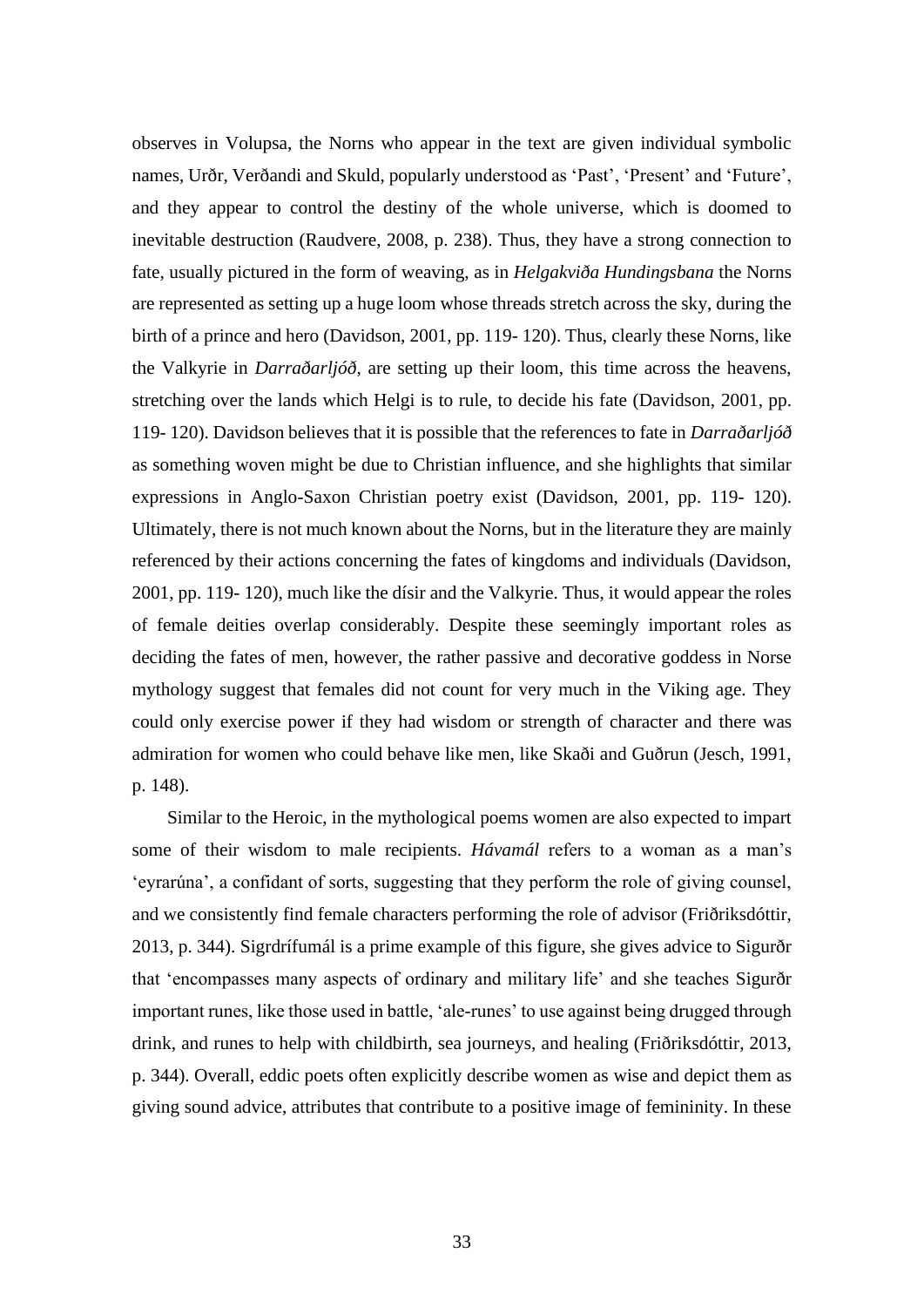poets' minds, there are roles for women that are supportive, helpful, and highly valued by the men who depend on them (Friðriksdóttir, 2013, p. 344).

Arguably, the inclusion of gender perspectives when examining Old Norse literature has been undervalued until recently. I believe that the way a society views gender constructions is fundamental in shaping any written source and influencing the authors perspectives on past events. As Clark and Friðriksdóttir point out, it limits the 'scope of available and forbidden roles, both for male and female figures' and thus gender constructions are fundamental to understanding eddic texts and the society from which they emerge (Clark and Friðriksdóttir, 2016, p. 332). This leads me to my next point regarding how far the literature available actually reflects Viking age society. As we have established, the authors were writing long after events took place and from a Christian perspective and in Eddic poetry, the image created is very much a man's world in which male power is judged by outstanding physical ability and military prowess, extensive knowledge, and/or sexual conquest. This is exemplified with Odin's boasting in *Harborðsljoð* about the women he has bedded as well as in *Havamal*, which is notably the longest eddic text, not a single poem, and featuring Odin as the narrator (McKinnell, 2014, p. 59). Or the Helgi poems where men fight to win treasure and the woman's love or approval, thus it is a world in which it is shameful to be feminine or effeminate (Clark and Friðriksdottir, 2016, p. 334). These poems raise the question of how far normative gender roles are straight forwardly accepted, and how far poets and audiences were actively exploring their fragility and the immense efforts required to construct and maintain normative masculinity in heroic society (Clark and Friðriksdottir, 2016, pp. 334- 335). In such a world, femaleness could be considered a negative attribute and in *Havamal's* largely misogynistic attitude towards women, they are depicted as untrustworthy and it is easy to build up a picture of misogyny and contempt for women, but other comments in *Havamal* indicate that men are also fickle towards women and ultimately require the love of a woman (Clark and Friðriksdottir, 2016, p. 335). These, as well as other comments, can be used to create a more balanced, if equally jaundiced, picture of all people as fallible, manipulative, and deceitful (Clark and Friðriksdottir, 2016, pp. 335- 336). Eddic poetry thus often represents characters, whether male or female, as motivated by their personal goal, using whatever tactics necessary to achieve them (Clark & Friðriksdottir, 2016, p. 337). Eddic poets clearly had no qualms about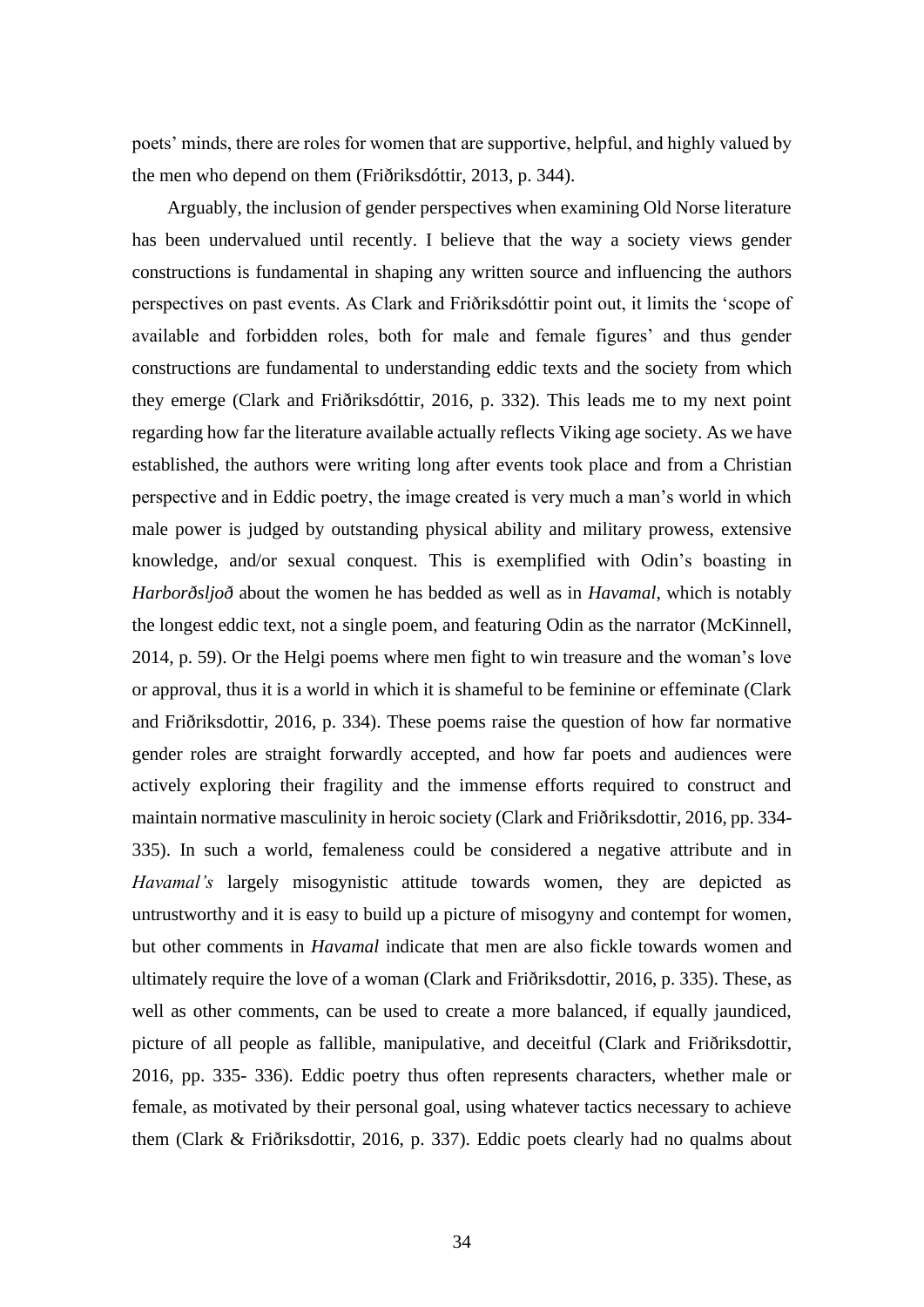showing women to be 'scheming and calculating just like men' so focusing only on 'perceived instances of male misogynistic attitudes towards women oversimplifies a much broader spectrum of gender relations' (Clark and Friðriksdottir, 2016, p. 337). Clark and Friðriksdottir also point out that *Lokasenna* and *þrymskviða* demonstrate more the fear of public accusations of deviance and consequent loss of social status rather than reprehending actual behaviour (Clark & Friðriksdottir, 2016, p. 335). Overall, eddic poetry often describes women as wise and depicts them giving sound advice, attributes that contribute to a positive image of femininity. Thus, there are roles for women that are supportive, helpful, and highly valued by the men who depend on them (Clark and Friðriksdottir, 2016, p. 344) highlighting the diverse depictions of women in eddic poetry (Clark and Friðriksdottir, 2016, p. 347). As this chapter has shown, eddic poetry depicts both male and female characters in various ways, highlighting the complexity of human nature and relationships (Clark and Friðriksdottir, 2016, p. 347). Women take on a variety of roles in the heroic poems, like the whetter or avenger, magic wielder, adviser, wife, widow, lover, and mother (Clark and Friðriksdottir, 2016, p. 347). They can be both deceitful and sabotaging, wise and helpful and are often seen operating 'outside human society', such as with the Valkyries or the flying swan maidens, or the giantesses living in the wilderness (Clark and Friðriksdottir, 2016, p. 347). While these women may not have much say in the matter, they are 'central to men's dealings with each other' especially with regards to marriage, often used as alliances thus holding important roles (Clark and Friðriksdottir, 2016, p. 347).

Typically, the women of the mythological genre are often defined in terms of their relation to a man, whether that's as a lover, wife, or mother and most of these women are not developed beyond that (Clark and Friðriksdóttir, 2016, p. 334). This can also be said for mortal women of the various genres of Old Norse literature, but in their domain the line between public and private spheres are considerably more blurred and the 'dynamics of complex inter- and intra-familial relationships open up possibilities for women to inhabit highly complex roles' (Clark and Friðriksdóttir, 2016, p. 334). However, as we have seen, many qualities that may appear to belong to one gender may not have actually been the case, such as women and warfare. As discussed in the introduction to this thesis, the idea that gender is socially constructed has impacted how we analyse Old Norse literature as well.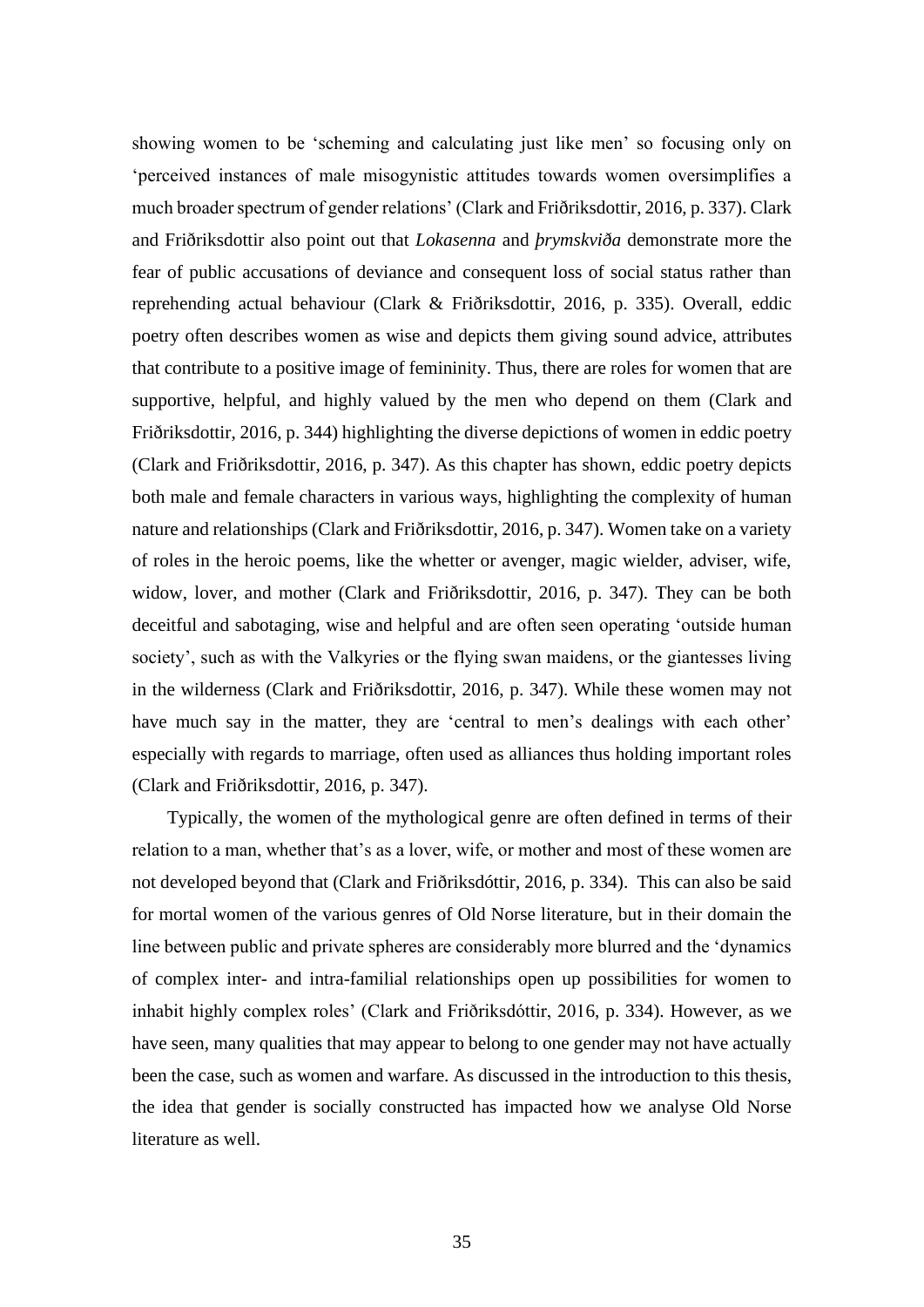Additionally, the literary sources available for this period are problematic. Linguistic difficulties, the diverse experiences of women in various countries, and the fact that these sources usually reflect the medieval Christian attitude towards women rather than the Viking age reality, all make it difficult to know how truthful they are about the pagan past (Jesch, 1991, pp. 6- 7, & pp. 201- 206). Women in literature are not a reliable representation of reality as they are created by 'male fantasy' (Jesch, 1991, p. 206). Also, eddic poems, believed to be passed down through the generations orally, are irrecoverable in their original pre- Christian form. When transcribed by scribes in manuscripts, each generation that retold them evolved and adapted the story, consequently they cannot be regarded as affording unproblematic access to pre- Christian attitudes (Clark and Friðriksdottir, 2016, p. 340).

#### **4 Comparisons with Anglo-Saxon Women's society**

To discuss the lives of Anglo-Saxon women in great detail would be a thesis itself so, due to the scope of this topic, this chapter will focus on certain aspects of Anglo-Saxon women's lives. Those being, marriage laws and customs, burial practices, and the effect of religion, all of which have previously been discussed in this theses when examining Scandinavian women, and by doing so, this chapter will also highlight the effects religion had on women's roles within society. Christianity affected women's lives in various ways, including the roles available to them within society and this shaped the construction of gender norms within said society. While the conversion of Iceland is documented, it fails to reveal how this change impacted the female half of society. The impact of Christianity on women in general is a somewhat controversial issue. Some argue that the patriarchal system Christianity is based on only grew stronger with the introduction of an all-male clergy resulting in misogyny being Christianity's legacy for women, while others claim that Christianity was first and foremost a 'liberating force', meant to include women, and thus the new religion benefited women (Jochens, 2013, p. 2). Ultimately, the close association between misogyny and Christianity is hard to deny but as we have seen from the sources detailing the pagan past, like with marriage laws, pagan Scandinavia was not so different (Jochens, 2013, p. 2). Thus, this chapter seeks to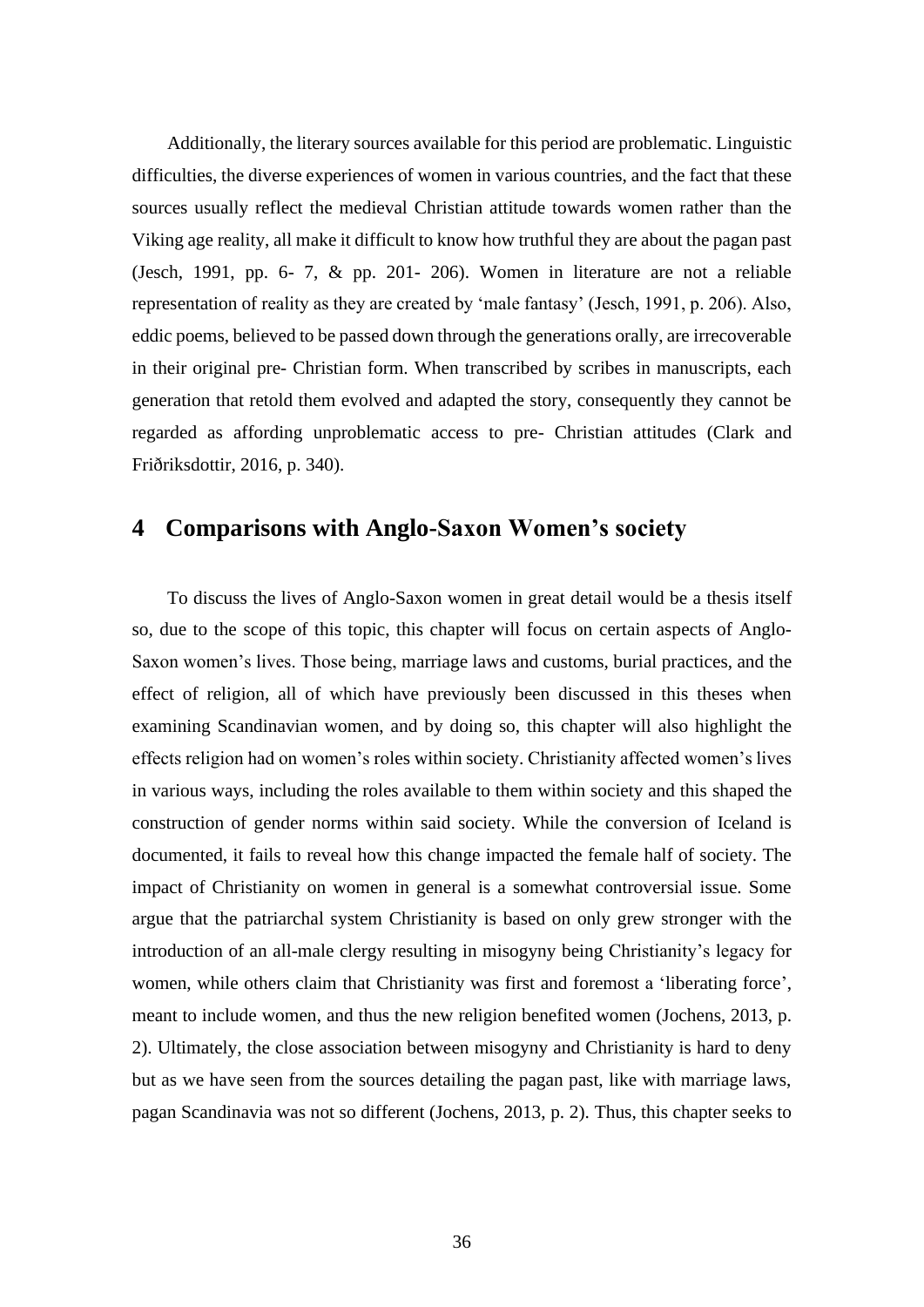answer the research question: "Were pagan women in the Viking age as 'free' as modern perceptions imply?", especially when compared to their counterparts.

#### **4.1 Marriage**

One way to assess the effects Christianity had on women's lives is by looking at Anglo-Saxon laws and customs concerning marriage. Christianity introduced a doctrine of consent, a general concept originating from roman law that involved a verbal 'yes' by the woman in way of consenting, thus a woman's consent became a trademark for Christian marriage (Jochens, 2013, pp. 17- 45). Christian marriage was formulated not as a contract, like in pagan Scandinavia where the emphasis was on economic benefits and forming alliances, but as a sacrament, promising fidelity for life, so Christian marriage was essentially a voluntary monogamous union (Jochens, 2013, p. 37). Like pagan marriages in Scandinavia, there was also an engagement and marriage ritual, but Christianity applied concepts of monogamy, fidelity, consent, and indissolubility, and instilled harsher incest laws (Jochens, 2013, p. 37). Christianity also added 'ceremonial instructions for weddings' which restricted sexual interaction and made it clear that the marriage was expected to last a lifetime as churchmen condemned divorce and concubinage (Jochens, 2013, p. 37). However, it is worth noting that consent in marriage was not fully formulated as a Christian doctrine until the middle of the  $12<sup>th</sup>$  century (Jochens, 2013, p. 44).

As with pagan marriages, the prospective husband was required to pay a bride price, or 'marriage gift', and this could be a substantial amount in money and land, but with Christian marriages this was paid not to farther or kin but to the woman herself (Fell, 1984, pp. 56- 57). The sum paid to the prospective wife was not considered a form of purchasing the woman but rather a way of providing for her financially, as the marriage gift also gave her security in the event of her husband's death (Leyser, 1995, p. 42). She had full control over this sum which meant that Anglo- Saxon women could own property and they could do with it whatever they pleased (Fell, 1984, p. 57). Anglo-Saxon laws made it clear that within a marriage the finances were to be the property of both husband and wife, not the husband alone, and according to the laws of Æthelberht a woman had the right to walk out of an unsatisfactory marriage. The laws of Æthelbert of Kent, the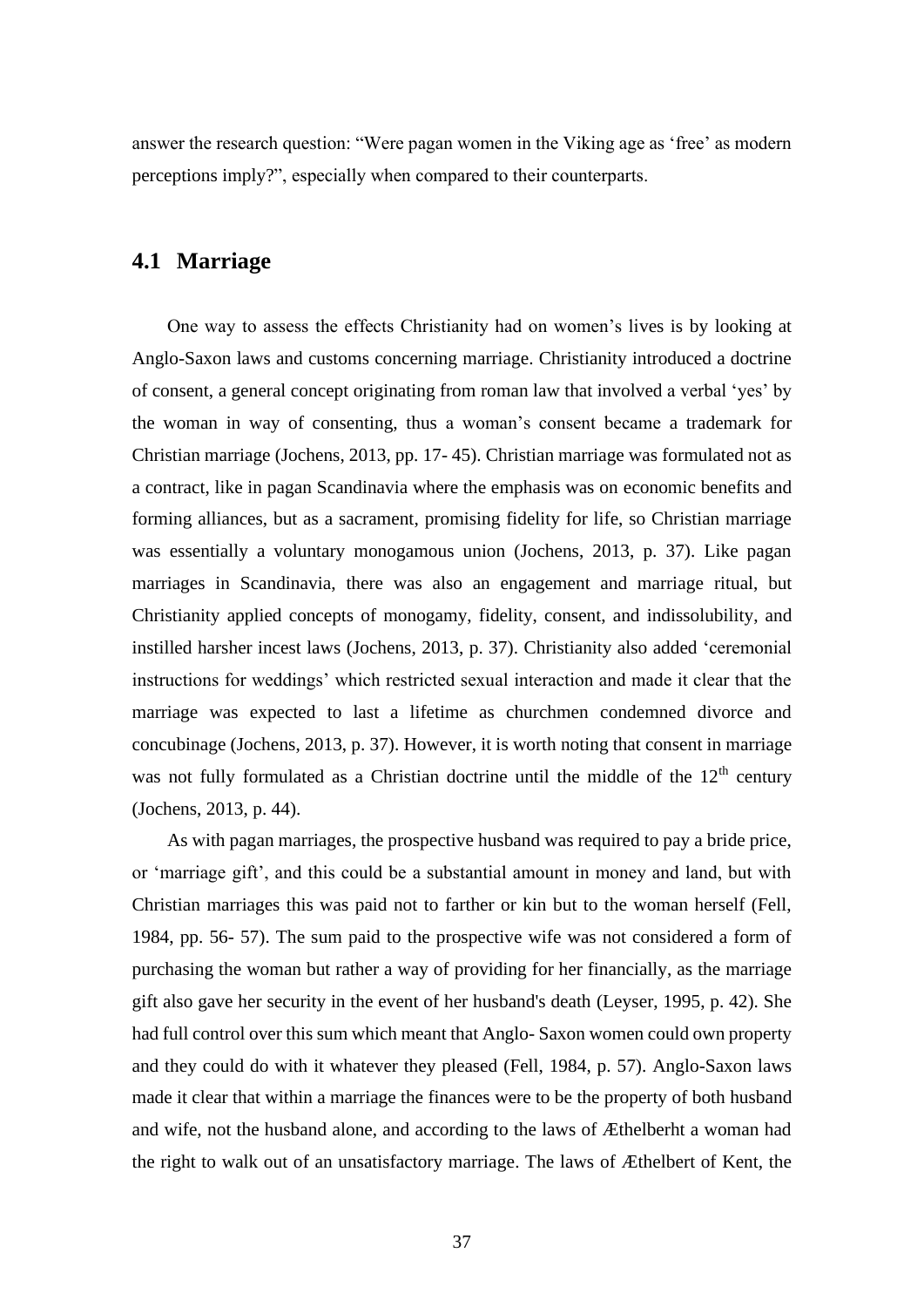first Anglo- Saxon king to be converted to Christianity and who ruled from 560 to 616, primarily focus on financial issues, such as penalties for offenses and marriage (McCarthy, 2004, p. 97). Many marriages of Anglo-Saxon women, particularly those of a higher class, were undoubtedly political arrangements. Despite this, according to Æthelberht's code, if a woman wished to end her marriage, she was legally free to do so and with the example of Queen Æthelfryth, we can see it was not always the wife who was disregarded (Leyser, 1995, pp. 44- 45). In addition, if she took the children with her, she was also entitled to half the property which meant she had reasonable independence and financial security, but this particular freedom is not reiterated in later laws (Fell, 1984, p. 57), and if the children stayed with the husband then the wife herself received a child's share (Leyser, 1995, p. 45). Although, if a husband took a bride, paid the marriage gift, and some 'fraud' or falsehood was found, which mostly concerned her already being pregnant with another mans child, he could return her to her natal home and gain the return of his marriage gift (Leyser, 1995, p. 42). As we have seen with pagan marriages, this seems more in response to concerns over property rights and succession than the 'sexual morality and the virginity of the bride' (Leyser, 1995, p. 42). Thus, overall, this is evidence that Anglo-Saxon marriages not only had to be consented by the woman herself but also agreeable to her and in her best interest (Fell, 1984, p. 58).

Another aspect of the laws that appears to have benefited Anglo-Saxon women and remains fairly consistent throughout the period, is the care taken to ensure that a wife was not to be found guilty of her husband's crimes, thus the woman's independence is recognised and retained even after marriage. This included financial matters and there were also many laws protecting a widows financial security and independence (Fell, 1984, pp. 59- 61). The origin of this apparent equality is unclear but stems from the Christian idea that everyone is individually responsible for their own sins. We can see in the section "Of the Penance for Special Irregularities in Marriage" in the Penitential of Theodore, a guide for confessors on sin and penance associated with the archbishop of Canterbury, Theodore of Tarsus, and compiled between 668 and 690 by an anonymous Northumbrian cleric (McCarthy, 2004, p. 44). Both men and women, together or separately, are held responsible for certain aspects of their marriage or for their own deviances, such as adultery or 'foolish vows' unable to be kept after marriage (Pasternack, 2003, p. 126). For example, men can remarry multiple times, even if the wife is taken into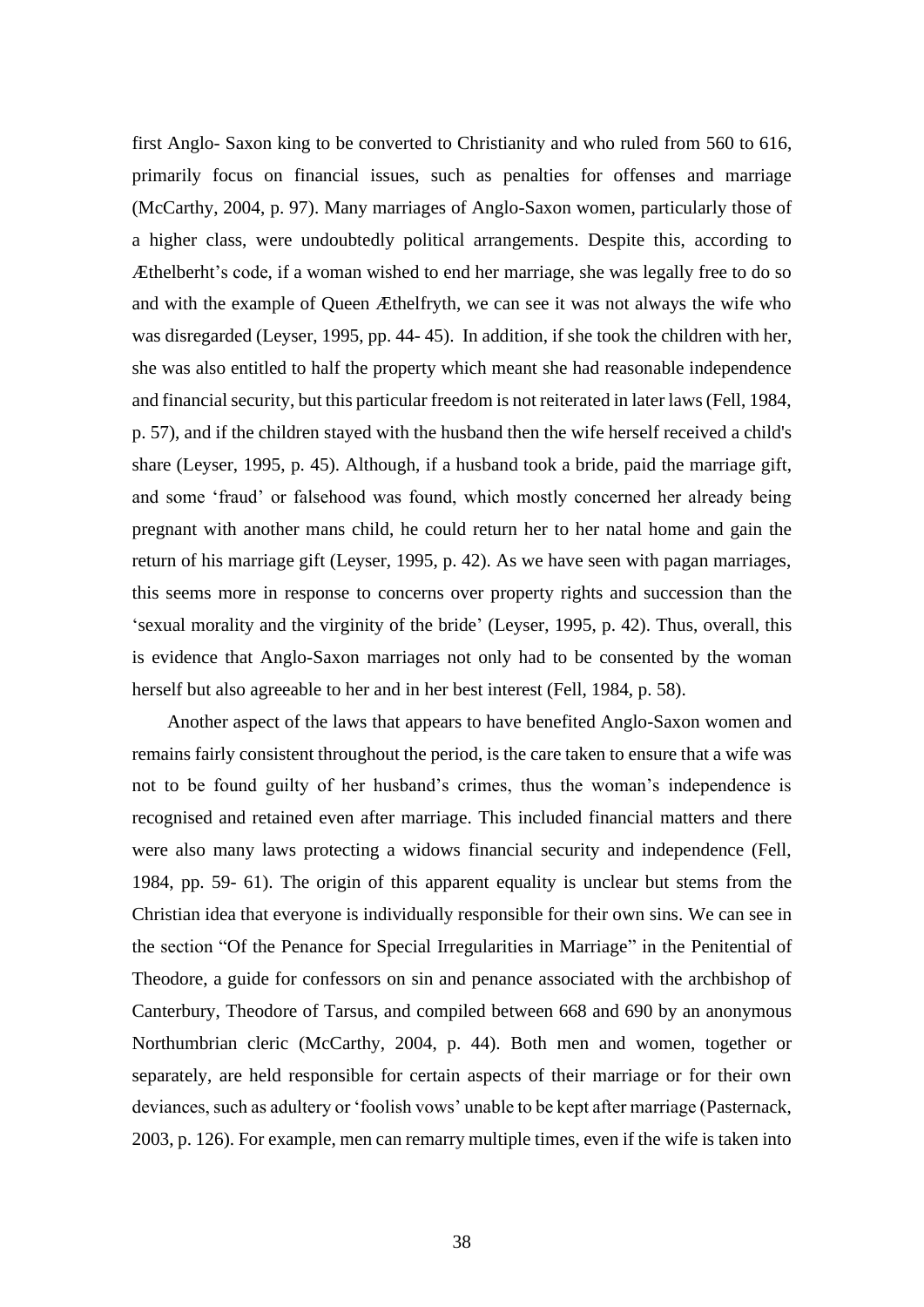captivity or deserts him, and he is also able to put aside his wife in favour of another, the penance being 'tribulation for seven years or a lighter penance for fifteen years' (McCarthy, 2004, pp. 48- 49). Only men are held accountable for having intercourse that is improper, for reasons such as the position being unnatural, his wife being impure at the time, or it is the Lord's Day (Pasternack, 2003, p. 126). Women, on the other hand, 'may not take a vow without the consent of her husband; but if she does take a vow she can be released, and she shall do penance according to the decision of a priest' (McCarthy, 2004, p. 48) and are held accountable for neglecting to baptise infants, aborting a fetus, or entering a church in an 'impure state' (Pasternack, 2003, p. 126). This demonstrates the moral and social responsibilities related to each gender with regards to marriage and family (Pasternack, 2003, p. 12). Overall, according to this guide, the man appears to govern the marriage as, despite contradicting general Christian teaching, he can remarry multiple times and, according to section "XII of Matters Relating to Marriage", has the sole power to decide on the punishment for an adulterous wife (McCarthy, 2004, p. 51). If he chooses not to reconcile with her, she can either enter a monastery, where she will 'retain the fourth part of her inheritance', or leave with nothing (Mccarthy, 2004, p. 51).

#### **4.2 Burial practices**

As demonstrated in the first chapter of this thesis, archaeology can reveal a great deal about women's roles in society. Through the grave goods present in Scandinavian female burials, we can see what work was considered normal for women, thus providing an insight into what was considered appropriate gender roles, and there are striking similarities with Anglo-Saxon women. As previously discussed, grave goods cannot tell the whole picture, nor can they be considered an exact mirror to social reality. As we have seen, the same grave goods can be found in the graves of both sexes. Tweezers, for example, are associated with women at the Chessel Down cemetery on the Isle of Wight, but at Long Wittenham in Berkshire they are found in male graves (Leyser, 1995, p. 7). In addition, as Leyser notes, each cemetery in Anglo-Saxon England is unique but, in a similar fashion to Scandinavian graves, certain aspects allow us to identify whether it is female or male, and grave goods is a much relied upon method (1995, p. 5).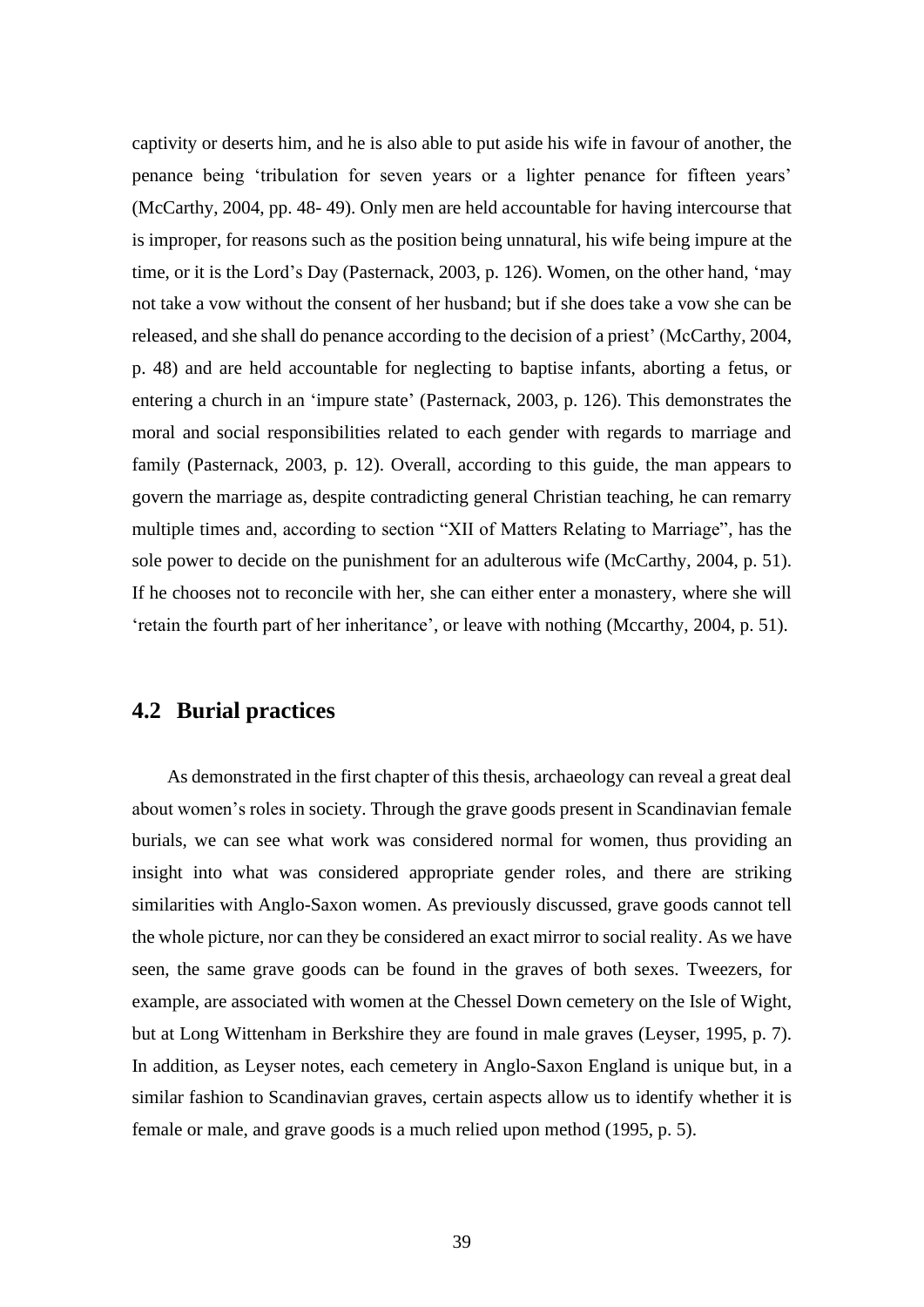As previously mentioned, each cemetery varied in their burial practices, but both Christians and pagans buried their dead with grave goods and both often chose an east to west positioning for their graves (Leyser, 1995, p. 8). In the case of cremations, cinerary urns have been found decorated according to both gender and age, making the sex of the grave easy to identify, as despite geographical differences these urns follow a similar pattern. For example, urns stamped with concentric figures contained remains of women or children and in some cemeteries an area was reserved specifically for the burial of women (Leyser, 1995, p. 5). Another identifying factor is the ritualistic positioning of the body, as seen at Holywell Row in Suffolk. Men were often buried in an extended fashion whereas a significant proportion of women are found with legs flexed (Leyser, 1995, p. 5). In Holywell Row cemetery there is a striking similarity between female and children's graves with regards to the flexed positioning of the bodies, which may indicate the 'marginal position' they were considered to have within society (Leyser, 1995, pp. 12- 13). As we have seen with Viking graves, there is an emphasis on warrior and military prowess in Anglo-Saxon male graves and domestic activities like weaving, spinning or embroidery in women's graves with objects like thread boxes containing thread, cloth, or needles as well as spindle whorls and weaving- batons leading to a close association between women and textile production (Fell, 1984, p. 40). Overall, the objects found in the graves of Anglo-Saxon women are far greater in number and diversity than their male counterparts and, like those found in Scandinavian graves, they are gendered (Leyser, 1995, p. 7). This increased number of grave goods in female graves has, as Leyser highlights, led many archaeologists to assume this is due to them being more superstitious than men, dismissing most of the objects as 'junk' (1995, pp. 12- 13). However, other scholars believe this is due to the various meanings of their artefacts and should not be dismissed as superficial (Leyser, 1995, pp. 12- 13).

Most noteworthy are the keys commonly found in Anglo-Saxon women's graves. They are significant as they appear to have had a more symbolic meaning as they did not open locks but lift latches, something easily done without the keys (Leyser, 1995, p 14). It is possible that these keys could have been a symbol of maturity for these women, linked to household responsibilities (Leyser, 1995, p. 14). In the laws of Æthelbert, the following law is mentioned: 'if a freeborn woman, carrying the keys, misconducts herself, she shall pay 30 shillings as compensation' (McCarthy, 2004, p. 98). The  $11<sup>th</sup>$  Century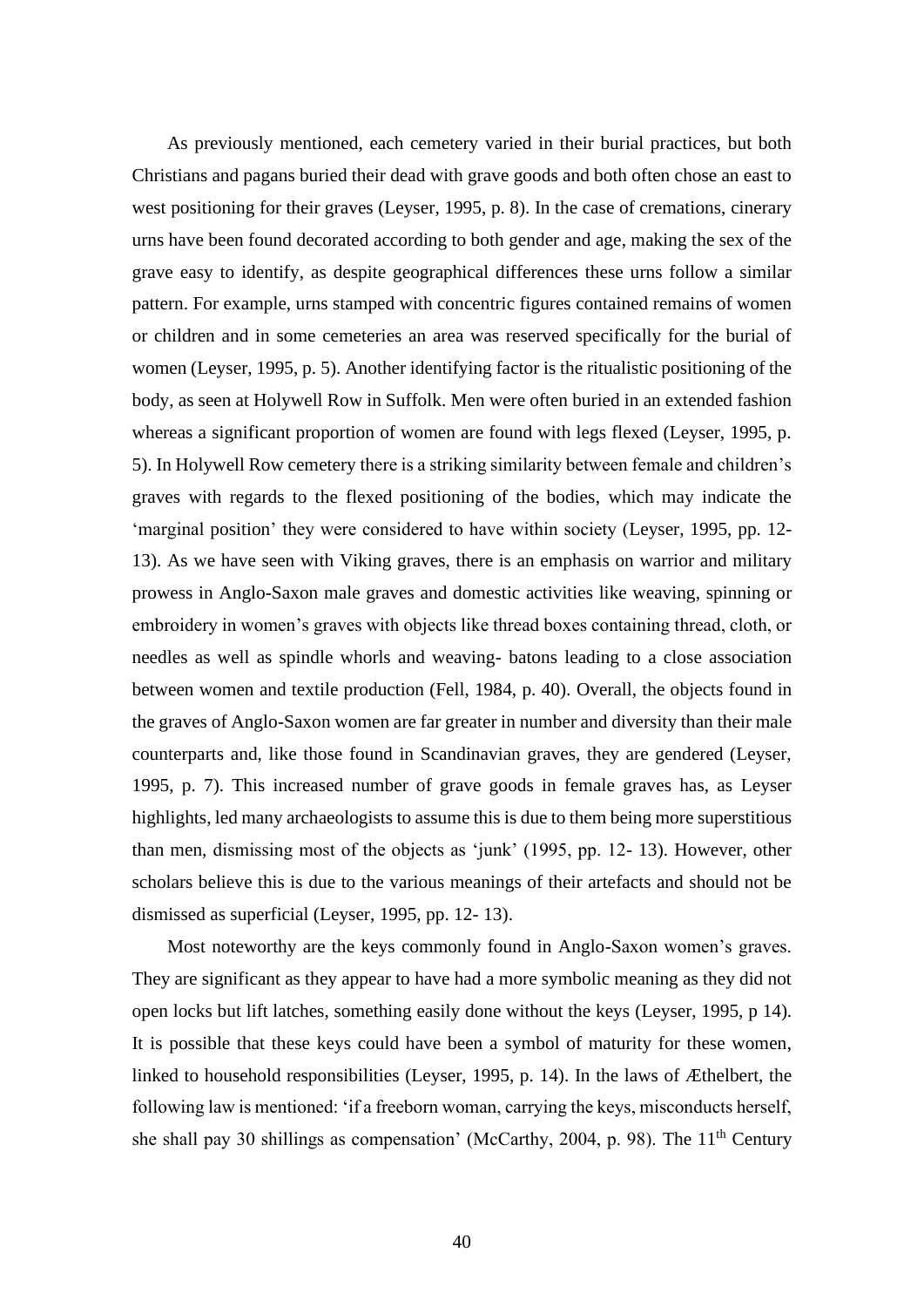law code of King Cnut emphasizes this idea that Anglo-Saxon women were expected to have sole responsibility for certain 'locked places' (Leyser, 1995, p. 43). This also ties in with the laws that retain a woman's independence even after marriage as she was not expected to share her husbands' guilt if he was accused of thievery unless the stolen goods were found in areas she had the key (Leyser, 1995, p. 43). Other notable artefacts found in Anglo-Saxon women's graves are certain types of jewellery. For example, since Christianity condemned the use of amulets, pear shaped amethyst beads, popularly found in Kent, were used instead, replacing amber that was used in pagan times (Leyser, 1995, p. 16). Therefore, it can be safely assumed that thread boxes and other objects, previously referred to as 'junk', may have been a Christian replacement for pagan objects after conversion (Leyser, 1995, p. 16). Since Kent was the richest of the early Anglo-Saxon kingdoms it is unsurprising that the most impressive female graves are found here, containing large amounts of jewellery that demonstrates Frankish influence (Leyser, 1995, p. 8). The gold-brocaded armlets and headbands, brooches and other jewellery also indicates the dead belonged to a higher social class (Leyser, 1995, p. 8). Through such rich grave goods, like jewellery, gold, and the inclusion of rare artefacts like weaving beaters or glass vessels, it is possible to determine the social class of the individual (Owen-Crocker, 2019, p. 32). As Owen-Crocker emphasises, while the grave goods may indicate a higher rank within society, they do not tell us how this rank was achieved, whether it was inherited, through marriage, or earned by the woman herself in some way (2019, p. 32). Furthermore, it is worth being cautious when using grave goods to assume anything about the lives of these women. The grave goods, for example, may represent more the perceptions and personal preference of the living who put said objects with her (Owen-Crocker, 2019, p. 34). Also, grave goods became less common for Anglo-Saxons around 570 and mostly ceased for men but continued for high status women which is more indicative of personal choice regarding customs for the dead than their roles within society (Owen-Crocker, 2019, p. 32).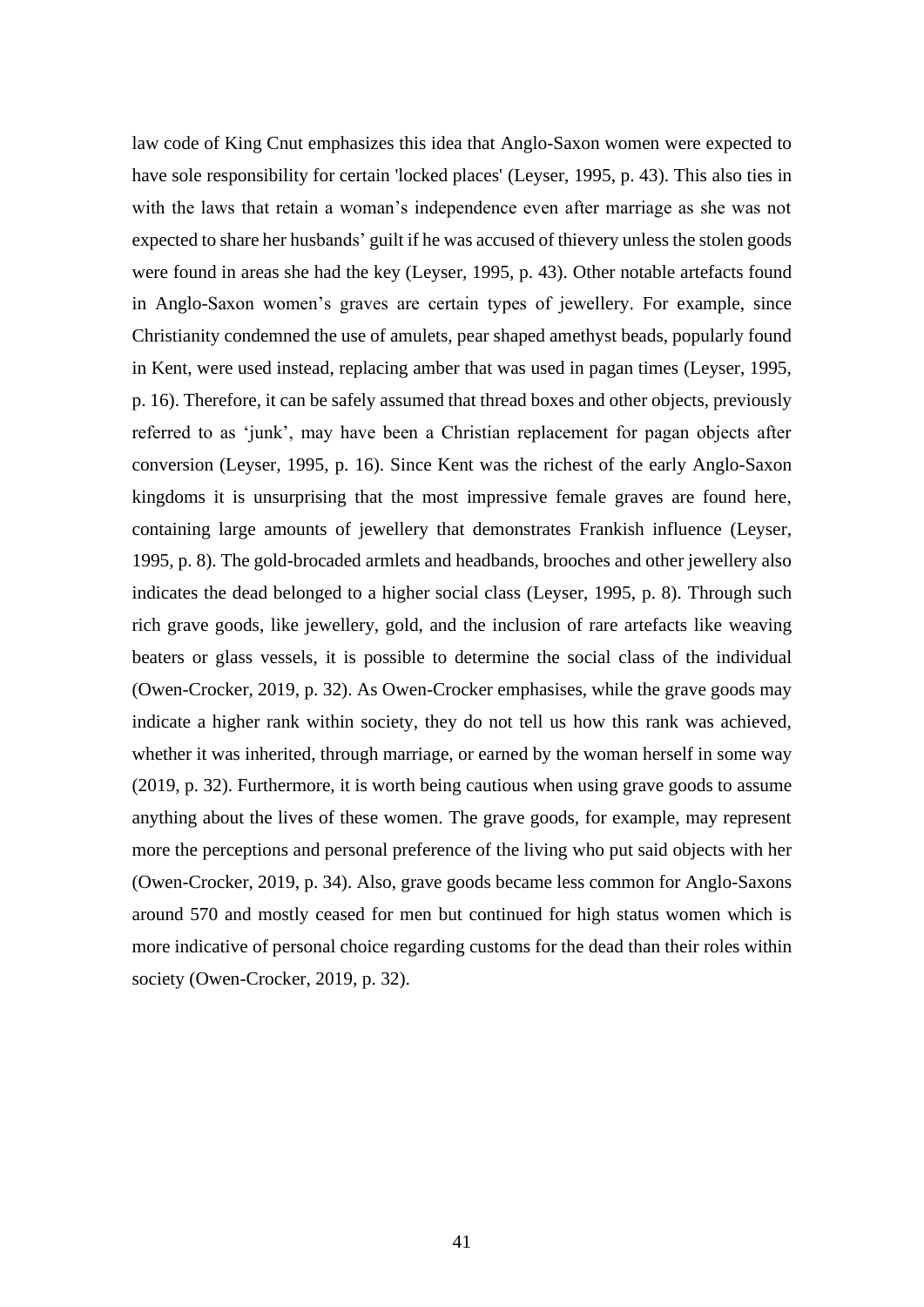#### **4.3 Final comparisons**

Christianity brought opportunities and new roles for women. Those being, certain positions of power like abbesses and with the introduction of literacy, they could also become learned (Leyser, 1995, pp. 28- 30). In 'The Ecclesiastical History of the English People' by the monk Bede in 731, women are praised for their vital efforts in the conversion of Anglo-Saxon England to Christianity and are depicted as resilient and successful, becoming powerful saints, where even in death they hold power through the miracles worked at their shrines (Leyser, 1995, pp. 19- 21). However, these roles are reserved for women with royal blood or nobility (Leyser, 1995, p. 20). Despite this, with the Virgin Mary as a model of the roles available for Anglo-Saxon women, perceptions on women were then altered to passive and peaceable (Leyser, 1995, pp. 53- 54). Under the organisation of Archbishop Theodore and beyond, these perceptions of women were utilised to restrict them from certain activities, for example the stress on a woman's impure state justified the eventual exclusion of them from assisting in the celebration of Mass (Leyser, 1995, pp. 38- 39). However, as we have seen, some Christian documents and laws, like The Penitential of Theodore and Æthelberht's laws, make it clear that a woman is responsible for her own acts, can be financially independent and compensated personally, not just through her male relatives (Pasternack, 2003, p. 123). With regards to The Penitential of Theodore, it was designed to educate those on Christian doctrines and ideas of purity, sexuality, and marriage for those to practice the religion faithfully and regulate social behaviors and norms (Pasternack, 2003, p. 124).

Insight into Anglo-Saxon women in textual form, of any social class, is difficult to come by but as previously addressed, widows had certain rights protecting them and it is through them, specifically wealthy widows, that we find wills that give us an idea of their standing in society and abilities (Owen-Crocker, 2019, p. 25). Such as in the wills of Wynflæd and Ælfgifu we can see the numerous estates they owned and ran, including the livestock and workers under their command, and they also reveal the objects they valued (Owen-Crocker, 2019, p. 25). On the other hand, a great deal of evidence survives in the form of grave goods uncovered from the thousands of  $5<sup>th</sup>$  to  $7<sup>th</sup>$  Century female Anglo-Saxon graves (Owen-Crocker, 2019, p. 31). In a similar fashion to Scandinavian women's graves, these finds indicate that women were buried in their clothing, which means that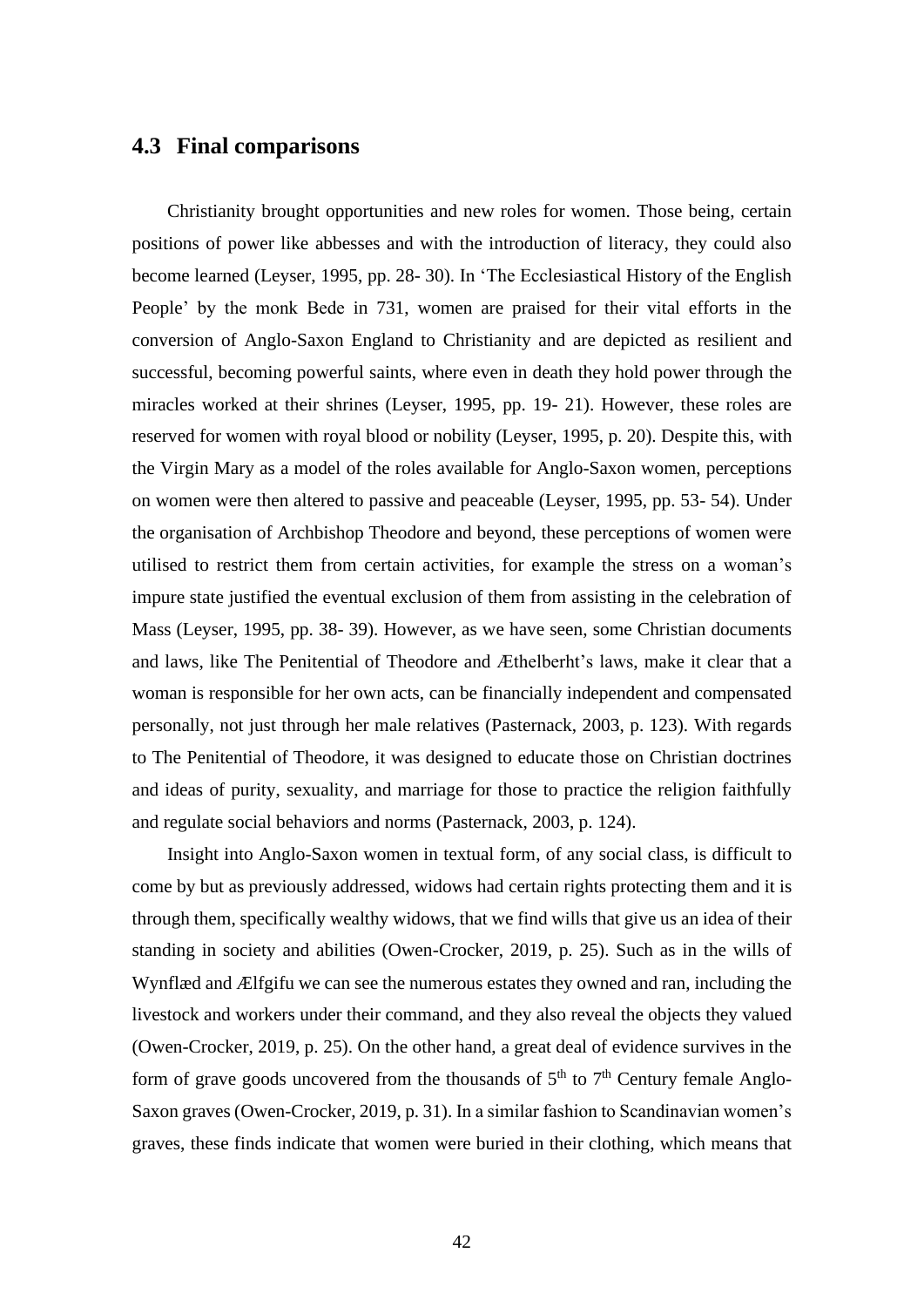many of the items like brooches, buckles, wrist-clasps, and pins, as well as jewellery like beads were simply a part of their dress, indicating more about their fashion than the roles they played in society. Additional items, such as keys and other tools, offer some indication of their roles and insight into how the mourners perceived these women (Owen-Crocker, 2019, p. 31).

#### **5 Conclusion**

According to the archaeology presented in this thesis, Scandinavian women in the Viking age were widely travelled and an integral part of thriving urban settlements all over the Viking world. As seen from the grave goods, their primary role seemed to consist of household labour and the production of textiles. As we have seen, the most prominent way to distinguish a female's grave is through her jewellery, like with the distinctive oval broaches commonly found in Scandinavian women's burials, and the same can be said for Anglo-Saxon burials. Ultimately then, it is more difficult to generalise about women's lives and work from grave goods than it is to generalise about their style of dress from their jewellery. It is possible, however, to draw some conclusions about the nature of work considered normal for women in the Viking age from these additional grave goods, although they cannot tell the whole story. For example, through the archaeology we find that in places like Birka and Viking settlements abroad like York, it is likely that women engaged in trade and other businesses. Thus, in this respect it would appear Scandinavian women had more autonomy in the Viking age, with the freedom to travel and make new lives for themselves and their families and take on a variety of roles while doing so. This is further emphasized in *Landnámabók* with the story of Aud. With regards to Anglo-Saxon women, additional items, such as keys and other tools, offer some indication of their roles. For example, the keys some of these women possessed could have indicated maturity and social status, the role of household management, and items found in the production of textiles could indicate her profession (Owen-Crocker, 2019, p. 31).

The numerous finds of women buried with weapons, like Bj 381 and in Gerdrup, helped change views on women's roles and gender constructs within Viking age society as they suggest that the role of female warrior was a genuine possibility for Scandinavian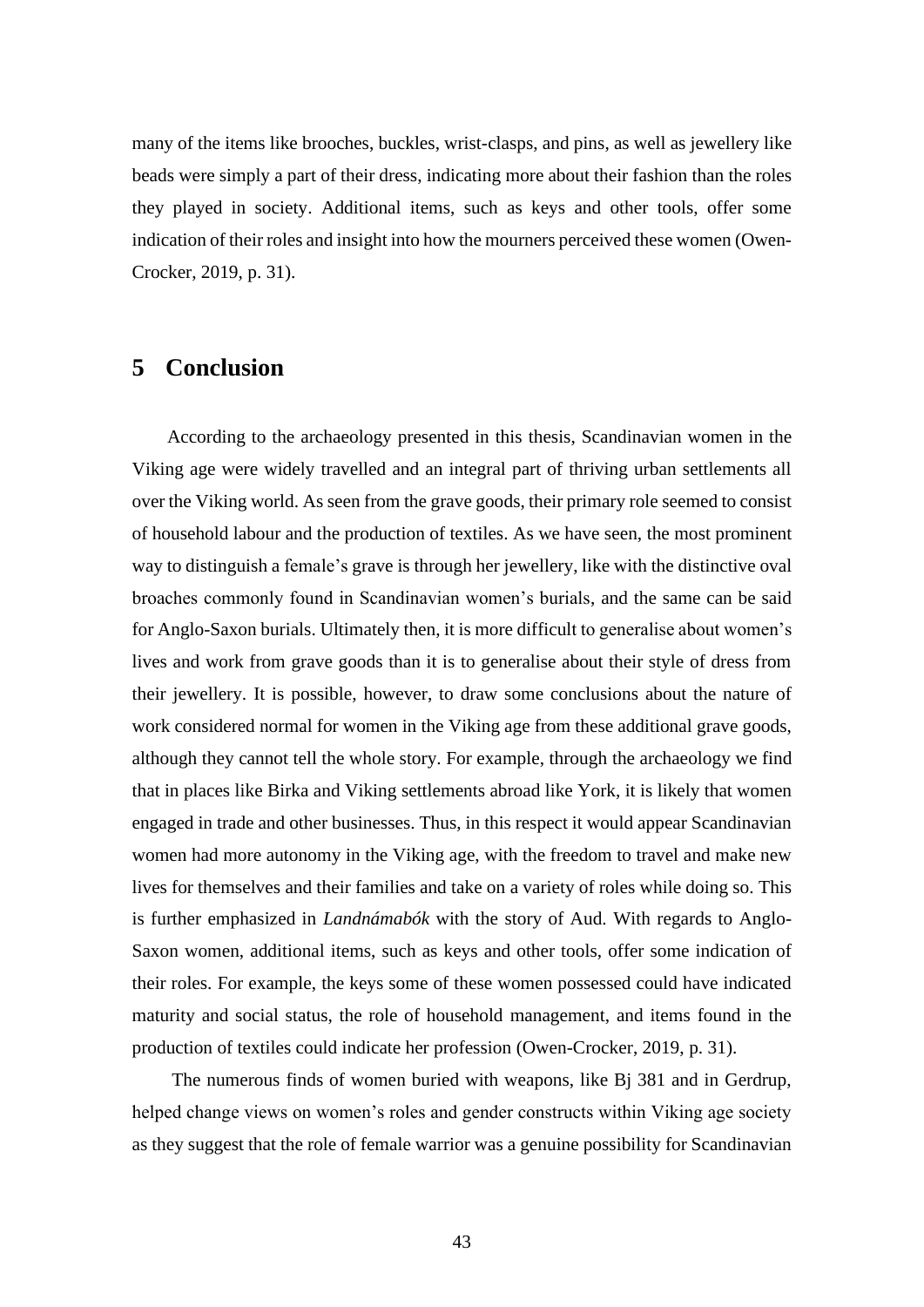women, at least to some extent, which challenges our preconceived notions of gender roles, ones that assumed and repeatedly hailed the Bj 381 as a great example of a highstatus male warrior (Neil Price et all, 2019, p. 182). The female warrior is also addressed in the literary sources, as seen in chapter 3 of this thesis, which gives further creditability to this role as a genuine possibility for Scandinavian women.

Perceptions of Scandinavian women in Old Norse literature vary from the forceful, powerful, independent, and somewhat unpleasant depiction in the Sagas of Icelanders to the peaceful, wise, and trustworthy depiction in eddic poetry. Both allowed women to play a role in men's affairs. Ultimately, however, the imaginative worlds depicted in eddic poetry are, to a great extent, men's worlds in which male power is conditional upon outstanding physical ability and military prowess, extensive knowledge, and sexual conquest. However, as we have seen, many qualities that may appear to belong to one gender may not have been the case, such as women and warfare. As discussed in the introduction to this thesis, the idea that gender is socially constructed has impacted how we analyse Old Norse literature as well. Additionally, the literary sources available for this period are problematic. Notably, they were compiled long after events of the pagan past and thus reflect the medieval Christian attitude towards women. Thus, the representation of women in literature is questionable and should be read with caution.

When comparing the effects of religion on the lives of women in both Scandinavian and Anglo-Saxon societies, certain aspects stand out. Firstly, the concept of consent that was introduced with Christianity and secondly, the emphasis on an all-male clergy and exclusion of women which contrasts with the pagan Old Norse religion that included multiple female deities and allowed women to actively participate in ritual spaces. Christianity did, however, bring new opportunities for women like literacy and new powerful roles like abbesses, but ultimately there are far more similarities between Scandinavian and Anglo-Saxon women, especially regarding marriage and financial independence, than differences.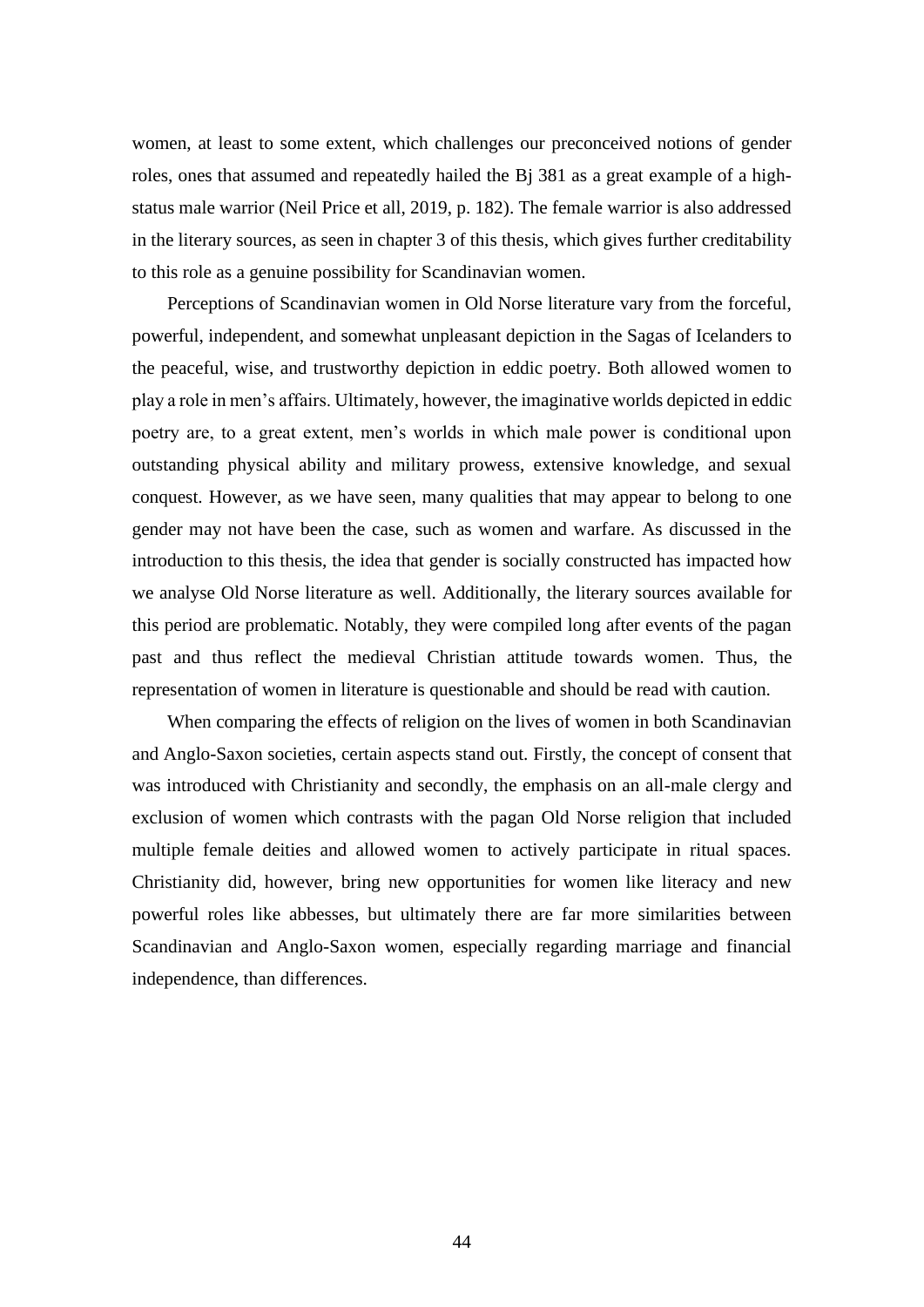#### **Bibliography**

Anderson, S., M., "Introduction: "og eru köld kvenna ráð." In *Cold Counsel, Women in Old Norse Literature and Mythology,* edited by Sarah M. Anderson and Karen Swenson, xi- 1. New York: Routledge, 2002.

Benediktsson, J. *Íslenzk Fornrit: Íslendingabók, Landnámabók.* Reykjavik, 1986.

- Clark, D., and Jóhanna K., Friðriksdóttir, "The Representation of Gender in Eddic Poetry." In *A Handbook to Eddic Poetry: Myths and Legends of Early Scandinavia*, edited by Carolyne Larrington, Judy Quinn, and Brittany Schorn, 331–48. Cambridge: Cambridge University Press, 2016.
- Davidson, Hilda. E. R. *Myths and Symbols in Pagan Europe: Early Scandinavian and Celtic Religions*. Syracuse: Syracuse University Press, 2000.
- Davidson, Hilda E. *Roles of the Northern Goddess*. Taylor & Francis e-library, 2001.
- Edwards, P. Hermann Pálsson, & Cadwr. *The book of settlements = Landnámabók.* University of Manitoba: University of Manitoba Icelandic studies, 1972.
- Fell, C. E., Clark, C., Williams, E. *Women in Anglo-Saxon England.* London: British Museum Publications, 1984.
- Finnur Jónsson. *Brennu-Njálssaga*. Halle: Verlag Von Max Niemeyer, 1908.
- Finnur Jónsson. *De Gamle Eddadigte*. Copenhagen: Gad, 1932.
- Finnur Jónsson. *Den Norsk-islandske Skjaldedigtning*. Copenhagen: Rosenkilde of Bagger, 1967.
- Finnur Jónsson. *Edda: Snorra Sturlusonar*. 1898
- Gardela, L. "'Warrior-women' in Viking Age Scandinavia? A preliminary archaeological study." *Analec ta archaeologica ressoviensia* (2013) vol. 8 273- 339.
- Hall, R. "York." In *The Viking World*, edited by Stefan Brink and Neil Price, 378- 385. New York: Routledge, 2008.
- Hedenstierna-Jonson, C., T., Kjellstrom, C., Zachrisson, J., Krzewinska, T., Sobrado, Price, N., M., Gunther, V., Jakobsson, M., Gotherstrom, A., Storå. "A female Viking warrior confirmed by genomics." *American Journal of Physical Anthropology* 164 (2017) 853–860.
- Hekman, S. "Feminism." In *The Routledge companion to critical and cultural theory*, edited by Simon Malpas and Paul Wake, 96- 107. New York: Routledge, 2013.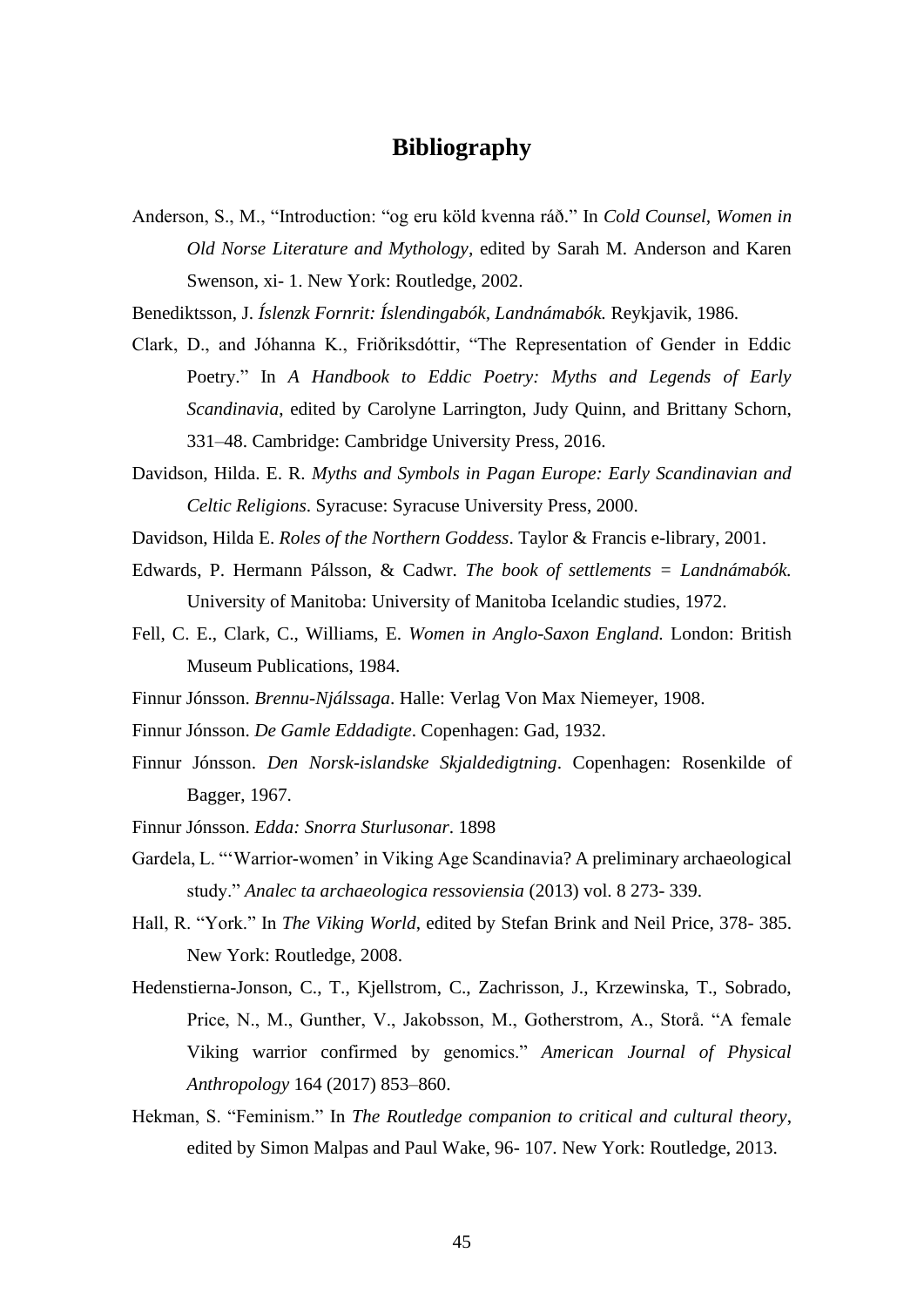Jesch, J. *Women in the Viking Age*. Woodbridge: The Boydell Press, 1991.

- Jesch, J. "Viking 'warrior women': Judith Jesch, expert in Viking studies, examines the latest evidence." 2019 at https://www.historyextra.com/period/viking/birkawarrior-woman-vikings-female-argument-judith-jesch/
- Jochens, Jenny. *Old Norse Images of Women.* Philadelphia: University of Pennsylvania Press, 1996.
- Jochens, Jenny. *Women in Old Norse Society.* New York: Palgrave Macmillan, 2013.
- Jóhanna, K., Friðriksdottir. *Women in Old Norse Literature: Bodies, Words and Power.*  Palgrave Macmillan, 2013.
- Johnson, M. *Archaeological Theory: An Introduction.* Wiley Blackwell, 2010.
- Leyser, H. *Medieval Women: A Social History of Women in England 450-1500.* England: Palgrave Macmillan, 1995.
- McCarthy, C. *Love, Sex, and Marriage in the Middle Ages: A Sourcebook.* London: Routledge, 2004.
- McKinnell, J. *Essays on Eddic Poetry*. Edited by Donata Kick and John D. Shafer, Toronto: University of Toronto Press, 2014.
- Mierswa, E. "Women traders of the Viking Age: An analysis of Grave Goods." *Spectrum* vol. 6 (1) (2017) 1-7.
- Owen-Crocker, G. R. "Anglo-Saxon Women, Woman, and Womanhood." In *New Readings on Women and Early Medieval English Literature and Culture: Cross-Disciplinary Studies in Honour of Helen Damico*, edited by Helene Scheck and Christine E. Kozikowski, 23- 41. Amsterdam University Press, 2019.
- Pasternack, B., C. "Negotiating Gender in Anglo-Saxon England." In *Gender and Difference in the Middle Ages,* edited by Sharon Farmer and Carol Braun Pasternack, 107- 142. Minneapolis: University of Minnesota Press, 2003.
- Price, N., Hedenstierna-Jonson, C., Zachrisson, T., Kjellstrom, A., Storå, J., Krzewinska, M., Gunther, T., Sobrado, V., Jakobsson, M., Gotherstrom, A. "Viking Warrior Women? Reassessing Birka chamber grave Bj. 581." *Antiquity* 93, 367 (2019) 181–198.
- Raudvere, Catharina. "Popular Religion in the Viking Age." In *The Viking World,* edited by Stefan Brink and Neil Price, 235- 249. New York: Routledge, 2008.
- Snorri, Sturluson. *Edda*. Translated by Anthony Faulkes. London: Everyman, 1987.